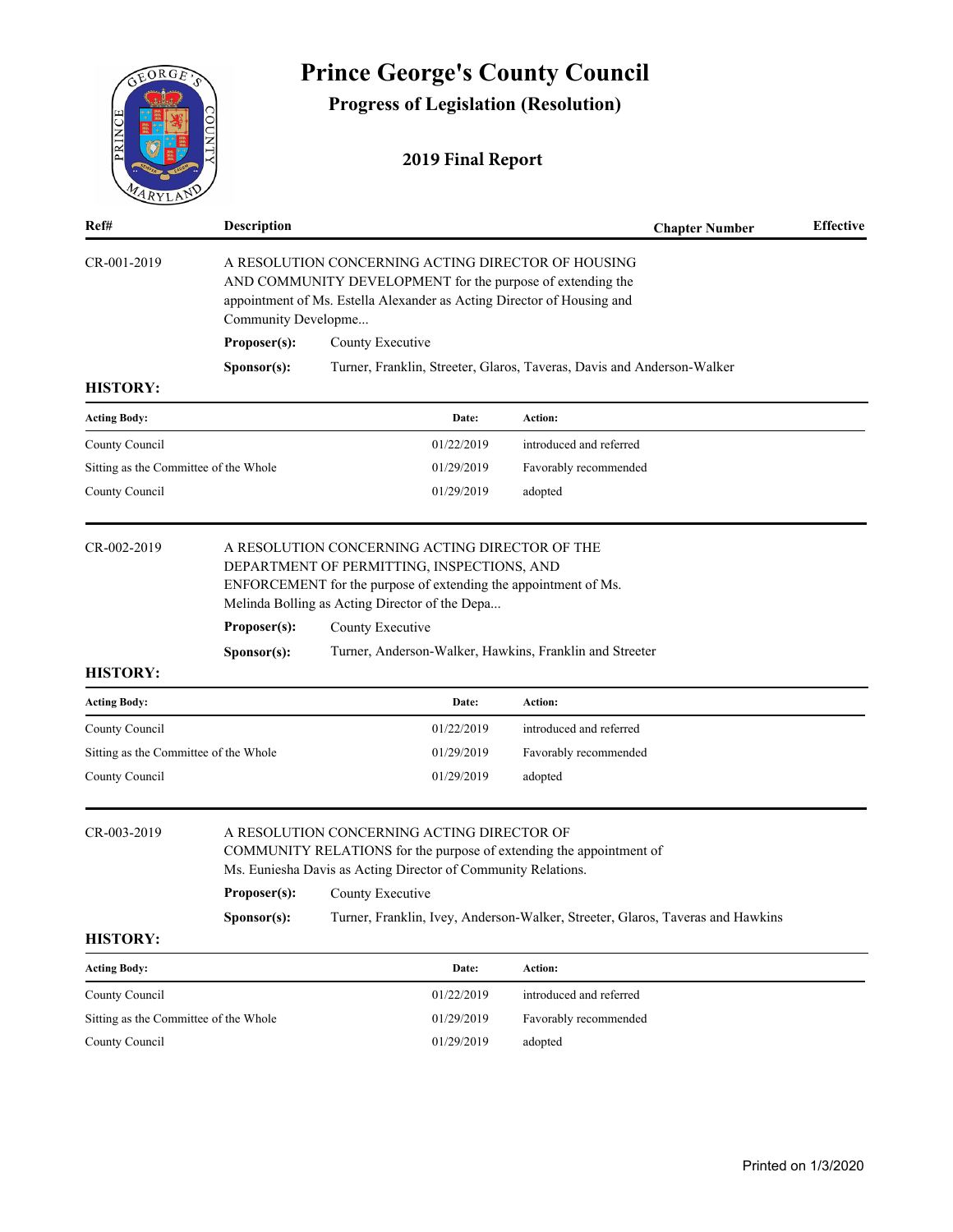|                                       |                                                                                                                                                                                                  |                                                                                                                                                                                          |                                                                                        | Page 2 of 34     |  |  |  |
|---------------------------------------|--------------------------------------------------------------------------------------------------------------------------------------------------------------------------------------------------|------------------------------------------------------------------------------------------------------------------------------------------------------------------------------------------|----------------------------------------------------------------------------------------|------------------|--|--|--|
| Ref#                                  | <b>Description</b>                                                                                                                                                                               |                                                                                                                                                                                          | <b>Chapter Number</b>                                                                  | <b>Effective</b> |  |  |  |
| CR-004-2019                           | A RESOLUTION CONCERNING ACTING DIRECTOR OF<br>INFORMATION TECHNOLOGY for the purpose of extending the<br>appointment of Ms. Shelby A. Henderson as Acting Director of Information<br>Technology. |                                                                                                                                                                                          |                                                                                        |                  |  |  |  |
|                                       | Proposer(s):                                                                                                                                                                                     | County Executive                                                                                                                                                                         |                                                                                        |                  |  |  |  |
|                                       | Sponsor(s):                                                                                                                                                                                      | Turner, Franklin, Ivey and Hawkins                                                                                                                                                       |                                                                                        |                  |  |  |  |
| <b>HISTORY:</b>                       |                                                                                                                                                                                                  |                                                                                                                                                                                          |                                                                                        |                  |  |  |  |
| <b>Acting Body:</b>                   |                                                                                                                                                                                                  | Date:                                                                                                                                                                                    | Action:                                                                                |                  |  |  |  |
| County Council                        |                                                                                                                                                                                                  | 01/22/2019                                                                                                                                                                               | introduced and referred                                                                |                  |  |  |  |
| Sitting as the Committee of the Whole |                                                                                                                                                                                                  | 01/29/2019                                                                                                                                                                               | Favorably recommended                                                                  |                  |  |  |  |
| County Council                        |                                                                                                                                                                                                  | 01/29/2019                                                                                                                                                                               | adopted                                                                                |                  |  |  |  |
| CR-005-2019                           |                                                                                                                                                                                                  | A RESOLUTION CONCERNING ACTING DIRECTOR OF THE OFFICE<br>OF FINANCE for the purpose of extending the appointment of Mr. Stephen<br>McGibbon as Acting Director of the Office of Finance. |                                                                                        |                  |  |  |  |
|                                       | Proposer(s):                                                                                                                                                                                     | County Executive                                                                                                                                                                         |                                                                                        |                  |  |  |  |
|                                       | Sponsor(s):                                                                                                                                                                                      |                                                                                                                                                                                          | Franklin, Ivey, Davis, Turner, Streeter, Taveras, Hawkins and Glaros                   |                  |  |  |  |
| <b>HISTORY:</b>                       |                                                                                                                                                                                                  |                                                                                                                                                                                          |                                                                                        |                  |  |  |  |
| <b>Acting Body:</b>                   |                                                                                                                                                                                                  | Date:                                                                                                                                                                                    | Action:                                                                                |                  |  |  |  |
| County Council                        |                                                                                                                                                                                                  | 01/22/2019                                                                                                                                                                               | introduced and referred                                                                |                  |  |  |  |
| Sitting as the Committee of the Whole |                                                                                                                                                                                                  | 01/29/2019                                                                                                                                                                               | Favorably recommended                                                                  |                  |  |  |  |
| County Council                        |                                                                                                                                                                                                  | 01/29/2019                                                                                                                                                                               | adopted                                                                                |                  |  |  |  |
| CR-006-2019                           |                                                                                                                                                                                                  | A RESOLUTION CONCERNING ACTING CHIEF ADMINISTRATIVE<br>OFFICER for the purpose of extending the appointment of Mr. Major Riddick,<br>Jr. as Acting Chief Administrative Officer.         |                                                                                        |                  |  |  |  |
|                                       | Proposer(s):                                                                                                                                                                                     | County Executive                                                                                                                                                                         |                                                                                        |                  |  |  |  |
|                                       | Sponsor(s):                                                                                                                                                                                      | Harrison                                                                                                                                                                                 | Turner, Franklin, Ivey, Anderson-Walker, Davis, Streeter, Glaros, Taveras, Hawkins and |                  |  |  |  |
| <b>HISTORY:</b>                       |                                                                                                                                                                                                  |                                                                                                                                                                                          |                                                                                        |                  |  |  |  |
| <b>Acting Body:</b>                   |                                                                                                                                                                                                  | Date:                                                                                                                                                                                    | Action:                                                                                |                  |  |  |  |
| County Council                        |                                                                                                                                                                                                  | 01/22/2019                                                                                                                                                                               | introduced and referred                                                                |                  |  |  |  |
| Sitting as the Committee of the Whole |                                                                                                                                                                                                  | 01/29/2019                                                                                                                                                                               | Favorably recommended                                                                  |                  |  |  |  |
| County Council                        |                                                                                                                                                                                                  | 01/29/2019                                                                                                                                                                               | adopted                                                                                |                  |  |  |  |
|                                       |                                                                                                                                                                                                  |                                                                                                                                                                                          |                                                                                        |                  |  |  |  |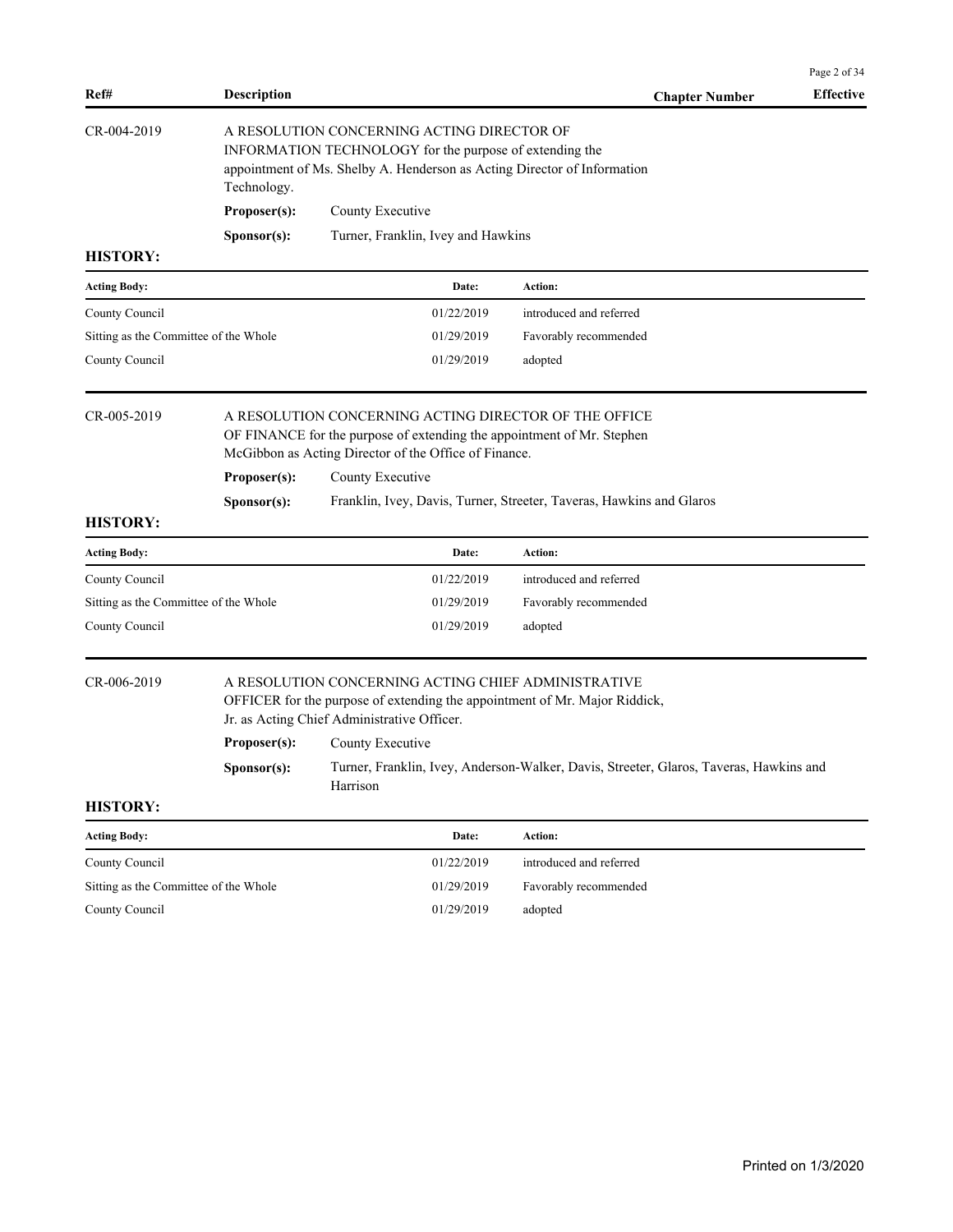|                                       |                                                                                                                                                                                                |                                                                                                                                                                                         |                                                                                           | Page 3 of 34     |  |  |  |  |
|---------------------------------------|------------------------------------------------------------------------------------------------------------------------------------------------------------------------------------------------|-----------------------------------------------------------------------------------------------------------------------------------------------------------------------------------------|-------------------------------------------------------------------------------------------|------------------|--|--|--|--|
| Ref#                                  | <b>Description</b>                                                                                                                                                                             |                                                                                                                                                                                         | <b>Chapter Number</b>                                                                     | <b>Effective</b> |  |  |  |  |
| CR-007-2019                           | A RESOLUTION CONCERNING ACTING DIRECTOR OF HUMAN<br>RESOURCES MANAGEMENT for the purpose of extending the appointment<br>of Ms. Shawn Stokes as Acting Director of Human Resources Management. |                                                                                                                                                                                         |                                                                                           |                  |  |  |  |  |
|                                       | Proposer(s):<br>County Executive                                                                                                                                                               |                                                                                                                                                                                         |                                                                                           |                  |  |  |  |  |
|                                       | Sponsor(s):                                                                                                                                                                                    |                                                                                                                                                                                         | Turner, Franklin, Anderson-Walker, Ivey, Harrison and Hawkins                             |                  |  |  |  |  |
| <b>HISTORY:</b>                       |                                                                                                                                                                                                |                                                                                                                                                                                         |                                                                                           |                  |  |  |  |  |
| <b>Acting Body:</b>                   |                                                                                                                                                                                                | Date:                                                                                                                                                                                   | Action:                                                                                   |                  |  |  |  |  |
| County Council                        |                                                                                                                                                                                                | 01/22/2019                                                                                                                                                                              | introduced and referred                                                                   |                  |  |  |  |  |
| Sitting as the Committee of the Whole |                                                                                                                                                                                                | 01/29/2019                                                                                                                                                                              | Favorably recommended                                                                     |                  |  |  |  |  |
| County Council                        |                                                                                                                                                                                                | 01/29/2019                                                                                                                                                                              | adopted                                                                                   |                  |  |  |  |  |
| CR-008-2019                           |                                                                                                                                                                                                | A RESOLUTION CONCERNING ACTING HEALTH OFFICER for the<br>purpose of extending the appointment of Dr. Ernest Carter as Acting Health<br>Officer for Prince George's County.              |                                                                                           |                  |  |  |  |  |
|                                       | Proposer(s):                                                                                                                                                                                   | County Executive                                                                                                                                                                        |                                                                                           |                  |  |  |  |  |
| <b>HISTORY:</b>                       | Sponsor(s):                                                                                                                                                                                    |                                                                                                                                                                                         | Turner, Franklin, Ivey, Harrison, Streeter, Glaros, Anderson-Walker, Hawkins and Davis    |                  |  |  |  |  |
| <b>Acting Body:</b>                   |                                                                                                                                                                                                | Date:                                                                                                                                                                                   | Action:                                                                                   |                  |  |  |  |  |
| County Council                        |                                                                                                                                                                                                | 01/22/2019                                                                                                                                                                              | introduced and referred                                                                   |                  |  |  |  |  |
| Sitting as the Committee of the Whole |                                                                                                                                                                                                | 01/29/2019                                                                                                                                                                              | Favorably recommended                                                                     |                  |  |  |  |  |
| County Council                        |                                                                                                                                                                                                | 01/29/2019                                                                                                                                                                              | adopted                                                                                   |                  |  |  |  |  |
| CR-009-2019                           | of the Department of P                                                                                                                                                                         | A RESOLUTION CONCERNING ACTING DIRECTOR OF THE<br>DEPARTMENT OF PUBLIC WORKS AND TRANSPORTATION for the<br>purpose of extending the appointment of Mr. Terry Bellamy as Acting Director |                                                                                           |                  |  |  |  |  |
|                                       | Proposer(s):                                                                                                                                                                                   | County Executive                                                                                                                                                                        |                                                                                           |                  |  |  |  |  |
|                                       | Sponsor(s):                                                                                                                                                                                    | Dernoga                                                                                                                                                                                 | Turner, Franklin, Ivey, Harrison, Anderson-Walker, Streeter, Glaros, Taveras, Hawkins and |                  |  |  |  |  |
| <b>HISTORY:</b>                       |                                                                                                                                                                                                |                                                                                                                                                                                         |                                                                                           |                  |  |  |  |  |
| <b>Acting Body:</b>                   |                                                                                                                                                                                                | Date:                                                                                                                                                                                   | Action:                                                                                   |                  |  |  |  |  |
| County Council                        |                                                                                                                                                                                                | 01/22/2019                                                                                                                                                                              | introduced and referred                                                                   |                  |  |  |  |  |
| Sitting as the Committee of the Whole |                                                                                                                                                                                                | 01/29/2019                                                                                                                                                                              | Favorably recommended                                                                     |                  |  |  |  |  |
| County Council                        |                                                                                                                                                                                                | 01/29/2019                                                                                                                                                                              | adopted                                                                                   |                  |  |  |  |  |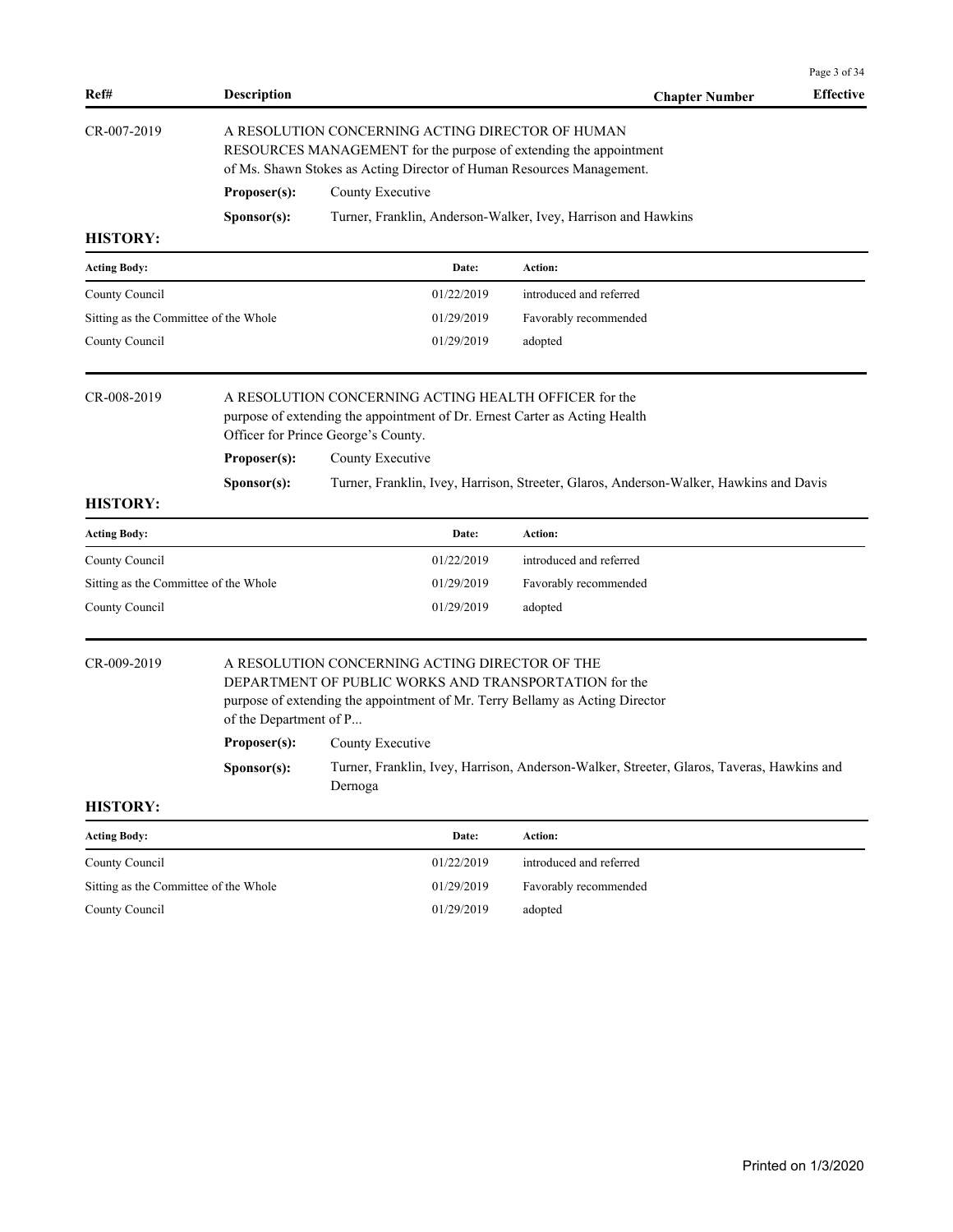| Ref#                                  | <b>Description</b>                                                                                                                                                                                        |                                                                                                                                                                                                                            | <b>Chapter Number</b>                 | <b>Effective</b> |  |  |
|---------------------------------------|-----------------------------------------------------------------------------------------------------------------------------------------------------------------------------------------------------------|----------------------------------------------------------------------------------------------------------------------------------------------------------------------------------------------------------------------------|---------------------------------------|------------------|--|--|
| CR-010-2019                           | A RESOLUTION CONCERNING ACTING DIRECTOR OF THE OFFICE<br>OF CENTRAL SERVICES for the purpose of extending the appointment of<br>Mr. Jonathan Butler as Acting Director of the Office of Central Services. |                                                                                                                                                                                                                            |                                       |                  |  |  |
|                                       | Proposer(s):                                                                                                                                                                                              | County Executive                                                                                                                                                                                                           |                                       |                  |  |  |
|                                       | S <b>p</b> onsor(s):                                                                                                                                                                                      | Turner, Franklin, Ivey, Harrison, Streeter and Hawkins                                                                                                                                                                     |                                       |                  |  |  |
| <b>HISTORY:</b>                       |                                                                                                                                                                                                           |                                                                                                                                                                                                                            |                                       |                  |  |  |
| <b>Acting Body:</b>                   |                                                                                                                                                                                                           | Date:                                                                                                                                                                                                                      | Action:                               |                  |  |  |
| County Council                        |                                                                                                                                                                                                           | 01/22/2019                                                                                                                                                                                                                 | introduced and referred               |                  |  |  |
| Sitting as the Committee of the Whole |                                                                                                                                                                                                           | 01/29/2019                                                                                                                                                                                                                 | Favorably recommended                 |                  |  |  |
| County Council                        |                                                                                                                                                                                                           | 01/29/2019                                                                                                                                                                                                                 | adopted                               |                  |  |  |
| CR-011-2019                           |                                                                                                                                                                                                           | A RESOLUTION CONCERNING SUBREGION 5 SECTIONAL MAP<br>AMENDMENT for the purpose of approving, in accordance with such orders<br>issued by courts of competent jurisdiction within this State which are binding,             |                                       |                  |  |  |
|                                       | Proposer(s):<br>Harrison                                                                                                                                                                                  |                                                                                                                                                                                                                            |                                       |                  |  |  |
|                                       | Sponsor(s):                                                                                                                                                                                               |                                                                                                                                                                                                                            |                                       |                  |  |  |
| <b>HISTORY:</b>                       |                                                                                                                                                                                                           |                                                                                                                                                                                                                            |                                       |                  |  |  |
| <b>Acting Body:</b>                   |                                                                                                                                                                                                           | Date:                                                                                                                                                                                                                      | Action:                               |                  |  |  |
| County Council                        |                                                                                                                                                                                                           | 02/12/2019                                                                                                                                                                                                                 | introduced and referred               |                  |  |  |
| County Council                        |                                                                                                                                                                                                           | 02/12/2019                                                                                                                                                                                                                 | amended $(1)$                         |                  |  |  |
| County Council                        |                                                                                                                                                                                                           | 02/12/2019                                                                                                                                                                                                                 | Favorably recommended with amendments |                  |  |  |
| County Council                        |                                                                                                                                                                                                           | 02/12/2019                                                                                                                                                                                                                 | new draft substituted                 |                  |  |  |
| County Council                        |                                                                                                                                                                                                           | 02/12/2019                                                                                                                                                                                                                 | adopted                               |                  |  |  |
| CR-012-2019                           | Proposer(s):                                                                                                                                                                                              | A RESOLUTION CONCERNING SUBREGION 6 SECTIONAL MAP<br>AMENDMENT for the purpose of approving, in accordance with such orders<br>issued by courts of competent jurisdiction within this State which are binding,<br>Harrison |                                       | 2/12/2019        |  |  |
|                                       | Sponsor(s):                                                                                                                                                                                               | Harrison, Davis, Turner, Taveras and Anderson-Walker                                                                                                                                                                       |                                       |                  |  |  |
| <b>HISTORY:</b>                       |                                                                                                                                                                                                           |                                                                                                                                                                                                                            |                                       |                  |  |  |
| <b>Acting Body:</b>                   |                                                                                                                                                                                                           | Date:                                                                                                                                                                                                                      | Action:                               |                  |  |  |
| County Council                        |                                                                                                                                                                                                           | 02/12/2019                                                                                                                                                                                                                 | introduced and referred               |                  |  |  |
| County Council                        |                                                                                                                                                                                                           | 02/12/2019                                                                                                                                                                                                                 | Favorably recommended                 |                  |  |  |
| County Council                        |                                                                                                                                                                                                           | 02/12/2019                                                                                                                                                                                                                 | adopted                               |                  |  |  |
|                                       |                                                                                                                                                                                                           |                                                                                                                                                                                                                            |                                       |                  |  |  |
|                                       |                                                                                                                                                                                                           |                                                                                                                                                                                                                            |                                       |                  |  |  |

Page 4 of 34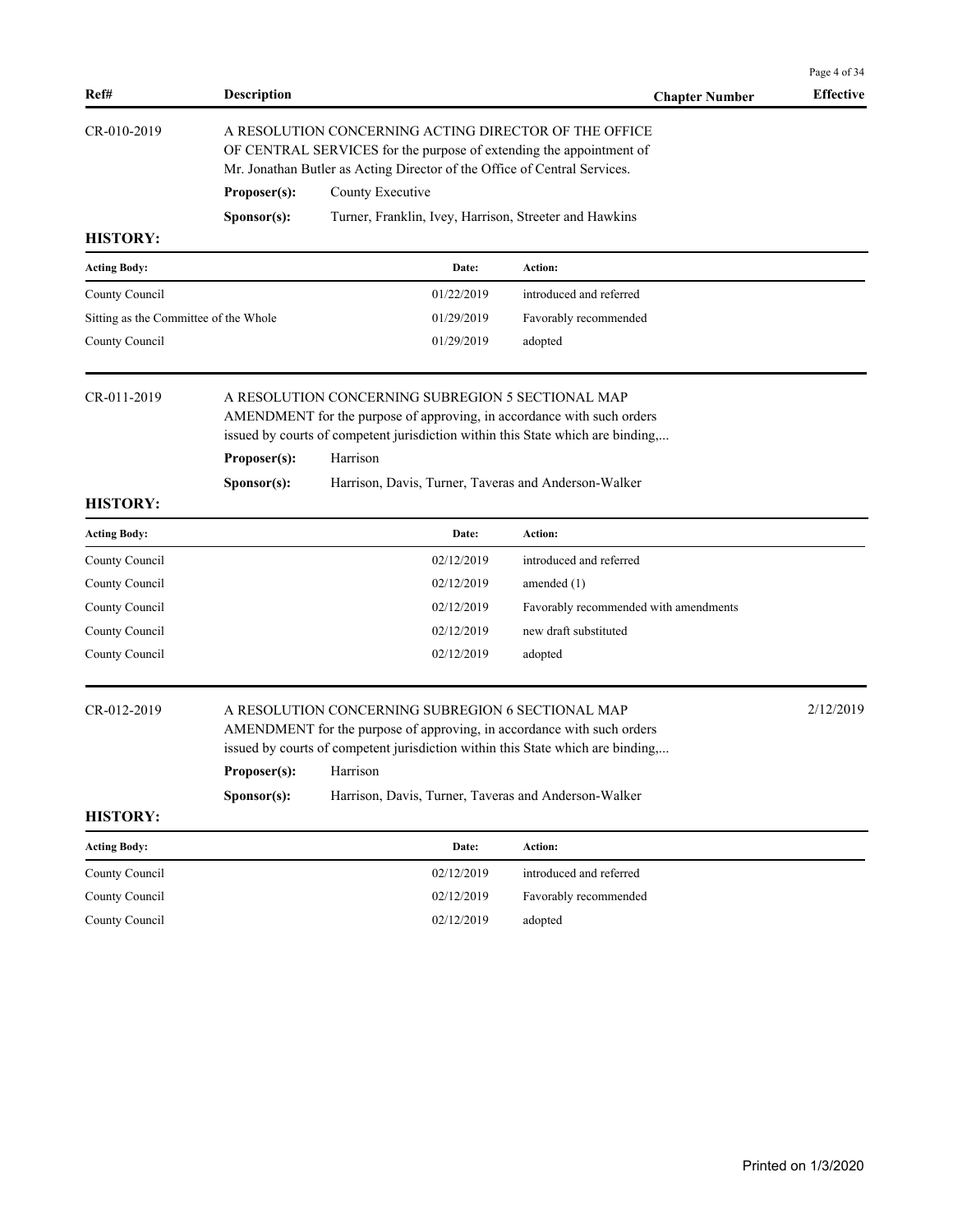|               |                      |                                                                                                                                                                                                                   | Page 5 of 34     |
|---------------|----------------------|-------------------------------------------------------------------------------------------------------------------------------------------------------------------------------------------------------------------|------------------|
| Ref#          | <b>Description</b>   | <b>Chapter Number</b>                                                                                                                                                                                             | <b>Effective</b> |
| $CR-013-2019$ |                      | A RESOLUTION CONCERNING CLEAN WATER ACT PROPOSED<br>ROLL BACK OF FEDERAL PROTECTIONS UNDER THE "WATERS OF<br>THE UNITED STATES" RULE for the purpose of expressing strong<br>opposition to the federally proposed | 3/26/2019        |
|               | Proposer(s):         | Glaros                                                                                                                                                                                                            |                  |
|               | S <b>p</b> onsor(s): | Glaros, Anderson-Walker, Davis, Franklin, Harrison, Hawkins, Ivey, Streeter, Taveras and                                                                                                                          |                  |

| <b>Acting Body:</b>                                                 | Date:      | Action:                               |
|---------------------------------------------------------------------|------------|---------------------------------------|
| County Council                                                      | 02/19/2019 | introduced and referred               |
| Transportation, Infrastructure, Energy and Environment<br>Committee | 03/14/2019 | Favorably recommended with amendments |
| County Council                                                      | 03/26/2019 | new draft substituted                 |
| County Council                                                      | 03/26/2019 | adopted                               |

#### CR-014-2019 A RESOLUTION CONCERNING ACTING DIRECTOR OF THE DEPARTMENT OF THE ENVIRONMENT for the purpose of extending the

appointment of Mr. Joseph P. Gill as Acting Director of the Department of the Environment. Proposer(s): County Executive **Sponsor(s):** Anderson-Walker, Davis, Dernoga, Franklin, Glaros, Harrison, Hawkins, Ivey, Streeter, Taveras and Turner

## **HISTORY:**

| <b>Acting Body:</b>                   | Date:      | Action:                 |
|---------------------------------------|------------|-------------------------|
| Sitting as the Committee of the Whole | 02/19/2019 | Favorably recommended   |
| County Council                        | 02/19/2019 | introduced and referred |
| County Council                        | 02/19/2019 | adopted                 |
|                                       |            |                         |

## CR-015-2019 A RESOLUTION CONCERNING ACTING COUNTY ATTORNEY for the

purpose of extending the appointment of Ms. Rhonda L. Weaver as Acting County Attorney.

| Proposer(s): | County Executive                                                                      |
|--------------|---------------------------------------------------------------------------------------|
| Sponsor(s):  | Anderson-Walker, Davis, Dernoga, Franklin, Glaros, Harrison, Hawkins, Ivey, Streeter, |
|              | Taveras and Turner                                                                    |

| <b>Acting Body:</b>                   | Date:      | <b>Action:</b>          |
|---------------------------------------|------------|-------------------------|
| Sitting as the Committee of the Whole | 02/19/2019 | Favorably recommended   |
| County Council                        | 02/19/2019 | introduced and referred |
| County Council                        | 02/19/2019 | adopted                 |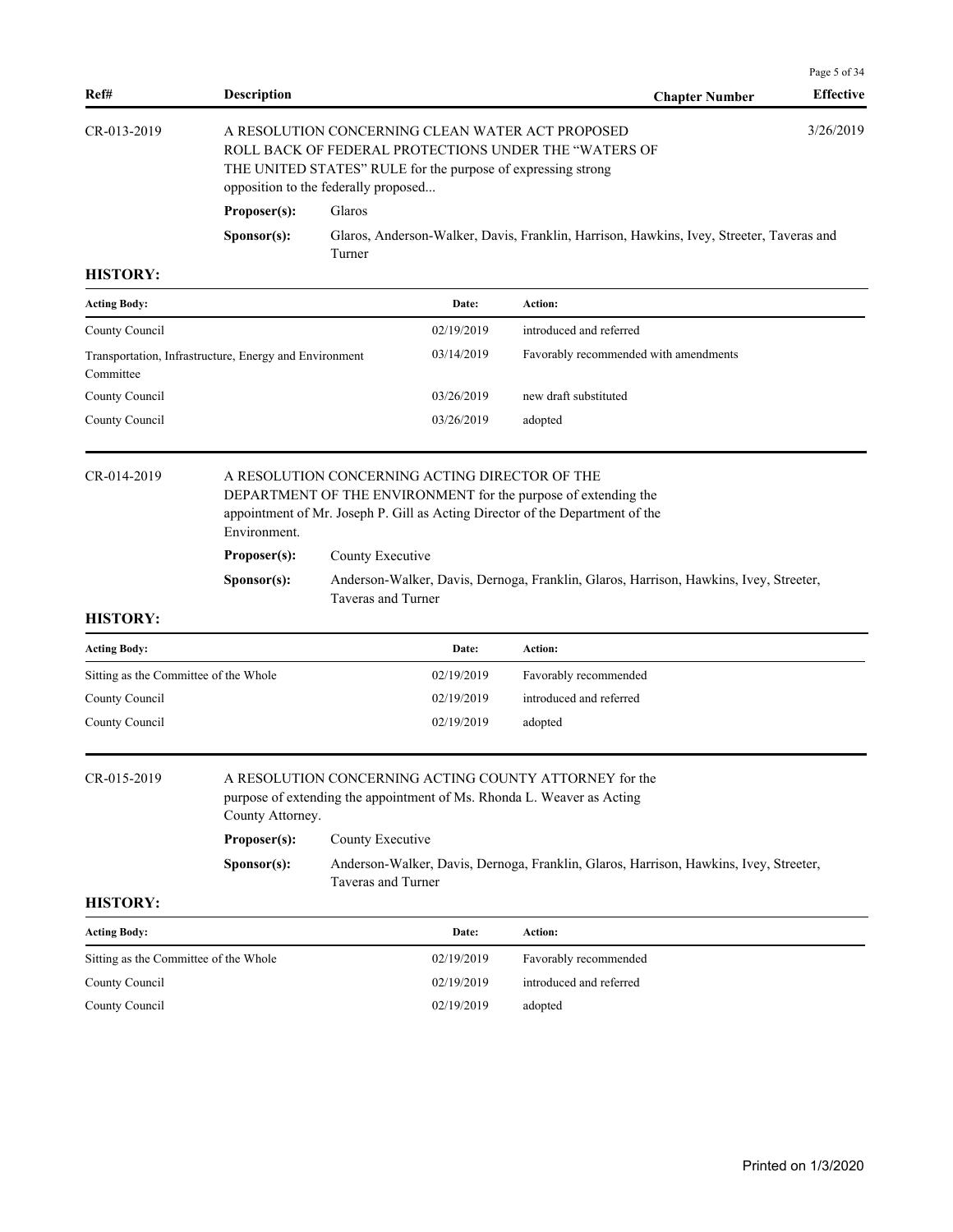| Ref#                                                                | <b>Description</b>                                                                                                                                                                                             |                  |                                             | <b>Chapter Number</b>                                                                                                                                                                                                                                                                    | Page 6 of 34<br><b>Effective</b> |  |
|---------------------------------------------------------------------|----------------------------------------------------------------------------------------------------------------------------------------------------------------------------------------------------------------|------------------|---------------------------------------------|------------------------------------------------------------------------------------------------------------------------------------------------------------------------------------------------------------------------------------------------------------------------------------------|----------------------------------|--|
| CR-016-2019                                                         | A RESOLUTION CONCERNING HOUSING OPPORTUNITIES FOR ALL<br>WORKGROUP for the purpose of establishing a Housing Opportunities for<br>All Workgroup to assist the County in setting priorities and implementing th |                  |                                             |                                                                                                                                                                                                                                                                                          |                                  |  |
|                                                                     | Proposer(s):                                                                                                                                                                                                   |                  |                                             | Glaros, Turner, Davis, Hawkins, Dernoga, Ivey and Taveras                                                                                                                                                                                                                                |                                  |  |
|                                                                     | Sponsor(s):                                                                                                                                                                                                    | Streeter         |                                             | Glaros, Turner, Davis, Hawkins, Dernoga, Ivey, Taveras, Harrison, Anderson-Walker and                                                                                                                                                                                                    |                                  |  |
| <b>HISTORY:</b>                                                     |                                                                                                                                                                                                                |                  |                                             |                                                                                                                                                                                                                                                                                          |                                  |  |
| <b>Acting Body:</b>                                                 |                                                                                                                                                                                                                |                  | Date:                                       | Action:                                                                                                                                                                                                                                                                                  |                                  |  |
| County Council                                                      |                                                                                                                                                                                                                |                  | 03/05/2019                                  | introduced and referred                                                                                                                                                                                                                                                                  |                                  |  |
| Planning, Housing and Economic Development Committee                |                                                                                                                                                                                                                |                  | 03/21/2019                                  | Favorably recommended with amendments                                                                                                                                                                                                                                                    |                                  |  |
| County Council                                                      |                                                                                                                                                                                                                |                  | 04/02/2019                                  | new draft substituted                                                                                                                                                                                                                                                                    |                                  |  |
| County Council                                                      |                                                                                                                                                                                                                |                  | 04/02/2019                                  | adopted                                                                                                                                                                                                                                                                                  |                                  |  |
| CR-017-2019                                                         | Planning Board of the Maryland-Nati<br>Proposer(s):                                                                                                                                                            | Taveras          | FOR PRINCE GEORGE'S COUNTY-D-D-O ZONE-MINOR | A RESOLUTION CONCERNING THE 2004 GATEWAY ARTS DISTRICT<br>AMENDMENT for the purpose of directing the Prince George's County                                                                                                                                                              |                                  |  |
|                                                                     | Sponsor(s):                                                                                                                                                                                                    |                  |                                             | Taveras, Ivey, Harrison, Anderson-Walker, Streeter, Dernoga and Hawkins                                                                                                                                                                                                                  |                                  |  |
| <b>HISTORY:</b>                                                     |                                                                                                                                                                                                                |                  |                                             |                                                                                                                                                                                                                                                                                          |                                  |  |
| <b>Acting Body:</b>                                                 |                                                                                                                                                                                                                |                  | Date:                                       | Action:                                                                                                                                                                                                                                                                                  |                                  |  |
| County Council                                                      |                                                                                                                                                                                                                |                  | 03/05/2019                                  | introduced                                                                                                                                                                                                                                                                               |                                  |  |
| County Council                                                      |                                                                                                                                                                                                                |                  | 03/05/2019                                  | rules suspended                                                                                                                                                                                                                                                                          |                                  |  |
| County Council                                                      |                                                                                                                                                                                                                |                  | 03/05/2019                                  | adopted                                                                                                                                                                                                                                                                                  |                                  |  |
| CR-018-2019<br><b>HISTORY:</b>                                      | 2008 Water and<br>Proposer(s):<br>Sponsor(s):                                                                                                                                                                  | County Executive |                                             | A RESOLUTION CONCERNING THE 2008 WATER AND SEWER PLAN<br>(DECEMBER 2018 CYCLE OF AMENDMENTS) for the purpose of<br>changing the water and sewer category designations of properties within the<br>Davis, Turner, Taveras, Harrison, Hawkins, Streeter, Dernoga, Anderson-Walker and Ivey | 5/28/2019                        |  |
|                                                                     |                                                                                                                                                                                                                |                  |                                             |                                                                                                                                                                                                                                                                                          |                                  |  |
| <b>Acting Body:</b>                                                 |                                                                                                                                                                                                                |                  | Date:                                       | Action:                                                                                                                                                                                                                                                                                  |                                  |  |
| County Council                                                      |                                                                                                                                                                                                                |                  | 03/12/2019                                  | introduced and referred                                                                                                                                                                                                                                                                  |                                  |  |
| County Council                                                      |                                                                                                                                                                                                                |                  | 04/16/2019                                  | public hearing held                                                                                                                                                                                                                                                                      |                                  |  |
| Transportation, Infrastructure, Energy and Environment<br>Committee |                                                                                                                                                                                                                |                  | 04/23/2019                                  | Favorably recommended with amendments                                                                                                                                                                                                                                                    |                                  |  |
| County Council                                                      |                                                                                                                                                                                                                |                  | 05/07/2019                                  | new draft substituted                                                                                                                                                                                                                                                                    |                                  |  |
| County Council                                                      |                                                                                                                                                                                                                |                  | 05/07/2019                                  | adopted                                                                                                                                                                                                                                                                                  |                                  |  |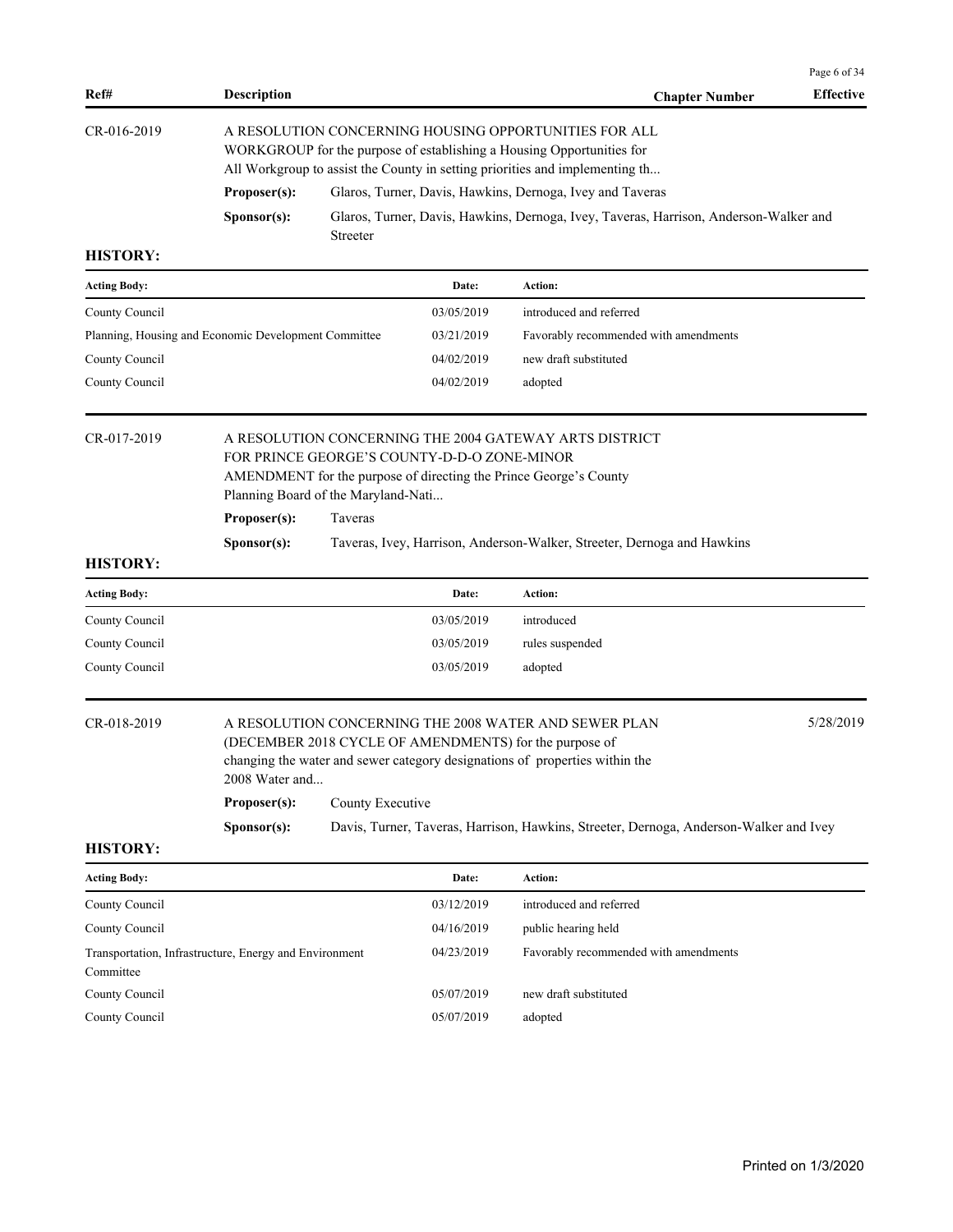| Ref#                                               | <b>Description</b>                                      |                   |                                                                  | <b>Chapter Number</b>                                                                                                                                                                                                                                                                                   | Page 7 of 34<br><b>Effective</b> |
|----------------------------------------------------|---------------------------------------------------------|-------------------|------------------------------------------------------------------|---------------------------------------------------------------------------------------------------------------------------------------------------------------------------------------------------------------------------------------------------------------------------------------------------------|----------------------------------|
| CR-019-2019                                        |                                                         |                   | military leave benefits and the eligibility requirements for cer | A RESOLUTION CONCERNING MILITARY LEAVE for the purpose of<br>amending the Salary Plan of the County to reflect the continuation of certain                                                                                                                                                              | 3/12/2019                        |
|                                                    | Proposer(s):                                            | County Executive  |                                                                  |                                                                                                                                                                                                                                                                                                         |                                  |
|                                                    | S <b>p</b> onsor(s):                                    | Davis             |                                                                  | Ivey, Harrison, Anderson-Walker, Turner, Streeter, Glaros, Dernoga, Taveras, Hawkins and                                                                                                                                                                                                                |                                  |
| <b>HISTORY:</b>                                    |                                                         |                   |                                                                  |                                                                                                                                                                                                                                                                                                         |                                  |
| <b>Acting Body:</b>                                |                                                         |                   | Date:                                                            | Action:                                                                                                                                                                                                                                                                                                 |                                  |
| County Council                                     |                                                         |                   | 03/12/2019                                                       | introduced                                                                                                                                                                                                                                                                                              |                                  |
| County Council                                     |                                                         |                   | 03/12/2019                                                       | rules suspended                                                                                                                                                                                                                                                                                         |                                  |
| County Council                                     |                                                         |                   | 03/12/2019                                                       | adopted                                                                                                                                                                                                                                                                                                 |                                  |
| CR-020-2019                                        | Hub at Streetcar 82 Brew<br>Proposer(s):<br>Sponsor(s): | Taveras<br>Turner |                                                                  | A RESOLUTION CONCERNING THE CREATION OF A FOOD TRUCK<br>HUB AT STREETCAR 82 BREWING COMPANY IN THE CITY OF<br>HYATTSVILLE for the purpose of authorizing the creation of a Food Truck<br>Taveras, Anderson-Walker, Davis, Dernoga, Glaros, Harrison, Hawkins, Ivey, Streeter and                        |                                  |
| <b>HISTORY:</b>                                    |                                                         |                   |                                                                  |                                                                                                                                                                                                                                                                                                         |                                  |
| <b>Acting Body:</b>                                |                                                         |                   | Date:                                                            | Action:                                                                                                                                                                                                                                                                                                 |                                  |
| County Council                                     |                                                         |                   | 03/12/2019                                                       | introduced and referred                                                                                                                                                                                                                                                                                 |                                  |
| Health, Human Services and Public Safety Committee |                                                         |                   | 03/20/2019                                                       | Favorably recommended                                                                                                                                                                                                                                                                                   |                                  |
| County Council                                     |                                                         |                   | 04/16/2019                                                       | public hearing held                                                                                                                                                                                                                                                                                     |                                  |
| County Council                                     |                                                         |                   | 04/16/2019                                                       | adopted                                                                                                                                                                                                                                                                                                 |                                  |
| CR-021-2019                                        | Proposer(s):                                            | Turner            |                                                                  | A RESOLUTION CONCERNING ECONOMIC DEVELOPMENT for the<br>purpose of revising the County's policy for the use of Tax Increment Financing<br>and other financial tools and incentives to fund economic and commun<br>Turner, Davis, Ivey, Harrison, Anderson-Walker, Streeter, Taveras, Glaros and Hawkins | 3/19/2019                        |
| <b>HISTORY:</b>                                    | Sponsor(s):                                             |                   |                                                                  |                                                                                                                                                                                                                                                                                                         |                                  |
| <b>Acting Body:</b>                                |                                                         |                   | Date:                                                            | Action:                                                                                                                                                                                                                                                                                                 |                                  |
| County Council                                     |                                                         |                   | 03/12/2019                                                       | introduced and referred                                                                                                                                                                                                                                                                                 |                                  |
| Government Operations and Fiscal Policy Committee  |                                                         |                   | 03/14/2019                                                       | Favorably recommended                                                                                                                                                                                                                                                                                   |                                  |
| County Council                                     |                                                         |                   | 03/19/2019                                                       | amended $(1)$                                                                                                                                                                                                                                                                                           |                                  |
| County Council                                     |                                                         |                   | 03/19/2019                                                       | adopted                                                                                                                                                                                                                                                                                                 |                                  |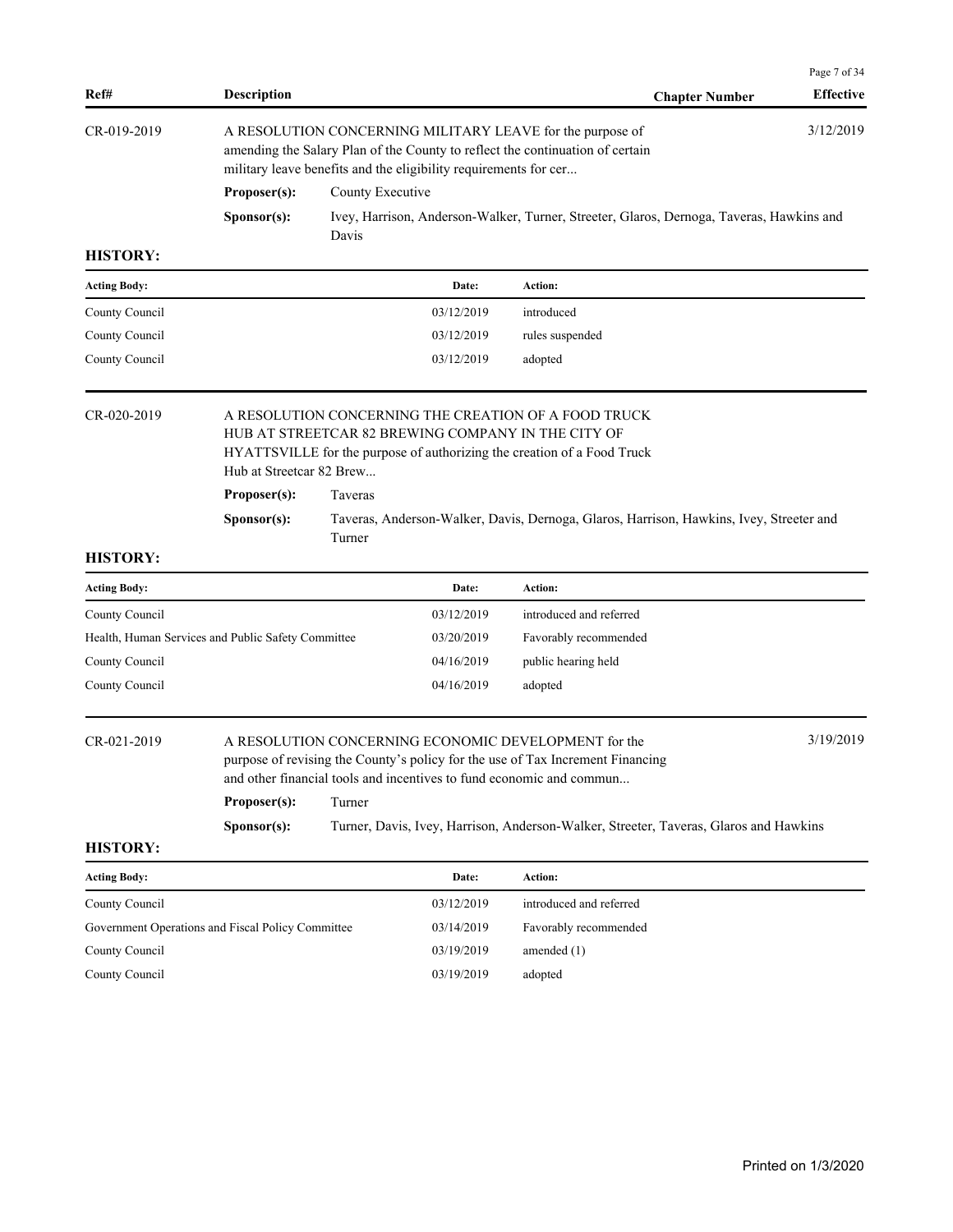| Ref#                | <b>Description</b>                                                                                                                                                                                                                                    |                                                                                                                                                                                                   |            | <b>Chapter Number</b>                                                                                                                                                                      | Page 8 of 34<br><b>Effective</b> |  |  |
|---------------------|-------------------------------------------------------------------------------------------------------------------------------------------------------------------------------------------------------------------------------------------------------|---------------------------------------------------------------------------------------------------------------------------------------------------------------------------------------------------|------------|--------------------------------------------------------------------------------------------------------------------------------------------------------------------------------------------|----------------------------------|--|--|
| CR-022-2019         | with State 1                                                                                                                                                                                                                                          | A RESOLUTION CONCERNING MARYLAND-NATIONAL CAPITAL<br>PARK AND PLANNING COMMISSION - LEASE AGREEMENTS for the<br>purpose of approving, by legislative action of the District Council in accordance |            |                                                                                                                                                                                            |                                  |  |  |
|                     | Proposer(s):                                                                                                                                                                                                                                          | M-NCPPC                                                                                                                                                                                           |            |                                                                                                                                                                                            |                                  |  |  |
|                     | Sponsor(s):                                                                                                                                                                                                                                           | Turner                                                                                                                                                                                            |            |                                                                                                                                                                                            |                                  |  |  |
| <b>HISTORY:</b>     |                                                                                                                                                                                                                                                       |                                                                                                                                                                                                   |            |                                                                                                                                                                                            |                                  |  |  |
| <b>Acting Body:</b> |                                                                                                                                                                                                                                                       |                                                                                                                                                                                                   | Date:      | Action:                                                                                                                                                                                    |                                  |  |  |
| County Council      |                                                                                                                                                                                                                                                       |                                                                                                                                                                                                   | 03/26/2019 | introduced                                                                                                                                                                                 |                                  |  |  |
| County Council      |                                                                                                                                                                                                                                                       |                                                                                                                                                                                                   | 03/26/2019 | rules suspended                                                                                                                                                                            |                                  |  |  |
| County Council      |                                                                                                                                                                                                                                                       |                                                                                                                                                                                                   | 03/26/2019 | adopted                                                                                                                                                                                    |                                  |  |  |
| CR-023-2019         | A RESOLUTION CONCERNING STATEWIDE SPECIAL<br>TRANSPORTATION ASSISTANCE PROGRAM for the purpose of<br>authorizing the Director of the Prince George's County Department of Public<br>Works and Transportation to f<br>Proposer(s):<br>County Executive |                                                                                                                                                                                                   |            |                                                                                                                                                                                            |                                  |  |  |
|                     | Sponsor(s):                                                                                                                                                                                                                                           |                                                                                                                                                                                                   |            | Harrison, Anderson-Walker, Davis, Turner, Streeter, Hawkins, Dernoga and Taveras                                                                                                           |                                  |  |  |
| <b>HISTORY:</b>     |                                                                                                                                                                                                                                                       |                                                                                                                                                                                                   |            |                                                                                                                                                                                            |                                  |  |  |
| <b>Acting Body:</b> |                                                                                                                                                                                                                                                       |                                                                                                                                                                                                   | Date:      | Action:                                                                                                                                                                                    |                                  |  |  |
| County Council      |                                                                                                                                                                                                                                                       |                                                                                                                                                                                                   | 03/26/2019 | introduced and referred                                                                                                                                                                    |                                  |  |  |
| Committee           | Transportation, Infrastructure, Energy and Environment                                                                                                                                                                                                |                                                                                                                                                                                                   | 03/28/2019 | Favorably recommended                                                                                                                                                                      |                                  |  |  |
| County Council      |                                                                                                                                                                                                                                                       |                                                                                                                                                                                                   | 04/09/2019 | adopted                                                                                                                                                                                    |                                  |  |  |
| CR-024-2019         | Year ("FY") 2020 An                                                                                                                                                                                                                                   |                                                                                                                                                                                                   |            | A RESOLUTION CONCERNING FISCAL YEAR ("FY") 2020 ANNUAL<br>ACTION PLAN FOR HOUSING AND COMMUNITY DEVELOPMENT<br>for the purpose of approving and adopting the Prince George's County Fiscal |                                  |  |  |
|                     | Proposer(s):                                                                                                                                                                                                                                          | County Executive                                                                                                                                                                                  |            |                                                                                                                                                                                            |                                  |  |  |
| <b>HISTORY:</b>     | S <b>p</b> onsor(s):                                                                                                                                                                                                                                  |                                                                                                                                                                                                   |            | Harrison, Anderson-Walker, Davis, Turner, Streeter, Hawkins, Glaros, Dernoga and Taveras                                                                                                   |                                  |  |  |
| <b>Acting Body:</b> |                                                                                                                                                                                                                                                       |                                                                                                                                                                                                   | Date:      | Action:                                                                                                                                                                                    |                                  |  |  |
| County Council      |                                                                                                                                                                                                                                                       |                                                                                                                                                                                                   | 03/26/2019 | introduced and referred                                                                                                                                                                    |                                  |  |  |
| County Council      |                                                                                                                                                                                                                                                       |                                                                                                                                                                                                   | 04/16/2019 | public hearing held                                                                                                                                                                        |                                  |  |  |
|                     |                                                                                                                                                                                                                                                       |                                                                                                                                                                                                   |            |                                                                                                                                                                                            |                                  |  |  |
|                     | Planning, Housing and Economic Development Committee                                                                                                                                                                                                  |                                                                                                                                                                                                   | 04/24/2019 | Favorably recommended with amendments                                                                                                                                                      |                                  |  |  |
| County Council      |                                                                                                                                                                                                                                                       |                                                                                                                                                                                                   | 05/07/2019 | new draft substituted                                                                                                                                                                      |                                  |  |  |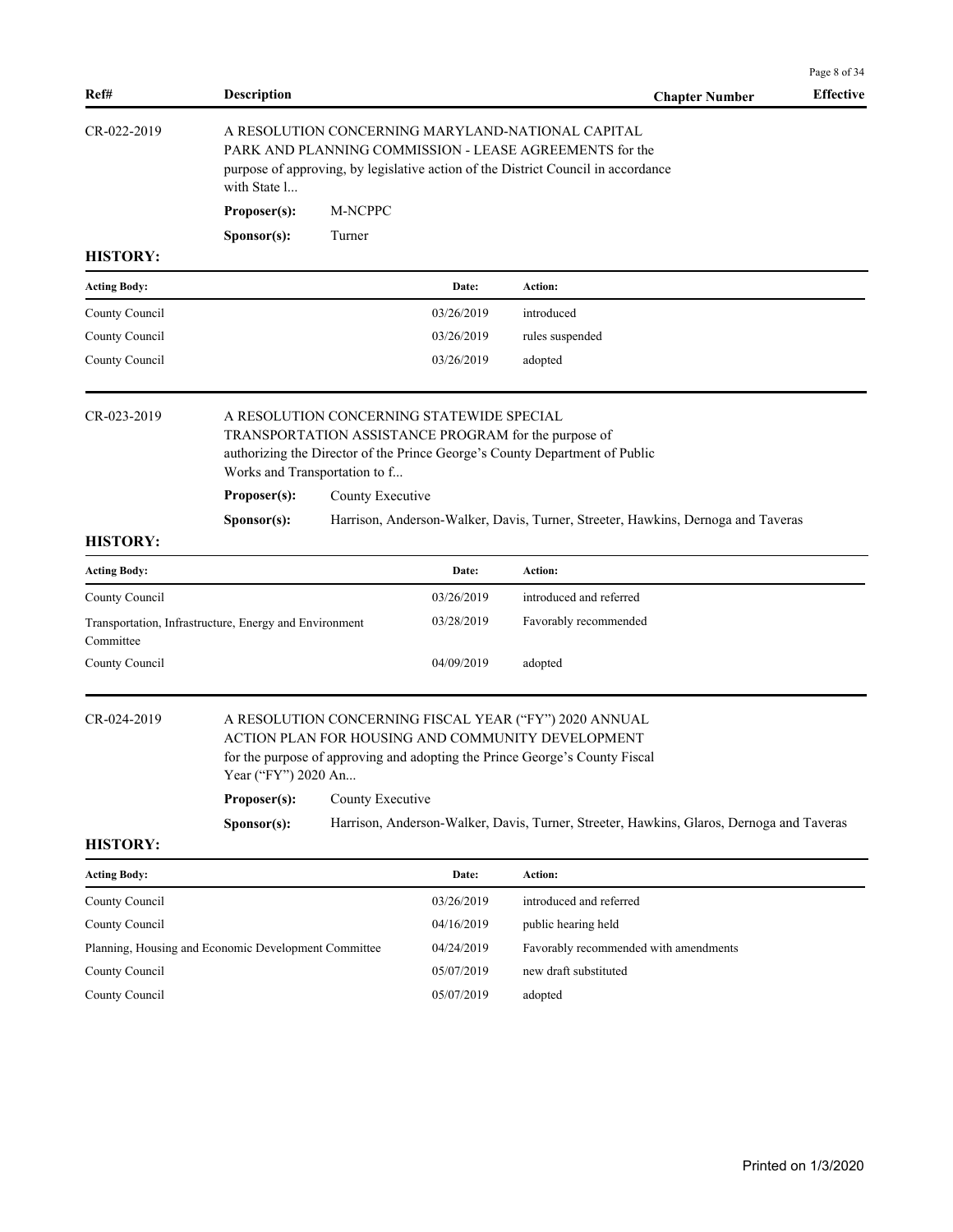|                                       |                    |                                                                                                                                                                                                                |                                     | Page 9 of 34     |  |  |  |  |
|---------------------------------------|--------------------|----------------------------------------------------------------------------------------------------------------------------------------------------------------------------------------------------------------|-------------------------------------|------------------|--|--|--|--|
| Ref#                                  | <b>Description</b> |                                                                                                                                                                                                                | <b>Chapter Number</b>               | <b>Effective</b> |  |  |  |  |
| CR-025-2019                           | County, Maryland.  | A RESOLUTION CONCERNING CONTRACT APPROVALS for the<br>purpose of approving a multi-year contract for bus services for Prince George's                                                                          |                                     |                  |  |  |  |  |
|                                       | Proposer(s):       | County Executive                                                                                                                                                                                               |                                     |                  |  |  |  |  |
|                                       | Sponsor(s):        | Turner, Streeter and Hawkins                                                                                                                                                                                   |                                     |                  |  |  |  |  |
| <b>HISTORY:</b>                       |                    |                                                                                                                                                                                                                |                                     |                  |  |  |  |  |
| <b>Acting Body:</b>                   |                    | Date:                                                                                                                                                                                                          | Action:                             |                  |  |  |  |  |
| County Council                        |                    | 03/26/2019                                                                                                                                                                                                     | introduced and referred             |                  |  |  |  |  |
| Sitting as the Committee of the Whole |                    | 04/02/2019                                                                                                                                                                                                     | Held in Committee                   |                  |  |  |  |  |
| County Council                        |                    | 04/02/2019                                                                                                                                                                                                     | discharged from Committee           |                  |  |  |  |  |
| Sitting as the Committee of the Whole |                    | 04/09/2019                                                                                                                                                                                                     | Reported out with no recommendation |                  |  |  |  |  |
| County Council                        |                    | 04/30/2019                                                                                                                                                                                                     | public hearing held                 |                  |  |  |  |  |
| CR-026-2019                           |                    | A RESOLUTION CONCERNING THE COUNTYWIDE SECTIONAL MAP<br>AMENDMENT for the purpose of approving, as a legislative enactment of the<br>District Council having the force and effect of law, an amendment to clar |                                     |                  |  |  |  |  |
|                                       | Proposer(s):       | Turner, Glaros and Davis                                                                                                                                                                                       |                                     |                  |  |  |  |  |
|                                       | Sponsor(s):        | Turner, Glaros, Davis, Harrison, Taveras and Hawkins                                                                                                                                                           |                                     |                  |  |  |  |  |
| <b>HISTORY:</b>                       |                    |                                                                                                                                                                                                                |                                     |                  |  |  |  |  |
| <b>Acting Body:</b>                   |                    | Date:                                                                                                                                                                                                          | Action:                             |                  |  |  |  |  |
| County Council                        |                    | 04/16/2019                                                                                                                                                                                                     | introduced and referred             |                  |  |  |  |  |
| County Council                        |                    | 04/16/2019                                                                                                                                                                                                     | reconsidered                        |                  |  |  |  |  |
| County Council                        |                    | 06/18/2019                                                                                                                                                                                                     | introduced and referred             |                  |  |  |  |  |
| Sitting as the Committee of the Whole |                    | 07/02/2019                                                                                                                                                                                                     | Held in Committee                   |                  |  |  |  |  |
| Sitting as the Committee of the Whole |                    | 07/16/2019                                                                                                                                                                                                     | Favorably recommended               |                  |  |  |  |  |
| County Council                        |                    | 07/23/2019                                                                                                                                                                                                     | adopted                             |                  |  |  |  |  |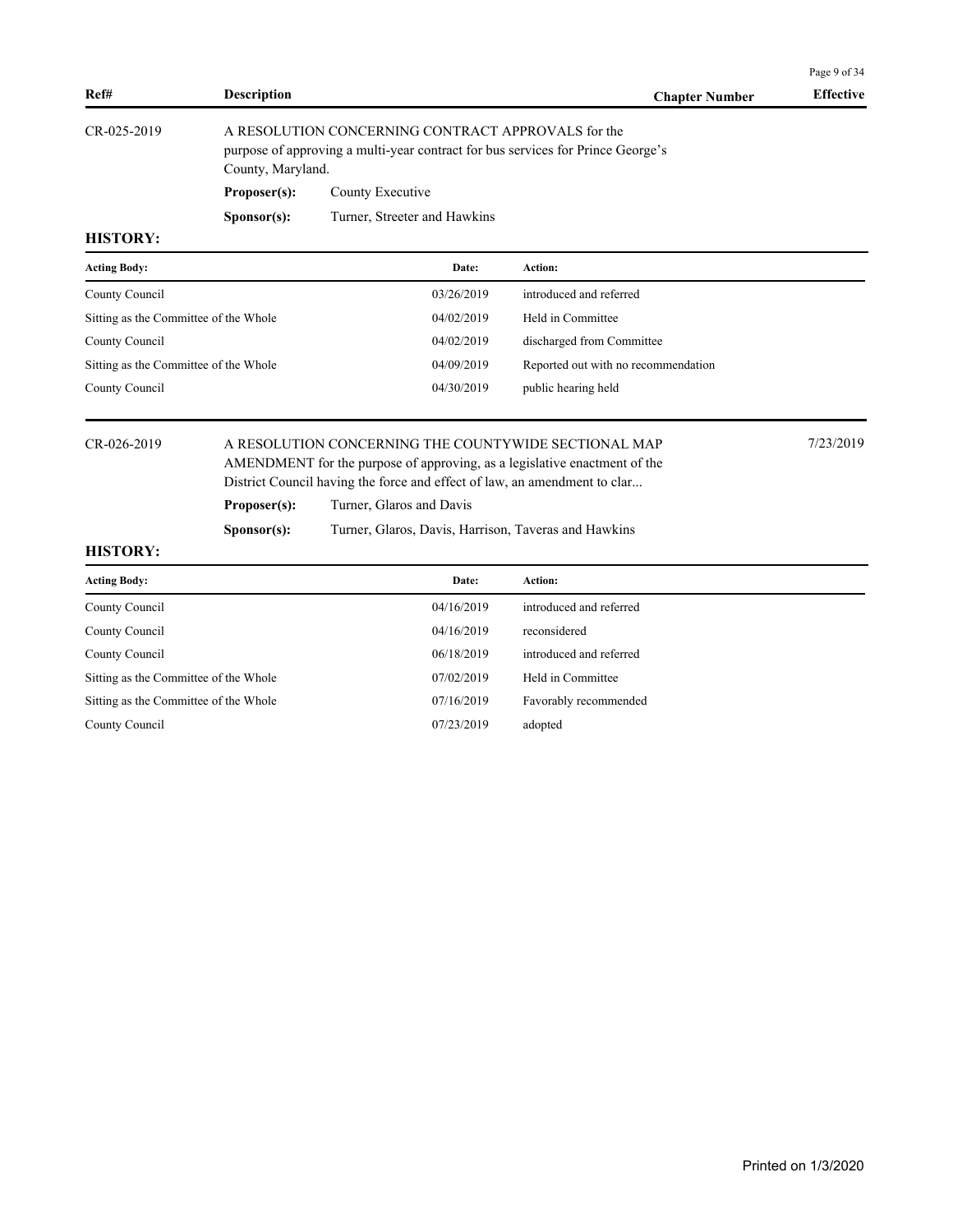| Ref#                                                                                  | <b>Description</b>                                                |                  |                                                                                      | <b>Chapter Number</b>                                                                                                                                                                               | Page 10 of 34<br><b>Effective</b> |
|---------------------------------------------------------------------------------------|-------------------------------------------------------------------|------------------|--------------------------------------------------------------------------------------|-----------------------------------------------------------------------------------------------------------------------------------------------------------------------------------------------------|-----------------------------------|
| CR-027-2019                                                                           | Proposer(s):                                                      | M-NCPPC          | PROGRAM for the purpose of initiating an amendment                                   | A RESOLUTION CONCERNING PREPARATION OF A COUNTYWIDE<br>SECTIONAL MAP AMENDMENT AND APPROVAL OF GOALS.<br>CONCEPTS, AND GUIDELINES; AND PUBLIC PARTICIPATION                                         | 7/23/2019                         |
| <b>HISTORY:</b>                                                                       | Sponsor(s):                                                       |                  |                                                                                      | Turner, Glaros, Davis, Harrison, Taveras, Streeter and Hawkins                                                                                                                                      |                                   |
| <b>Acting Body:</b>                                                                   |                                                                   |                  | Date:                                                                                | Action:                                                                                                                                                                                             |                                   |
| County Council                                                                        |                                                                   |                  | 04/16/2019                                                                           | introduced and referred                                                                                                                                                                             |                                   |
| County Council                                                                        |                                                                   |                  | 04/16/2019                                                                           | reconsidered                                                                                                                                                                                        |                                   |
| County Council                                                                        |                                                                   |                  | 06/18/2019                                                                           | introduced and referred                                                                                                                                                                             |                                   |
| Sitting as the Committee of the Whole                                                 |                                                                   |                  | 07/02/2019                                                                           | Held in Committee                                                                                                                                                                                   |                                   |
| Sitting as the Committee of the Whole                                                 |                                                                   |                  | 07/16/2019                                                                           | amended $(1)$                                                                                                                                                                                       |                                   |
| Sitting as the Committee of the Whole                                                 |                                                                   |                  | 07/16/2019                                                                           | Favorably recommended with amendments                                                                                                                                                               |                                   |
| County Council                                                                        |                                                                   |                  | 07/23/2019                                                                           | new draft substituted                                                                                                                                                                               |                                   |
| County Council                                                                        |                                                                   |                  | 07/23/2019                                                                           | adopted                                                                                                                                                                                             |                                   |
| CR-028-2019<br><b>HISTORY:</b>                                                        | Proposer(s):<br>Sponsor(s):                                       | County Executive | Prince George's County (County) equipment and vehicles.<br>Turner, Davis and Hawkins | A RESOLUTION CONCERNING CONTRACT APPROVALS for the<br>purpose of approving a multi-year Financing Agreement to fund essential                                                                       |                                   |
| <b>Acting Body:</b>                                                                   |                                                                   |                  | Date:                                                                                | Action:                                                                                                                                                                                             |                                   |
| County Council                                                                        |                                                                   |                  | 05/07/2019                                                                           | introduced and referred                                                                                                                                                                             |                                   |
| Government Operations and Fiscal Policy Committee                                     |                                                                   |                  | 06/11/2019                                                                           | Favorably recommended                                                                                                                                                                               |                                   |
| County Council                                                                        |                                                                   |                  | 06/11/2019                                                                           | public hearing held                                                                                                                                                                                 |                                   |
| County Council                                                                        |                                                                   |                  | 06/11/2019                                                                           | adopted                                                                                                                                                                                             |                                   |
| CR-029-2019<br><b>HISTORY:</b>                                                        | County Financial Assurance Plan as<br>Proposer(s):<br>Sponsor(s): | County Executive | WATERSHED PROTECTION AND RESTORATION FINANCIAL                                       | A RESOLUTION CONCERNING PRINCE GEORGE'S COUNTY'S<br>ASSURANCE PLAN (FAP) for the purpose of approving the Prince George's<br>Harrison, Anderson-Walker, Davis, Turner, Streeter, Glaros and Taveras |                                   |
|                                                                                       |                                                                   |                  |                                                                                      |                                                                                                                                                                                                     |                                   |
| <b>Acting Body:</b>                                                                   |                                                                   |                  | Date:                                                                                | Action:                                                                                                                                                                                             |                                   |
| County Council                                                                        |                                                                   |                  | 05/07/2019                                                                           | introduced and referred                                                                                                                                                                             |                                   |
| County Council<br>Transportation, Infrastructure, Energy and Environment<br>Committee |                                                                   |                  | 06/11/2019<br>06/27/2019                                                             | public hearing held<br>Favorably recommended                                                                                                                                                        |                                   |
| County Council                                                                        |                                                                   |                  | 07/09/2019                                                                           | adopted                                                                                                                                                                                             |                                   |
|                                                                                       |                                                                   |                  |                                                                                      |                                                                                                                                                                                                     |                                   |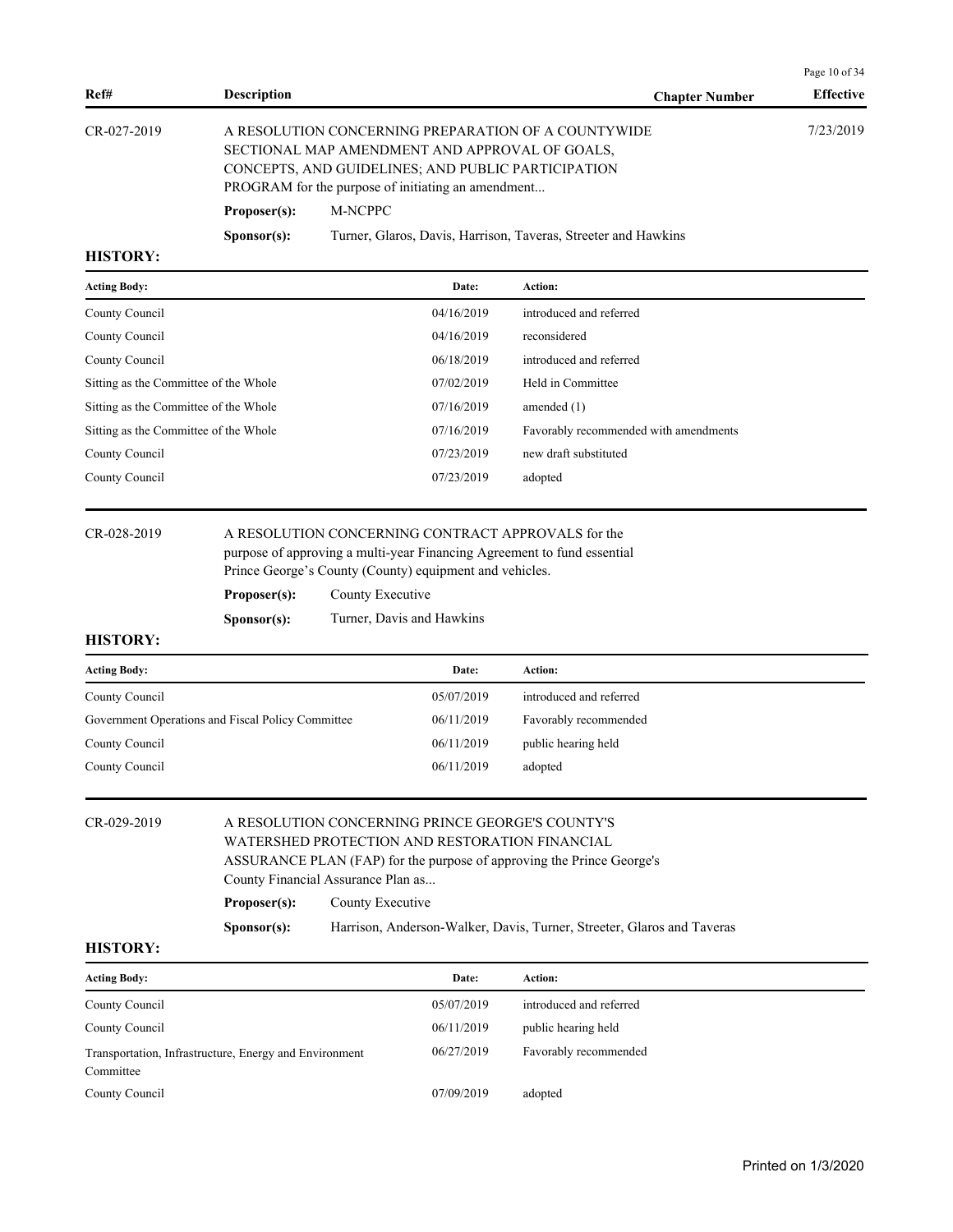| Ref#                | <b>Description</b>    |                                                                                                                                                                                                                                              | <b>Chapter Number</b>                                                                       | Page 11 of 34<br><b>Effective</b> |
|---------------------|-----------------------|----------------------------------------------------------------------------------------------------------------------------------------------------------------------------------------------------------------------------------------------|---------------------------------------------------------------------------------------------|-----------------------------------|
| CR-030-2019         |                       | A RESOLUTION CONCERNING PUBLIC WORKS WEEK 2019 for the<br>purpose of expressing Prince George's County's support for declaring the week<br>of May 19 - May 25, 2019 as Public Works Week in Prince George's Co                               |                                                                                             |                                   |
|                     | Proposer(s):          | County Executive                                                                                                                                                                                                                             |                                                                                             |                                   |
|                     | Sponsor(s):           | Turner                                                                                                                                                                                                                                       | Anderson-Walker, Davis, Dernoga, Franklin, Glaros, Harrison, Hawkins, Streeter, Taveras and |                                   |
| <b>HISTORY:</b>     |                       |                                                                                                                                                                                                                                              |                                                                                             |                                   |
| <b>Acting Body:</b> |                       | Date:                                                                                                                                                                                                                                        | Action:                                                                                     |                                   |
| County Council      |                       | 05/07/2019                                                                                                                                                                                                                                   | introduced                                                                                  |                                   |
| County Council      |                       | 05/07/2019                                                                                                                                                                                                                                   | rules suspended                                                                             |                                   |
| County Council      |                       | 05/07/2019                                                                                                                                                                                                                                   | adopted                                                                                     |                                   |
| CR-031-2019         |                       | A RESOLUTION CONCERNING BIKE TO WORK DAY 2019 for the<br>purpose of expressing the County Council's support for declaring May 17,<br>2019 as Bike to Work Day in Prince George's County as part of National Bi                               |                                                                                             |                                   |
|                     | Proposer(s):          | Turner, Glaros, Taveras and Anderson-Walker                                                                                                                                                                                                  |                                                                                             |                                   |
| <b>HISTORY:</b>     | Sponsor(s):           |                                                                                                                                                                                                                                              | Turner, Glaros, Taveras, Anderson-Walker, Franklin, Ivey, Streeter, Dernoga and Hawkins     |                                   |
| <b>Acting Body:</b> |                       | Date:                                                                                                                                                                                                                                        | Action:                                                                                     |                                   |
| County Council      |                       | 05/07/2019                                                                                                                                                                                                                                   | introduced                                                                                  |                                   |
| County Council      |                       | 05/07/2019                                                                                                                                                                                                                                   | rules suspended                                                                             |                                   |
| County Council      |                       | 05/07/2019                                                                                                                                                                                                                                   | adopted                                                                                     |                                   |
| County Executive    |                       | 05/16/2019                                                                                                                                                                                                                                   | signed                                                                                      |                                   |
| CR-032-2019         | propo<br>Proposer(s): | A RESOLUTION CONCERNING THE BALTIMORE-WASHINGTON<br>PARKWAY for the purpose of declaring the Prince George's County Council's<br>opposition to any expansion of the Baltimore-Washington Parkway and any<br>Glaros, Turner, Ivey and Dernoga |                                                                                             |                                   |
|                     | Sponsor(s):           |                                                                                                                                                                                                                                              | Glaros, Turner, Ivey, Dernoga, Harrison, Streeter, Franklin, Taveras and Hawkins            |                                   |
| <b>HISTORY:</b>     |                       |                                                                                                                                                                                                                                              |                                                                                             |                                   |
| <b>Acting Body:</b> |                       | Date:                                                                                                                                                                                                                                        | Action:                                                                                     |                                   |
| County Council      |                       | 05/07/2019                                                                                                                                                                                                                                   | introduced                                                                                  |                                   |
| County Council      |                       | 05/07/2019                                                                                                                                                                                                                                   | rules suspended                                                                             |                                   |
| County Council      |                       | 05/07/2019                                                                                                                                                                                                                                   | adopted                                                                                     |                                   |
|                     |                       |                                                                                                                                                                                                                                              |                                                                                             |                                   |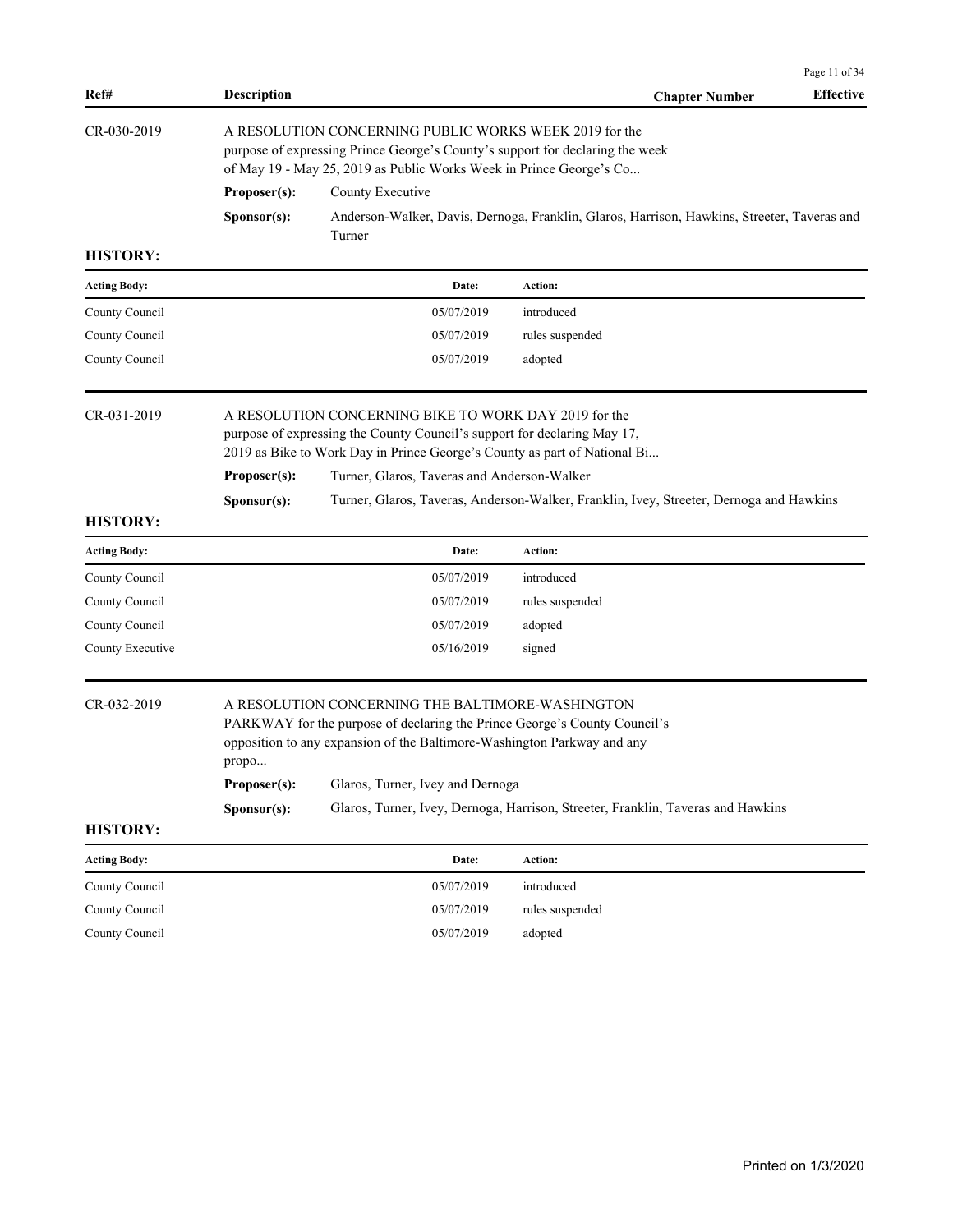| Ref#                | <b>Description</b>                                   |                   |                                              | <b>Chapter Number</b>                                                                                                                                                                                         | <b>Effective</b> |
|---------------------|------------------------------------------------------|-------------------|----------------------------------------------|---------------------------------------------------------------------------------------------------------------------------------------------------------------------------------------------------------------|------------------|
| CR-033-2019         | with a total value that e                            |                   | A RESOLUTION CONCERNING MAJOR PUBLIC PRIVATE | PARTNERSHIP AGREEMENTS - URGING ADDITIONAL OVERSIGHT<br>for the purpose of urging the Board of Public Works to ensure that contracts                                                                          |                  |
|                     | Proposer(s):                                         | Glaros and Turner |                                              |                                                                                                                                                                                                               |                  |
|                     | Sponsor(s):                                          |                   |                                              | Glaros, Turner, Streeter, Franklin, Taveras, Hawkins, Ivey, Harrison and Dernoga                                                                                                                              |                  |
| <b>HISTORY:</b>     |                                                      |                   |                                              |                                                                                                                                                                                                               |                  |
| <b>Acting Body:</b> |                                                      |                   | Date:                                        | Action:                                                                                                                                                                                                       |                  |
| County Council      |                                                      |                   | 05/07/2019                                   | introduced                                                                                                                                                                                                    |                  |
| County Council      |                                                      |                   | 05/07/2019                                   | rules suspended                                                                                                                                                                                               |                  |
| County Council      |                                                      |                   | 05/07/2019                                   | adopted                                                                                                                                                                                                       |                  |
| CR-034-2019         |                                                      |                   |                                              | A RESOLUTION CONCERNING FISCAL YEAR 2019 ANNUAL ACTION<br>PLAN for Housing and Community Development for the purpose of amending<br>the Prince George's County Fiscal Year ("FY") 2019 Annual Action Plan for |                  |
|                     | Proposer(s):                                         | County Executive  |                                              |                                                                                                                                                                                                               |                  |
|                     | Sponsor(s):                                          | Anderson-Walker   |                                              | Turner, Davis, Ivey, Harrison, Franklin, Streeter, Glaros, Dernoga, Taveras, Hawkins and                                                                                                                      |                  |
| <b>HISTORY:</b>     |                                                      |                   |                                              |                                                                                                                                                                                                               |                  |
| <b>Acting Body:</b> |                                                      |                   | Date:                                        | Action:                                                                                                                                                                                                       |                  |
| County Council      |                                                      |                   | 05/14/2019                                   | introduced and referred                                                                                                                                                                                       |                  |
| County Council      |                                                      |                   | 06/11/2019                                   | public hearing held                                                                                                                                                                                           |                  |
|                     | Planning, Housing and Economic Development Committee |                   | 06/20/2019                                   | Favorably recommended                                                                                                                                                                                         |                  |
| County Council      |                                                      |                   | 07/02/2019                                   | adopted                                                                                                                                                                                                       |                  |
| CR-035-2019         | Annual Action Plan for                               |                   |                                              | A RESOLUTION CONCERNING FISCAL YEAR 2019 ANNUAL ACTION<br>PLAN FOR HOUSING AND COMMUNITY DEVELOPMENT for the<br>purpose of amending the Prince George's County Fiscal Year ("FY") 2019                        |                  |
|                     | Proposer(s):                                         | County Executive  |                                              |                                                                                                                                                                                                               |                  |
|                     | Sponsor(s):                                          |                   |                                              | Turner, Davis, Dernoga, Franklin, Glaros, Harrison, Hawkins, Ivey, Streeter and Taveras                                                                                                                       |                  |
| <b>HISTORY:</b>     |                                                      |                   |                                              |                                                                                                                                                                                                               |                  |
| <b>Acting Body:</b> |                                                      |                   | Date:                                        | Action:                                                                                                                                                                                                       |                  |
| County Council      |                                                      |                   | 05/14/2019                                   | introduced and referred                                                                                                                                                                                       |                  |
| County Council      |                                                      |                   | 06/11/2019                                   | public hearing held                                                                                                                                                                                           |                  |
|                     | Planning, Housing and Economic Development Committee |                   | 06/20/2019                                   | Favorably recommended                                                                                                                                                                                         |                  |
| County Council      |                                                      |                   | 07/02/2019                                   | adopted                                                                                                                                                                                                       |                  |

Page 12 of 34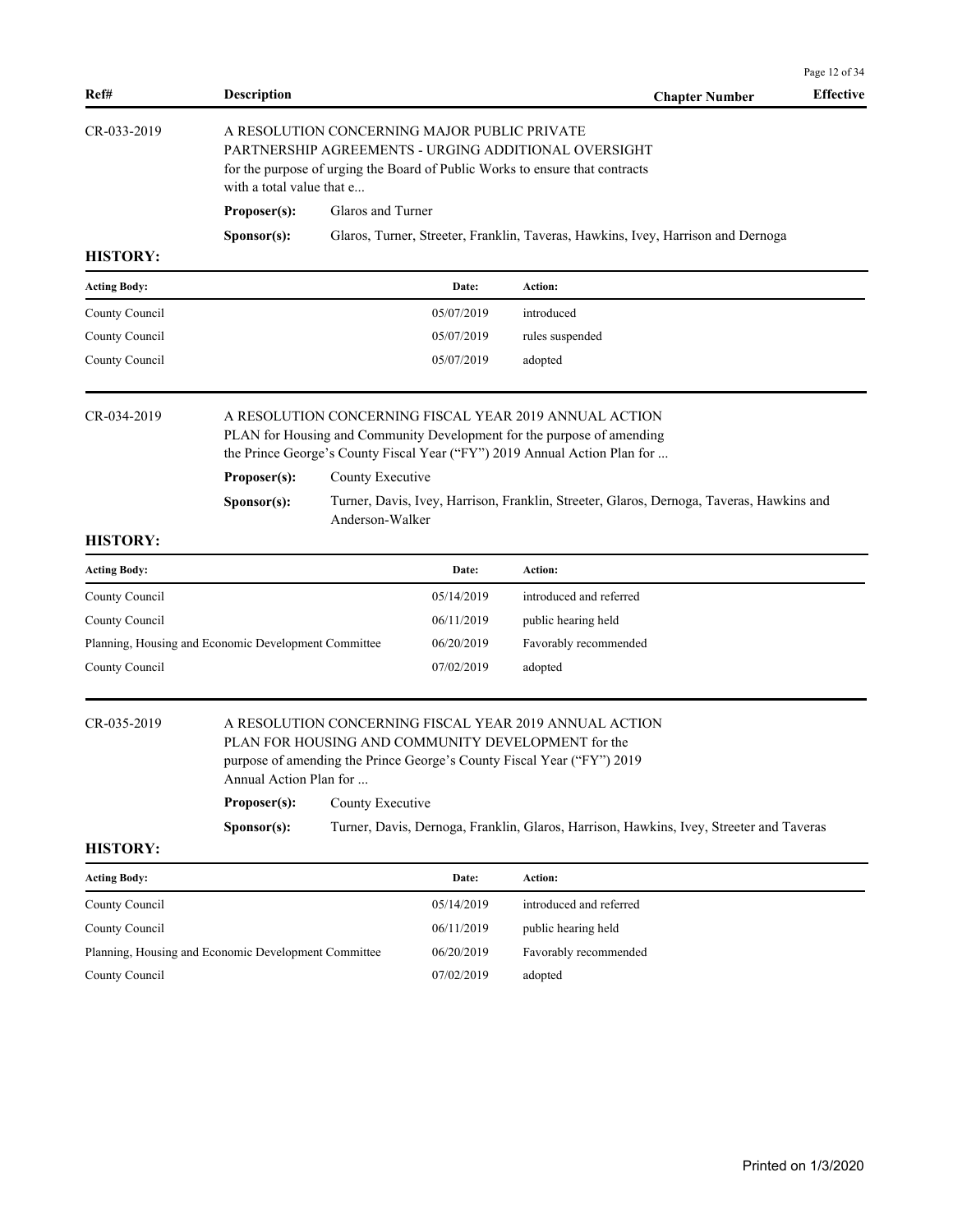| Ref#                                                 | <b>Description</b>     |                                                                                             |                                             | <b>Chapter Number</b>                                                                                                                                                                  | Page 13 of 34<br><b>Effective</b> |
|------------------------------------------------------|------------------------|---------------------------------------------------------------------------------------------|---------------------------------------------|----------------------------------------------------------------------------------------------------------------------------------------------------------------------------------------|-----------------------------------|
| CR-036-2019                                          | Annual Action Plan for |                                                                                             |                                             | A RESOLUTION CONCERNING FISCAL YEAR 2019 ANNUAL ACTION<br>PLAN FOR HOUSING AND COMMUNITY DEVELOPMENT for the<br>purpose of amending the Prince George's County Fiscal Year ("FY") 2019 |                                   |
|                                                      | Proposer(s):           | County Executive                                                                            |                                             |                                                                                                                                                                                        |                                   |
|                                                      | Sponsor(s):            |                                                                                             |                                             | Turner, Harrison, Davis, Streeter, Glaros, Dernoga, Taveras and Hawkins                                                                                                                |                                   |
| <b>HISTORY:</b>                                      |                        |                                                                                             |                                             |                                                                                                                                                                                        |                                   |
| <b>Acting Body:</b>                                  |                        |                                                                                             | Date:                                       | Action:                                                                                                                                                                                |                                   |
| County Council                                       |                        |                                                                                             | 05/14/2019                                  | introduced and referred                                                                                                                                                                |                                   |
| County Council                                       |                        |                                                                                             | 06/11/2019                                  | public hearing held                                                                                                                                                                    |                                   |
| Planning, Housing and Economic Development Committee |                        |                                                                                             | 06/20/2019                                  | Favorably recommended                                                                                                                                                                  |                                   |
| County Council                                       |                        |                                                                                             | 07/02/2019                                  | adopted                                                                                                                                                                                |                                   |
| CR-037-2019                                          |                        | RELATED TO KARINGTON DEVELOPMENT DISTRICT AND<br>a TIF proposal and certifications pursuant |                                             | A RESOLUTION CONCERNING TAX INCREMENT FINANCING<br>KARINGTON SPECIAL TAXING DISTRICT for the purpose of approving                                                                      |                                   |
|                                                      | Proposer(s):           | County Executive                                                                            |                                             |                                                                                                                                                                                        |                                   |
|                                                      | Sponsor(s):            |                                                                                             | Turner, Harrison, Davis, Glaros and Hawkins |                                                                                                                                                                                        |                                   |
| <b>HISTORY:</b>                                      |                        |                                                                                             |                                             |                                                                                                                                                                                        |                                   |
| <b>Acting Body:</b>                                  |                        |                                                                                             | Date:                                       | Action:                                                                                                                                                                                |                                   |
| Sitting as the Committee of the Whole                |                        |                                                                                             | 05/14/2019                                  | Favorably recommended                                                                                                                                                                  |                                   |
| County Council                                       |                        |                                                                                             | 05/14/2019                                  | introduced and referred                                                                                                                                                                |                                   |
| County Council                                       |                        |                                                                                             | 05/14/2019                                  | adopted                                                                                                                                                                                |                                   |
| CR-038-2019                                          | VALOREM                | YEAR 2020 OPERATING AND CAPITAL BUDGETS OF THE                                              |                                             | A RESOLUTION CONCERNING THE APPROVAL OF THE FISCAL<br>WASHINGTON SUBURBAN SANITARY COMMISSION AND THE<br>RECOMMENDATION OF WATER AND SEWER RATES AND AD                                | 7/1/2019                          |
|                                                      | Proposer(s):           | Turner                                                                                      |                                             |                                                                                                                                                                                        |                                   |
|                                                      | Sponsor(s):            |                                                                                             | Turner, Davis, Glaros, Harrison and Taveras |                                                                                                                                                                                        |                                   |
| <b>HISTORY:</b>                                      |                        |                                                                                             |                                             |                                                                                                                                                                                        |                                   |
| <b>Acting Body:</b>                                  |                        |                                                                                             | Date:                                       | Action:                                                                                                                                                                                |                                   |
| County Council                                       |                        |                                                                                             | 05/29/2019                                  | introduced                                                                                                                                                                             |                                   |
| County Council                                       |                        |                                                                                             | 05/29/2019                                  | adopted                                                                                                                                                                                |                                   |
|                                                      |                        |                                                                                             |                                             |                                                                                                                                                                                        |                                   |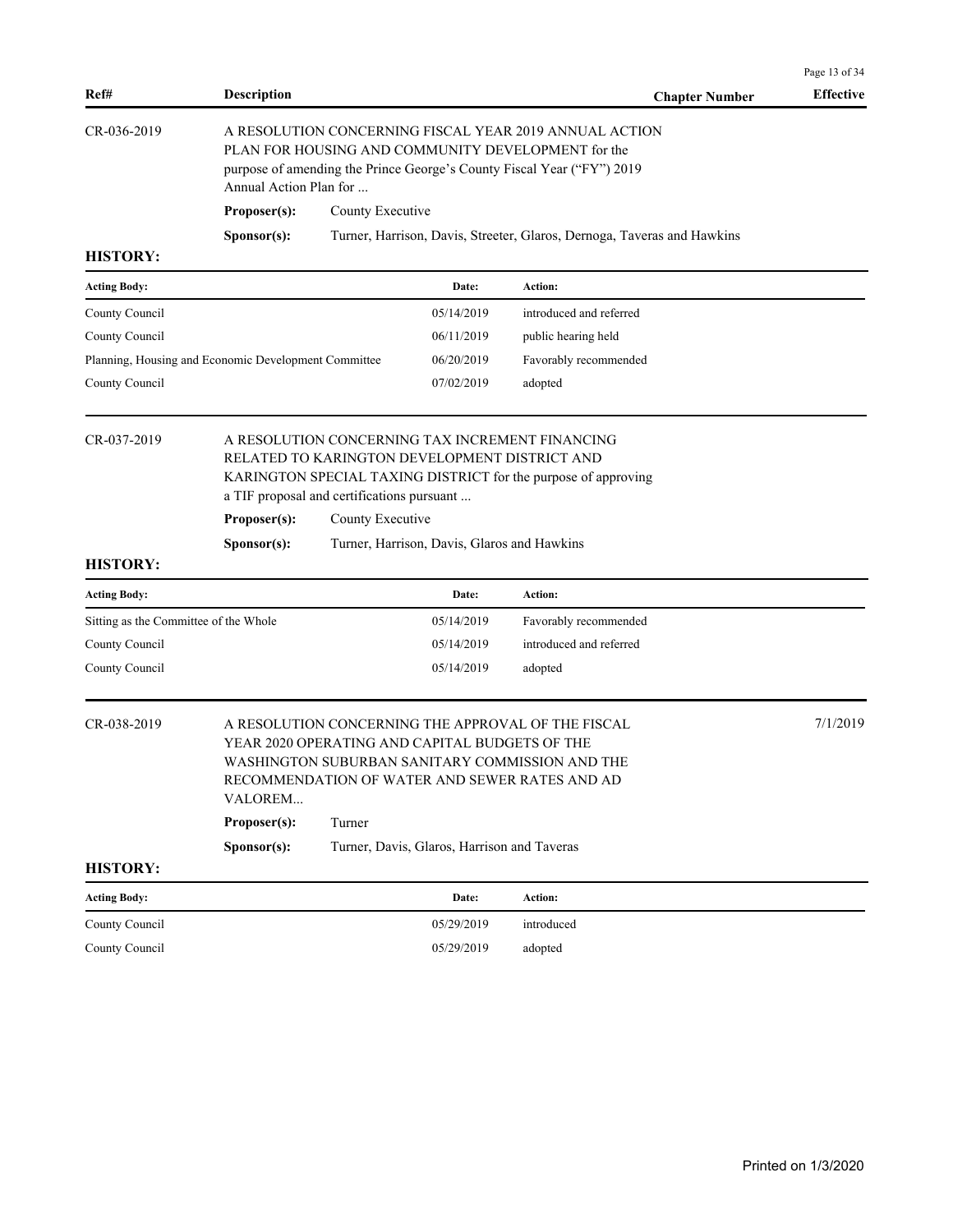| Ref#                | <b>Description</b>                                                                                                                                                                                                | <b>Chapter Number</b> | Page 14 of 34<br><b>Effective</b> |
|---------------------|-------------------------------------------------------------------------------------------------------------------------------------------------------------------------------------------------------------------|-----------------------|-----------------------------------|
| CR-039-2019         | A RESOLUTION CONCERNING THE WASHINGTON SUBURBAN<br>SANITARY COMMISSION FISCAL YEARS 2020-2025 CAPITAL<br>IMPROVEMENTS PROGRAM AND FISCAL YEAR 2020 CAPITAL<br>BUDGET FOR PRINCE GEORGE'S COUNTY FOR WATER AND SEW |                       | 7/1/2019                          |
|                     | Proposer(s):<br>Turner                                                                                                                                                                                            |                       |                                   |
| <b>HISTORY:</b>     | Turner, Davis, Glaros and Taveras<br>S <b>p</b> onsor(s):                                                                                                                                                         |                       |                                   |
|                     |                                                                                                                                                                                                                   |                       |                                   |
| <b>Acting Body:</b> | Date:                                                                                                                                                                                                             | Action:               |                                   |
| County Council      | 05/29/2019                                                                                                                                                                                                        | introduced            |                                   |
| County Council      | 05/29/2019                                                                                                                                                                                                        | adopted               |                                   |
| CR-040-2019         | A RESOLUTION CONCERNING THE APPROVAL OF THE FISCAL<br>YEAR 2020 WASHINGTON SUBURBAN TRANSIT COMMISSION<br>BUDGET AND TAX RATES for the purpose of approving the Washington<br>Suburban Transit Commission's admin |                       | 7/1/2019                          |
|                     | Turner<br>Proposer(s):                                                                                                                                                                                            |                       |                                   |
|                     | S <b>p</b> onsor(s):<br>Turner, Davis, Glaros and Taveras                                                                                                                                                         |                       |                                   |
| <b>HISTORY:</b>     |                                                                                                                                                                                                                   |                       |                                   |
| <b>Acting Body:</b> | Date:                                                                                                                                                                                                             | <b>Action:</b>        |                                   |
| County Council      | 05/29/2019                                                                                                                                                                                                        | introduced            |                                   |
| County Council      | 05/29/2019                                                                                                                                                                                                        | adopted               |                                   |
| CR-041-2019         | A RESOLUTION CONCERNING THE REVENUE AUTHORITY OF<br>PRINCE GEORGE'S COUNTY FISCAL YEAR 2020 OPERATING<br>BUDGET AND CAPITAL IMPROVEMENT PROGRAM for the purpose<br>of approving the Capital Improvement Program   |                       | 7/1/2019                          |
|                     | Proposer(s):<br>Turner                                                                                                                                                                                            |                       |                                   |
|                     | S <b>p</b> onsor(s):<br>Turner, Harrison, Davis, Glaros and Taveras                                                                                                                                               |                       |                                   |
| <b>HISTORY:</b>     |                                                                                                                                                                                                                   |                       |                                   |
| <b>Acting Body:</b> | Date:                                                                                                                                                                                                             | Action:               |                                   |
| County Council      | 05/29/2019                                                                                                                                                                                                        | introduced            |                                   |
| County Council      | 05/29/2019                                                                                                                                                                                                        | adopted               |                                   |
|                     |                                                                                                                                                                                                                   |                       |                                   |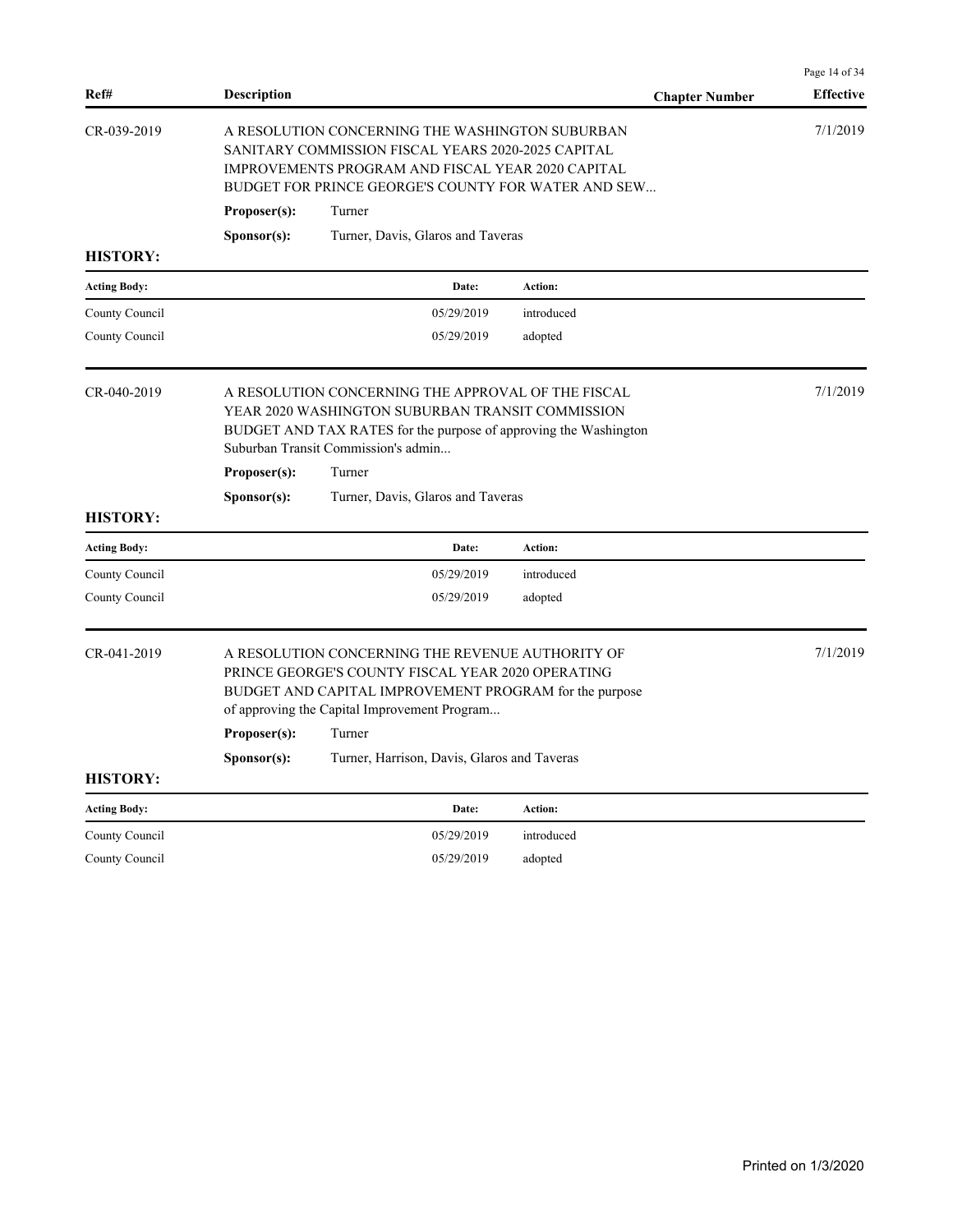| Ref#                             | <b>Description</b>                                     |                                                                                                                                                                                                                                        | <b>Chapter Number</b>                 | Page 15 of 34<br><b>Effective</b> |
|----------------------------------|--------------------------------------------------------|----------------------------------------------------------------------------------------------------------------------------------------------------------------------------------------------------------------------------------------|---------------------------------------|-----------------------------------|
| CR-042-2019                      | Proposer(s):                                           | A RESOLUTION CONCERNING THE REDEVELOPMENT AUTHORITY<br>OF PRINCE GEORGE'S COUNTY FISCAL YEAR 2020 OPERATING<br>BUDGET AND CAPITAL IMPROVEMENT PROGRAM for the purpose<br>of approving the Capital Improvement P<br>Turner              |                                       | 7/1/2019                          |
| <b>HISTORY:</b>                  | Sponsor(s):                                            | Turner, Davis, Glaros, Harrison and Taveras                                                                                                                                                                                            |                                       |                                   |
|                                  |                                                        | Date:                                                                                                                                                                                                                                  | Action:                               |                                   |
| <b>Acting Body:</b>              |                                                        |                                                                                                                                                                                                                                        | introduced                            |                                   |
| County Council<br>County Council |                                                        | 05/29/2019<br>05/29/2019                                                                                                                                                                                                               | adopted                               |                                   |
| CR-043-2019                      | augmenting water<br>Proposer(s):                       | A RESOLUTION CONCERNING THE WASHINGTON SUBURBAN<br>SANITARY COMMISSION for the purpose of modifying the System<br>Development Charge (SDC) to help finance the capital costs of expanding and<br>Turner                                |                                       | 7/1/2019                          |
| <b>HISTORY:</b>                  | Sponsor(s):                                            | Turner, Davis, Glaros and Taveras                                                                                                                                                                                                      |                                       |                                   |
| <b>Acting Body:</b>              |                                                        | Date:                                                                                                                                                                                                                                  | Action:                               |                                   |
| County Council                   |                                                        | 05/29/2019                                                                                                                                                                                                                             | introduced                            |                                   |
| County Council                   |                                                        | 05/29/2019                                                                                                                                                                                                                             | rules suspended                       |                                   |
| County Council                   |                                                        | 05/29/2019                                                                                                                                                                                                                             | adopted                               |                                   |
| CR-044-2019                      | Sew<br>Proposer(s):<br>Sponsor(s):                     | A RESOLUTION CONCERNING THE 2008 WATER AND SEWER PLAN<br>(APRIL 2019 CYCLE OF AMENDMENTS) for the purpose of changing the<br>water and sewer category designation of properties within the 2008 Water and<br>County Executive<br>Davis |                                       | 8/9/2019                          |
| <b>HISTORY:</b>                  |                                                        |                                                                                                                                                                                                                                        |                                       |                                   |
| <b>Acting Body:</b>              |                                                        | Date:                                                                                                                                                                                                                                  | Action:                               |                                   |
| County Council                   |                                                        | 06/04/2019                                                                                                                                                                                                                             | introduced and referred               |                                   |
| County Council                   |                                                        | 07/09/2019                                                                                                                                                                                                                             | public hearing held                   |                                   |
| Committee                        | Transportation, Infrastructure, Energy and Environment | 07/11/2019                                                                                                                                                                                                                             | Favorably recommended with amendments |                                   |
| County Council                   |                                                        | 07/23/2019                                                                                                                                                                                                                             | new draft substituted                 |                                   |
| County Council                   |                                                        | 07/23/2019                                                                                                                                                                                                                             | adopted                               |                                   |
| County Council                   |                                                        | 07/23/2019                                                                                                                                                                                                                             | divided the question                  |                                   |
| County Council                   |                                                        | 07/23/2019                                                                                                                                                                                                                             | approved                              |                                   |
| County Council                   |                                                        | 07/23/2019                                                                                                                                                                                                                             | approved                              |                                   |
| County Council                   |                                                        | 07/23/2019                                                                                                                                                                                                                             | closed the debate                     |                                   |
| County Council                   |                                                        | 07/23/2019                                                                                                                                                                                                                             | approved                              |                                   |
| County Council                   |                                                        | 07/23/2019                                                                                                                                                                                                                             | adopted                               |                                   |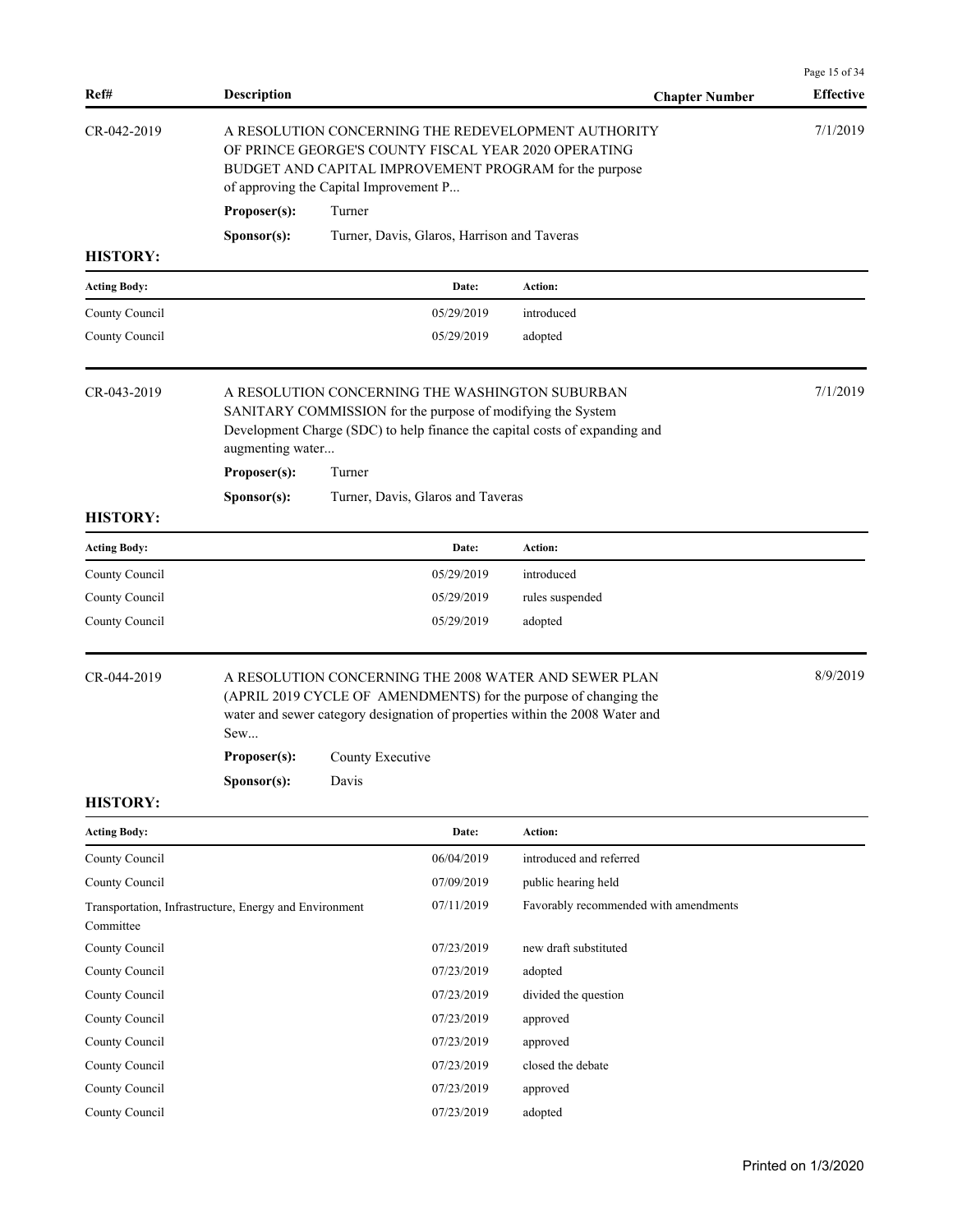| Ref#                                                 | <b>Description</b>     |                                                           |                                                                  | <b>Chapter Number</b>                                                                                                                                                                  | <b>Effective</b> |
|------------------------------------------------------|------------------------|-----------------------------------------------------------|------------------------------------------------------------------|----------------------------------------------------------------------------------------------------------------------------------------------------------------------------------------|------------------|
| CR-045-2019                                          | Annual Action Plan for |                                                           |                                                                  | A RESOLUTION CONCERNING FISCAL YEAR 2019 ANNUAL ACTION<br>PLAN FOR HOUSING AND COMMUNITY DEVELOPMENT for the<br>purpose of amending the Prince George's County Fiscal Year ("FY") 2019 |                  |
|                                                      | Proposer(s):           | County Executive                                          |                                                                  |                                                                                                                                                                                        |                  |
|                                                      | Sponsor(s):            |                                                           |                                                                  | Turner, Ivey, Harrison, Streeter, Glaros, Davis, Dernoga and Taveras                                                                                                                   |                  |
| <b>HISTORY:</b>                                      |                        |                                                           |                                                                  |                                                                                                                                                                                        |                  |
| <b>Acting Body:</b>                                  |                        |                                                           | Date:                                                            | Action:                                                                                                                                                                                |                  |
| County Council                                       |                        |                                                           | 06/04/2019                                                       | introduced and referred                                                                                                                                                                |                  |
| County Council                                       |                        |                                                           | 07/02/2019                                                       | public hearing held                                                                                                                                                                    |                  |
| Planning, Housing and Economic Development Committee |                        |                                                           | 07/18/2019                                                       | Favorably recommended with amendments                                                                                                                                                  |                  |
| County Council                                       |                        |                                                           | 07/23/2019                                                       | new draft substituted                                                                                                                                                                  |                  |
| County Council                                       |                        |                                                           | 07/23/2019                                                       | adopted                                                                                                                                                                                |                  |
| CR-046-2019                                          | Proposer(s):           | Impediments to Fair Housing Choice fo<br>County Executive | CHOICE for the purpose of approving and adopting the Analysis of | A RESOLUTION CONCERNING HOUSING AND COMMUNITY<br>DEVELOPMENT ANALYSIS OF IMPEDIMENTS TO FAIR HOUSING                                                                                   | 7/23/2019        |
| <b>HISTORY:</b>                                      | Sponsor(s):            |                                                           |                                                                  | Turner, Ivey, Harrison, Anderson-Walker, Davis, Taveras, Streeter, Glaros and Dernoga                                                                                                  |                  |
| <b>Acting Body:</b>                                  |                        |                                                           | Date:                                                            | Action:                                                                                                                                                                                |                  |
| County Council                                       |                        |                                                           | 06/04/2019                                                       | introduced and referred                                                                                                                                                                |                  |
| County Council                                       |                        |                                                           | 07/02/2019                                                       | public hearing held                                                                                                                                                                    |                  |
| Planning, Housing and Economic Development Committee |                        |                                                           | 07/18/2019                                                       | Favorably recommended                                                                                                                                                                  |                  |
| County Council                                       |                        |                                                           | 07/23/2019                                                       | adopted                                                                                                                                                                                |                  |
| CR-047-2019                                          | of Central Service     |                                                           | OF FEDERAL, STATE AND OTHER FUNDS for the purpose of             | A RESOLUTION CONCERNING SUPPLEMENTARY APPROPRIATION<br>appropriating funding from grants in the amount of \$22,271,604 to the Office                                                   |                  |
|                                                      | Proposer(s):           | County Executive                                          |                                                                  |                                                                                                                                                                                        |                  |
|                                                      | Sponsor(s):            |                                                           | Turner, Ivey, Davis, Streeter and Glaros                         |                                                                                                                                                                                        |                  |
| <b>HISTORY:</b>                                      |                        |                                                           |                                                                  |                                                                                                                                                                                        |                  |
| <b>Acting Body:</b>                                  |                        |                                                           | Date:                                                            | Action:                                                                                                                                                                                |                  |
| County Council                                       |                        |                                                           | 06/04/2019                                                       | introduced and referred                                                                                                                                                                |                  |
| Government Operations and Fiscal Policy Committee    |                        |                                                           | 06/13/2019                                                       | Favorably recommended with amendments                                                                                                                                                  |                  |
| County Council                                       |                        |                                                           | 07/02/2019                                                       | new draft substituted                                                                                                                                                                  |                  |
| County Council                                       |                        |                                                           | 07/02/2019                                                       | adopted                                                                                                                                                                                |                  |

Page 16 of 34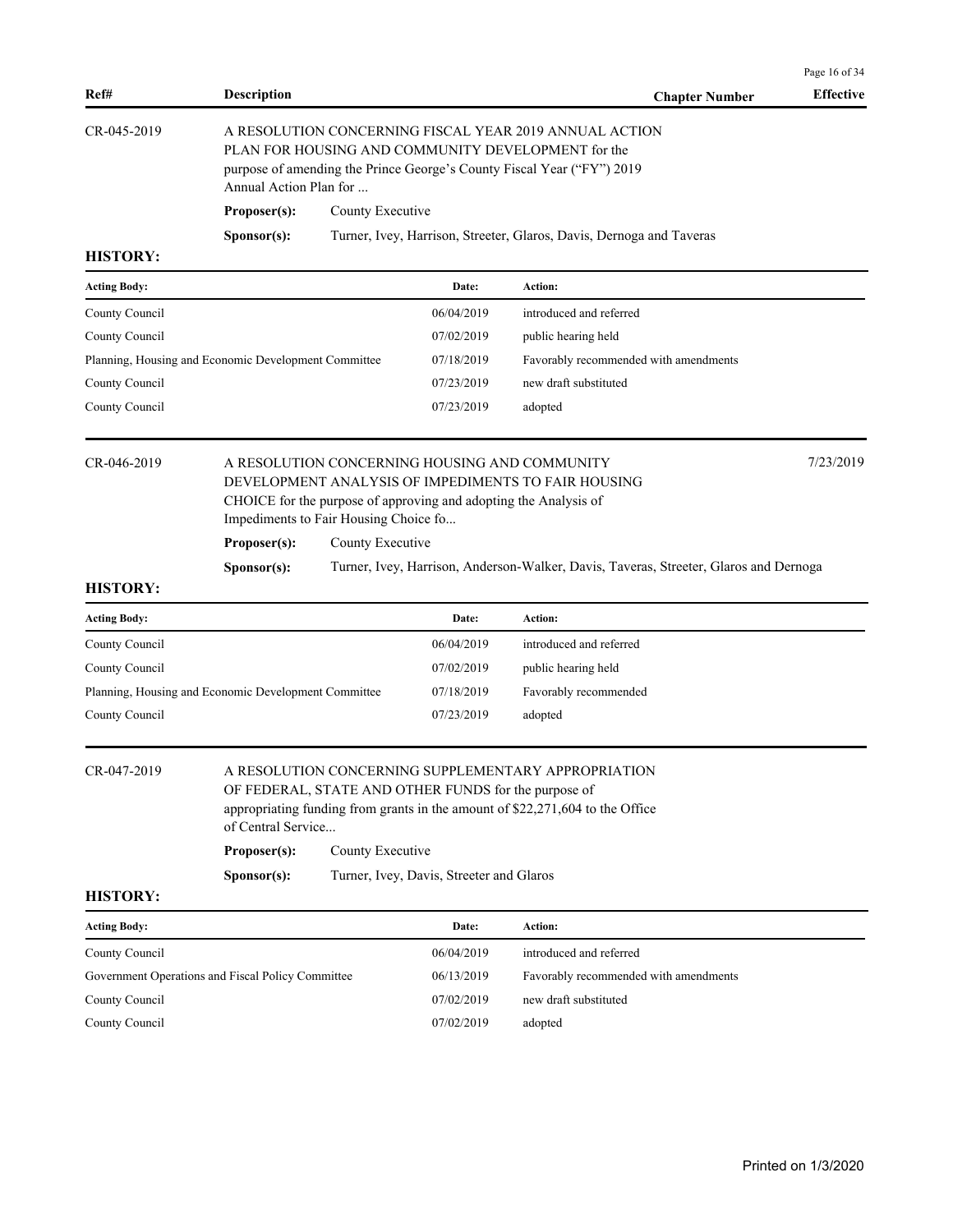| Ref#                | <b>Description</b>                                   |                                    |                                                                      | <b>Chapter Number</b>                                                                                                                                                                                                                                                                               | Page 17 of 34<br><b>Effective</b> |
|---------------------|------------------------------------------------------|------------------------------------|----------------------------------------------------------------------|-----------------------------------------------------------------------------------------------------------------------------------------------------------------------------------------------------------------------------------------------------------------------------------------------------|-----------------------------------|
| CR-048-2019         | amending the Salary Plan of the                      |                                    |                                                                      | A RESOLUTION CONCERNING COMPENSATION AND BENEFITS,<br>INTERNATIONAL ASSOCIATION OF FIRE FIGHTERS, AFL-CIO,<br>LOCAL 1619 (CIVILIANS) SALARY SCHEDULE "H" for the purpose of                                                                                                                         | 7/23/2019                         |
|                     | Proposer(s):                                         | County Executive                   |                                                                      |                                                                                                                                                                                                                                                                                                     |                                   |
|                     | Sponsor(s):                                          |                                    |                                                                      | Turner, Ivey, Harrison, Davis, Glaros, Anderson-Walker, Dernoga and Taveras                                                                                                                                                                                                                         |                                   |
| <b>HISTORY:</b>     |                                                      |                                    |                                                                      |                                                                                                                                                                                                                                                                                                     |                                   |
| <b>Acting Body:</b> |                                                      |                                    | Date:                                                                | Action:                                                                                                                                                                                                                                                                                             |                                   |
| County Council      |                                                      |                                    | 06/04/2019                                                           | introduced and referred                                                                                                                                                                                                                                                                             |                                   |
|                     | Government Operations and Fiscal Policy Committee    |                                    | 06/13/2019                                                           | Favorably recommended                                                                                                                                                                                                                                                                               |                                   |
| County Council      |                                                      |                                    | 07/23/2019                                                           | adopted                                                                                                                                                                                                                                                                                             |                                   |
| CR-049-2019         | implementi<br>Proposer(s):<br>Sponsor(s):            | Hawkins and Dernoga<br>and Taveras |                                                                      | A RESOLUTION CONCERNING THE PRINCE GEORGE'S COUNTY<br>RE-ENTRY ADVISORY BOARD for the purpose of the establishing the<br>Prince George's County Re-Entry Advisory Board to determine, evaluate, and<br>Hawkins, Dernoga, Turner, Anderson-Walker, Davis, Franklin, Glaros, Harrison, Ivey, Streeter |                                   |
| <b>HISTORY:</b>     |                                                      |                                    |                                                                      |                                                                                                                                                                                                                                                                                                     |                                   |
| <b>Acting Body:</b> |                                                      |                                    | Date:                                                                | Action:                                                                                                                                                                                                                                                                                             |                                   |
| County Council      |                                                      |                                    | 06/11/2019                                                           | introduced and referred                                                                                                                                                                                                                                                                             |                                   |
|                     | Health, Human Services and Public Safety Committee   |                                    | 07/18/2019                                                           | Favorably recommended with amendments                                                                                                                                                                                                                                                               |                                   |
| County Council      |                                                      |                                    | 07/23/2019                                                           | new draft substituted                                                                                                                                                                                                                                                                               |                                   |
| County Council      |                                                      |                                    | 07/23/2019                                                           | adopted                                                                                                                                                                                                                                                                                             |                                   |
| CR-050-2019         | Humanities Council, t<br>Proposer(s):<br>Sponsor(s): | Hawkins                            | of supporting the collaboration between the Prince George's Arts and | A RESOLUTION CONCERNING SUPPORTING A CULTURAL ARTS<br>STUDY FOR PRINCE GEORGE'S COUNTY, MARYLAND for the purpose<br>Hawkins, Turner, Anderson-Walker, Davis, Dernoga, Franklin, Glaros, Harrison, Ivey, Streeter                                                                                    |                                   |
| <b>HISTORY:</b>     |                                                      | and Taveras                        |                                                                      |                                                                                                                                                                                                                                                                                                     |                                   |
| <b>Acting Body:</b> |                                                      |                                    | Date:                                                                | Action:                                                                                                                                                                                                                                                                                             |                                   |
| County Council      |                                                      |                                    | 06/11/2019                                                           | introduced and referred                                                                                                                                                                                                                                                                             |                                   |
|                     | Health, Human Services and Public Safety Committee   |                                    | 07/18/2019                                                           | Favorably recommended with amendments                                                                                                                                                                                                                                                               |                                   |
| County Council      |                                                      |                                    | 07/23/2019                                                           | new draft substituted                                                                                                                                                                                                                                                                               |                                   |
| County Council      |                                                      |                                    | 07/23/2019                                                           | amended $(1)$                                                                                                                                                                                                                                                                                       |                                   |
|                     |                                                      |                                    |                                                                      |                                                                                                                                                                                                                                                                                                     |                                   |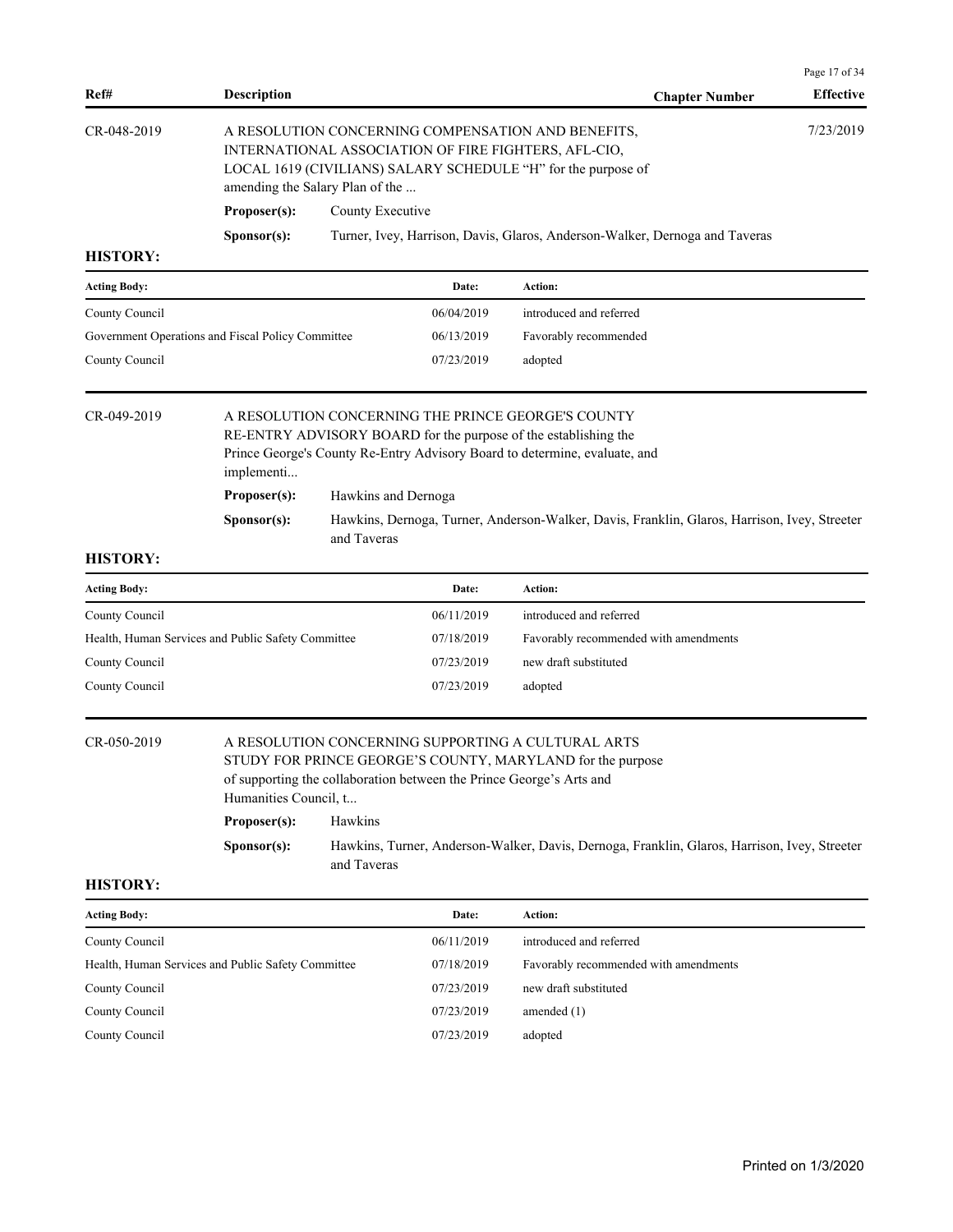| Ref#                                              | <b>Description</b>          |                                                     |            | <b>Chapter Number</b>                                                                                                                                                                                                                                                                             | <b>Effective</b> |
|---------------------------------------------------|-----------------------------|-----------------------------------------------------|------------|---------------------------------------------------------------------------------------------------------------------------------------------------------------------------------------------------------------------------------------------------------------------------------------------------|------------------|
| CR-051-2019                                       |                             | the celebration of Juneteenth National Freedom Day. |            | A RESOLUTION CONCERNING THE JUNETEENTH NATIONAL<br>FREEDOM DAY OBSERVANCE for the purpose of expressing support for                                                                                                                                                                               |                  |
|                                                   | Proposer(s):                | Davis                                               |            |                                                                                                                                                                                                                                                                                                   |                  |
|                                                   | Sponsor(s):                 | Taveras and Turner                                  |            | Davis, Anderson-Walker, Dernoga, Franklin, Glaros, Harrison, Hawkins, Ivey, Streeter,                                                                                                                                                                                                             |                  |
| <b>HISTORY:</b>                                   |                             |                                                     |            |                                                                                                                                                                                                                                                                                                   |                  |
| <b>Acting Body:</b>                               |                             |                                                     | Date:      | Action:                                                                                                                                                                                                                                                                                           |                  |
| County Council                                    |                             |                                                     | 06/11/2019 | introduced                                                                                                                                                                                                                                                                                        |                  |
| County Council                                    |                             |                                                     | 06/11/2019 | rules suspended                                                                                                                                                                                                                                                                                   |                  |
| County Council                                    |                             |                                                     | 06/11/2019 | adopted                                                                                                                                                                                                                                                                                           |                  |
| CR-052-2019                                       | other modified benef        |                                                     |            | A RESOLUTION CONCERNING COMPENSATION AND BENEFITS<br>GENERAL SCHEDULE EMPLOYEES - SALARY SCHEDULE G for the<br>purpose of amending the Salary Plan of the County to reflect pay rates and                                                                                                         | 7/23/2019        |
|                                                   | Proposer(s):                | County Executive                                    |            |                                                                                                                                                                                                                                                                                                   |                  |
|                                                   | Sponsor(s):                 |                                                     |            | Turner, Harrison, Davis, Streeter, Glaros, Dernoga, Taveras, Hawkins and Franklin                                                                                                                                                                                                                 |                  |
| <b>HISTORY:</b>                                   |                             |                                                     |            |                                                                                                                                                                                                                                                                                                   |                  |
| <b>Acting Body:</b>                               |                             |                                                     | Date:      | Action:                                                                                                                                                                                                                                                                                           |                  |
| County Council                                    |                             |                                                     | 06/18/2019 | introduced and referred                                                                                                                                                                                                                                                                           |                  |
| Government Operations and Fiscal Policy Committee |                             |                                                     | 07/11/2019 | Favorably recommended                                                                                                                                                                                                                                                                             |                  |
| County Council                                    |                             |                                                     | 07/23/2019 | adopted                                                                                                                                                                                                                                                                                           |                  |
| CR-053-2019                                       | Proposer(s):<br>Sponsor(s): | Turner                                              |            | A RESOLUTION CONCERNING THE TAX RATES FOR FISCAL YEAR<br>2020 for the purpose of imposing and levying the tax rates and causing to be<br>raised the amount of taxes required by the adopted budget so as to ba<br>Turner, Streeter, Hawkins, Franklin, Davis, Anderson-Walker, Glaros and Taveras | 7/1/2019         |
| <b>HISTORY:</b>                                   |                             |                                                     |            |                                                                                                                                                                                                                                                                                                   |                  |
| <b>Acting Body:</b>                               |                             |                                                     | Date:      | Action:                                                                                                                                                                                                                                                                                           |                  |
| County Council                                    |                             |                                                     | 06/18/2019 | introduced                                                                                                                                                                                                                                                                                        |                  |
| County Council                                    |                             |                                                     | 06/18/2019 | rules suspended                                                                                                                                                                                                                                                                                   |                  |
| County Council                                    |                             |                                                     | 06/18/2019 | adopted                                                                                                                                                                                                                                                                                           |                  |
|                                                   |                             |                                                     |            |                                                                                                                                                                                                                                                                                                   |                  |

Page 18 of 34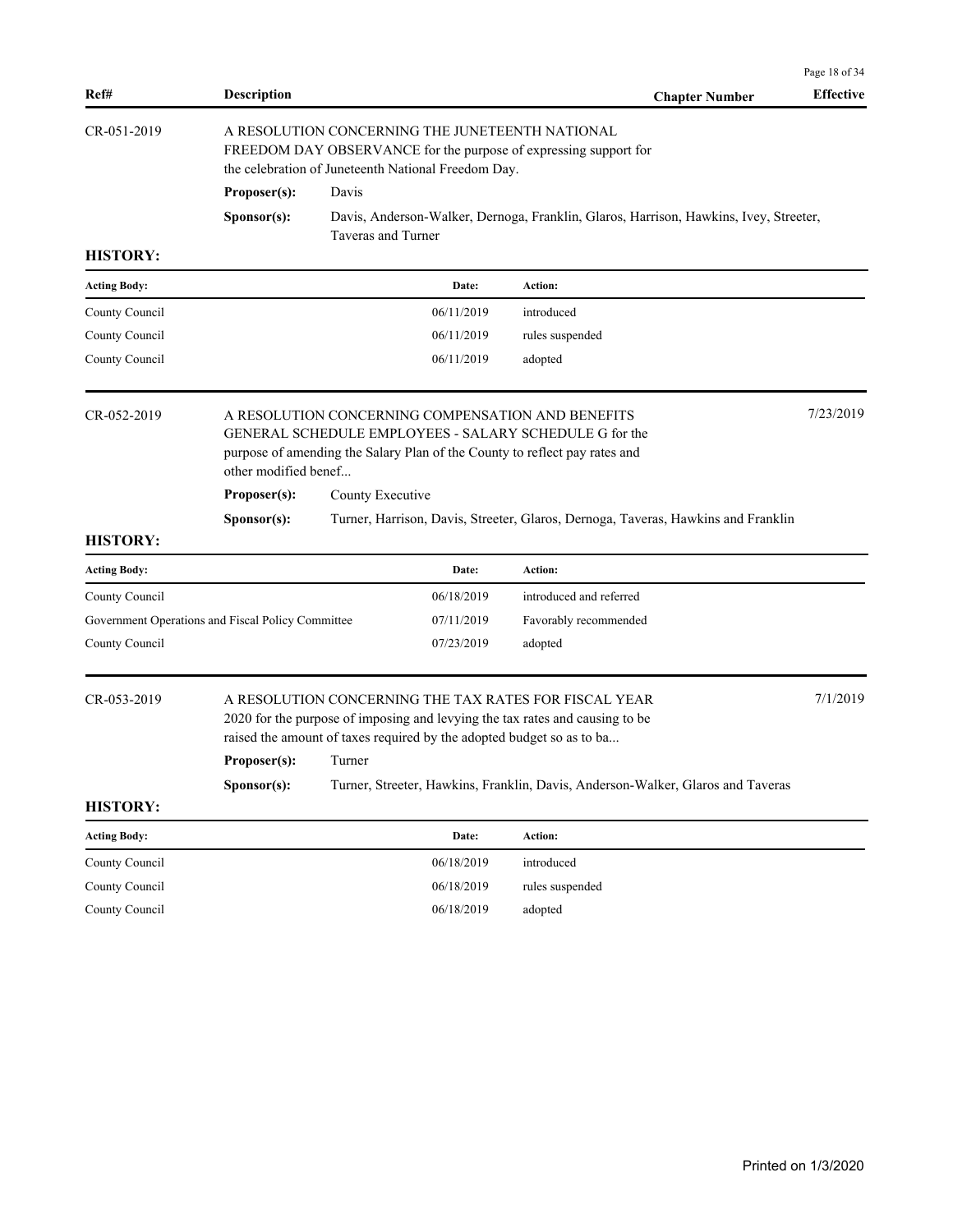|                     |                                                   |                  |                                                   |                                                                                                                                                                                                          | Page 19 of 34    |
|---------------------|---------------------------------------------------|------------------|---------------------------------------------------|----------------------------------------------------------------------------------------------------------------------------------------------------------------------------------------------------------|------------------|
| Ref#                | <b>Description</b>                                |                  |                                                   | <b>Chapter Number</b>                                                                                                                                                                                    | <b>Effective</b> |
| CR-054-2019         | July 1, 2019, as required by State Law.           |                  |                                                   | A RESOLUTION CONCERNING PUBLIC SAFETY SURCHARGE for the<br>purpose of adjusting the public safety surcharge for Fiscal Year 2020, beginning                                                              | 7/1/2019         |
|                     | Proposer(s):                                      | County Executive |                                                   |                                                                                                                                                                                                          |                  |
|                     | S <b>p</b> onsor(s):                              |                  |                                                   | Turner, Davis, Harrison, Streeter, Glaros and Taveras                                                                                                                                                    |                  |
| <b>HISTORY:</b>     |                                                   |                  |                                                   |                                                                                                                                                                                                          |                  |
| <b>Acting Body:</b> |                                                   |                  | Date:                                             | Action:                                                                                                                                                                                                  |                  |
| County Council      |                                                   |                  | 07/02/2019                                        | introduced and referred                                                                                                                                                                                  |                  |
|                     | Government Operations and Fiscal Policy Committee |                  | 07/11/2019                                        | Favorably recommended                                                                                                                                                                                    |                  |
| County Council      |                                                   |                  | 07/23/2019                                        | adopted                                                                                                                                                                                                  |                  |
| CR-055-2019         |                                                   |                  | beginning July 1, 2019, as required by State law. | A RESOLUTION CONCERNING SCHOOL FACILITIES SURCHARGE for<br>the purpose of adjusting the school facilities surcharge for Fiscal Year 2020,                                                                | 7/1/2019         |
|                     | Proposer(s):                                      | County Executive |                                                   |                                                                                                                                                                                                          |                  |
|                     | Sponsor(s):                                       |                  |                                                   | Turner, Harrison, Anderson-Walker, Davis, Streeter, Glaros, Dernoga and Hawkins                                                                                                                          |                  |
| <b>HISTORY:</b>     |                                                   |                  |                                                   |                                                                                                                                                                                                          |                  |
| <b>Acting Body:</b> |                                                   |                  | Date:                                             | Action:                                                                                                                                                                                                  |                  |
| County Council      |                                                   |                  | 07/02/2019                                        | introduced and referred                                                                                                                                                                                  |                  |
|                     | Government Operations and Fiscal Policy Committee |                  | 07/11/2019                                        | Favorably recommended                                                                                                                                                                                    |                  |
| County Council      |                                                   |                  | 07/23/2019                                        | adopted                                                                                                                                                                                                  |                  |
| CR-056-2019         | Taxes                                             |                  |                                                   | A RESOLUTION CONCERNING PAYMENTS IN LIEU OF TAXES<br>("PILOT") AGREEMENT for Suitland Senior Residences at Town Square for<br>the purpose of approving the terms and conditions of a Payments in Lieu of | 7/23/2019        |
|                     | Proposer(s):                                      | County Executive |                                                   |                                                                                                                                                                                                          |                  |
|                     | Sponsor(s):                                       | Franklin         |                                                   | Turner, Harrison, Anderson-Walker, Davis, Streeter, Glaros, Dernoga, Taveras, Hawkins and                                                                                                                |                  |
| <b>HISTORY:</b>     |                                                   |                  |                                                   |                                                                                                                                                                                                          |                  |
| <b>Acting Body:</b> |                                                   |                  | Date:                                             | Action:                                                                                                                                                                                                  |                  |
| County Council      |                                                   |                  | 07/02/2019                                        | introduced and referred                                                                                                                                                                                  |                  |
|                     | Government Operations and Fiscal Policy Committee |                  | 07/11/2019                                        | Favorably recommended                                                                                                                                                                                    |                  |
| County Council      |                                                   |                  | 07/23/2019                                        | adopted                                                                                                                                                                                                  |                  |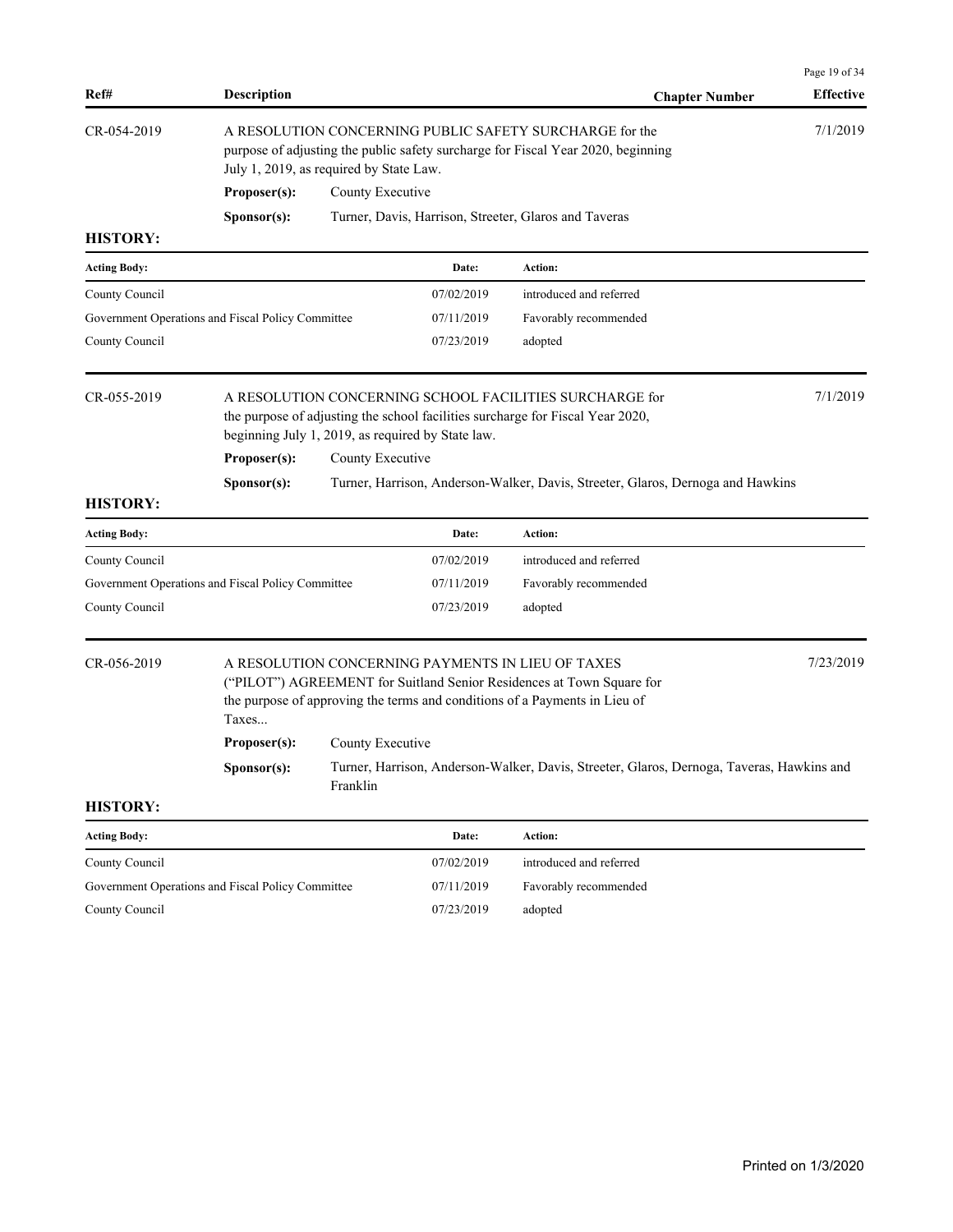|                    |                          |                                                                                                                                                                                       |                       | Page 20 of 34    |
|--------------------|--------------------------|---------------------------------------------------------------------------------------------------------------------------------------------------------------------------------------|-----------------------|------------------|
| Ref#               | <b>Description</b>       |                                                                                                                                                                                       | <b>Chapter Number</b> | <b>Effective</b> |
| $CR - 0.57 - 2019$ | ("PILOT") Agreement betw | RESOLUTION CONCERNING PAYMENTS IN LIEU OF TAXES<br>("PILOT") AGREEMENT FOR GLENARDEN PHASE 2A for the purpose<br>of approving the terms and conditions of a Payments in Lieu of Taxes |                       | 7/23/2019        |
|                    | Proposer(s):             | County Executive                                                                                                                                                                      |                       |                  |
|                    | S <b>p</b> onsor(s):     | Turner, Harrison, Anderson-Walker, Davis, Streeter, Glaros, Dernoga, Taveras, Hawkins and<br>Franklin                                                                                 |                       |                  |

| introduced and referred |
|-------------------------|
|                         |
| Favorably recommended   |
| adopted                 |
|                         |

| CR-058-2019 |                                                                                                | 7/23/2019<br>A RESOLUTION CONCERNING PAYMENTS IN LIEU OF TAXES<br>("PILOT") AGREEMENT for The Woodlands at Reid Temple for the |  |  |  |  |
|-------------|------------------------------------------------------------------------------------------------|--------------------------------------------------------------------------------------------------------------------------------|--|--|--|--|
|             | purpose of approving the terms and conditions of a Payments in Lieu of Taxes<br>("PILOT") $Ag$ |                                                                                                                                |  |  |  |  |
|             | Proposer(s):                                                                                   | County Executive                                                                                                               |  |  |  |  |
|             | S <b>p</b> onsor(s):                                                                           | Turner, Harrison, Anderson-Walker, Davis, Streeter, Glaros, Dernoga, Taveras, Hawkins and<br>Franklin                          |  |  |  |  |

# **HISTORY:**

| <b>Acting Body:</b>                               | Date:      | Action:                 |
|---------------------------------------------------|------------|-------------------------|
| County Council                                    | 07/02/2019 | introduced and referred |
| Government Operations and Fiscal Policy Committee | 07/11/2019 | Favorably recommended   |
| County Council                                    | 07/23/2019 | adopted                 |

# CR-059-2019 A RESOLUTION CONCERNING VISION ZERO PROGRAM for the

purpose of establishing a Vision Zero Program for Prince George's County to achieve zero traffic deaths on the County's roadways by 2040.

| Proposer(s):         | County Executive                                                                          |
|----------------------|-------------------------------------------------------------------------------------------|
| S <b>p</b> onsor(s): | Turner, Harrison, Anderson-Walker, Davis, Streeter, Glaros, Dernoga, Taveras, Hawkins and |
|                      | Franklin                                                                                  |

| <b>Acting Body:</b>                                    | Date:      | Action:                 |
|--------------------------------------------------------|------------|-------------------------|
| County Council                                         | 07/02/2019 | introduced and referred |
| Transportation, Infrastructure, Energy and Environment | 07/11/2019 | Favorably recommended   |
| Committee                                              |            |                         |
| County Council                                         | 07/23/2019 | adopted                 |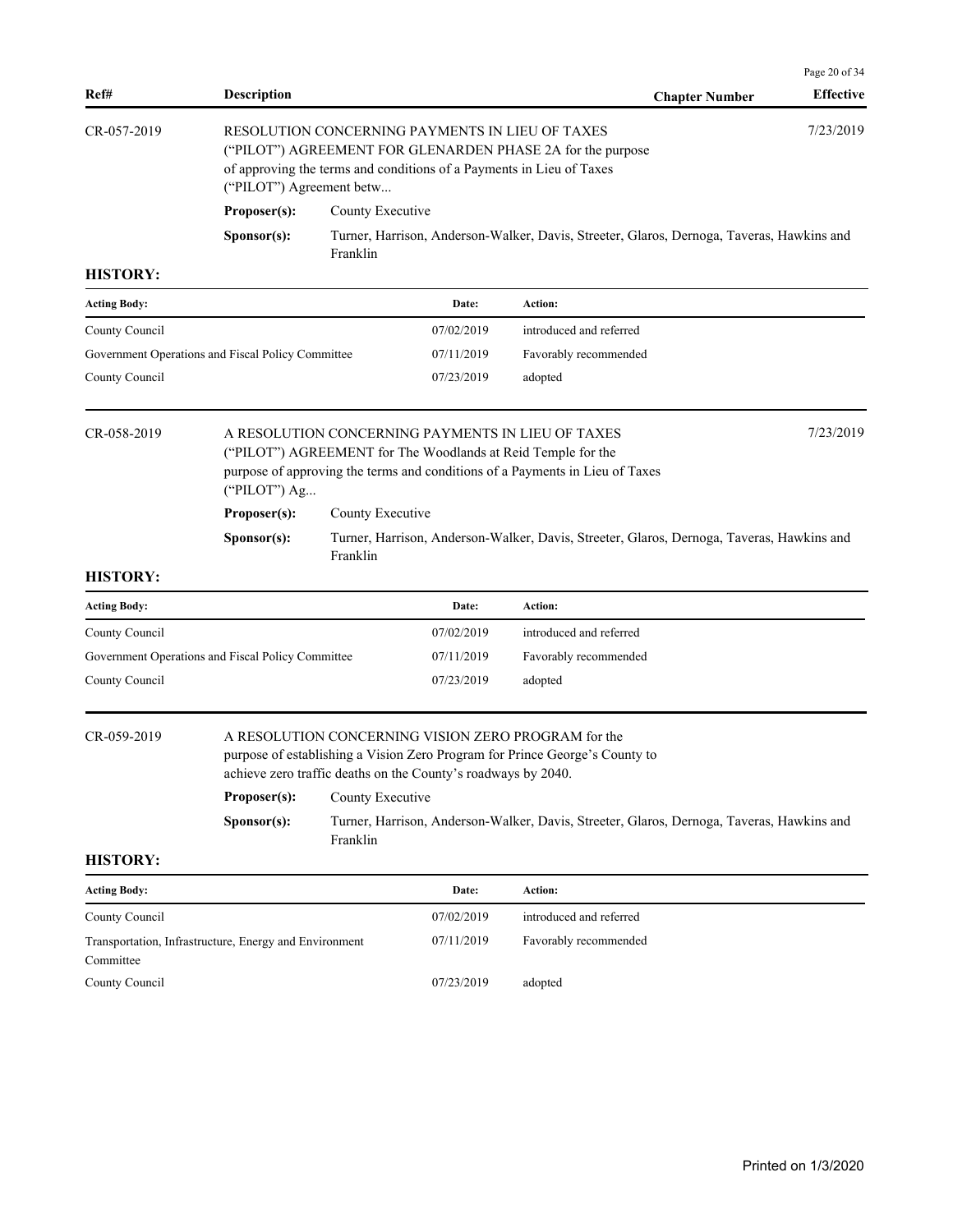| Ref#                                  | <b>Description</b> |                                                                                                                                                                                                                | <b>Chapter Number</b>                                                                      | Page 21 of 34<br><b>Effective</b> |  |  |
|---------------------------------------|--------------------|----------------------------------------------------------------------------------------------------------------------------------------------------------------------------------------------------------------|--------------------------------------------------------------------------------------------|-----------------------------------|--|--|
| CR-060-2019                           |                    | A RESOLUTION CONCERNING UNITY for the purpose of reaffirming<br>support toward all people, respectful of the innate dignity of every person, and<br>the reality of diversity in Prince George's County, Maryla |                                                                                            |                                   |  |  |
|                                       | Proposer(s):       | Taveras and Glaros                                                                                                                                                                                             |                                                                                            |                                   |  |  |
|                                       | Sponsor(s):        | Hawkins                                                                                                                                                                                                        | Taveras, Glaros, Franklin, Harrison, Anderson-Walker, Davis, Turner, Streeter, Dernoga and |                                   |  |  |
| <b>HISTORY:</b>                       |                    |                                                                                                                                                                                                                |                                                                                            |                                   |  |  |
| <b>Acting Body:</b>                   |                    | Date:                                                                                                                                                                                                          | Action:                                                                                    |                                   |  |  |
| County Council                        |                    | 07/09/2019                                                                                                                                                                                                     | introduced                                                                                 |                                   |  |  |
| County Council                        |                    | 07/09/2019                                                                                                                                                                                                     | rules suspended                                                                            |                                   |  |  |
| County Council                        |                    | 07/09/2019                                                                                                                                                                                                     | adopted                                                                                    |                                   |  |  |
| CR-061-2019                           |                    | A RESOLUTION CONCERNING ACTING CHIEF ADMINISTRATIVE<br>OFFICER for the purpose of extending the appointment of Mr. Major Riddick,<br>Jr. as Acting Chief Administrative Officer.                               |                                                                                            | 7/30/2019                         |  |  |
|                                       | Proposer(s):       | County Executive                                                                                                                                                                                               |                                                                                            |                                   |  |  |
|                                       | Sponsor(s):        | Taveras                                                                                                                                                                                                        | Turner, Anderson-Walker, Davis, Dernoga, Franklin, Glaros, Harrison, Hawkins, Ivey and     |                                   |  |  |
| <b>HISTORY:</b>                       |                    |                                                                                                                                                                                                                |                                                                                            |                                   |  |  |
| <b>Acting Body:</b>                   |                    | Date:                                                                                                                                                                                                          | Action:                                                                                    |                                   |  |  |
| Sitting as the Committee of the Whole |                    | 07/16/2019                                                                                                                                                                                                     | Favorably recommended                                                                      |                                   |  |  |
| County Council                        |                    | 07/16/2019                                                                                                                                                                                                     | introduced and referred                                                                    |                                   |  |  |
| County Council                        |                    | 07/16/2019                                                                                                                                                                                                     | adopted                                                                                    |                                   |  |  |
| CR-062-2019                           |                    | A RESOLUTION CONCERNING ACTING HEALTH OFFICER for the<br>purpose of extending the appointment of Dr. Ernest Carter as Acting Health<br>Officer for Prince George's County.                                     |                                                                                            | 7/30/2019                         |  |  |
|                                       |                    | <b>Proposer(s):</b> County Executive                                                                                                                                                                           |                                                                                            |                                   |  |  |
|                                       | Sponsor(s):        | Taveras                                                                                                                                                                                                        | Turner, Anderson-Walker, Davis, Dernoga, Franklin, Glaros, Harrison, Hawkins, Ivey and     |                                   |  |  |
| <b>HISTORY:</b>                       |                    |                                                                                                                                                                                                                |                                                                                            |                                   |  |  |
| <b>Acting Body:</b>                   |                    | Date:                                                                                                                                                                                                          | Action:                                                                                    |                                   |  |  |
| Sitting as the Committee of the Whole |                    | 07/16/2019                                                                                                                                                                                                     | Favorably recommended                                                                      |                                   |  |  |
| County Council                        |                    | 07/16/2019                                                                                                                                                                                                     | introduced and referred                                                                    |                                   |  |  |
| County Council                        |                    | 07/16/2019                                                                                                                                                                                                     | adopted                                                                                    |                                   |  |  |
|                                       |                    |                                                                                                                                                                                                                |                                                                                            |                                   |  |  |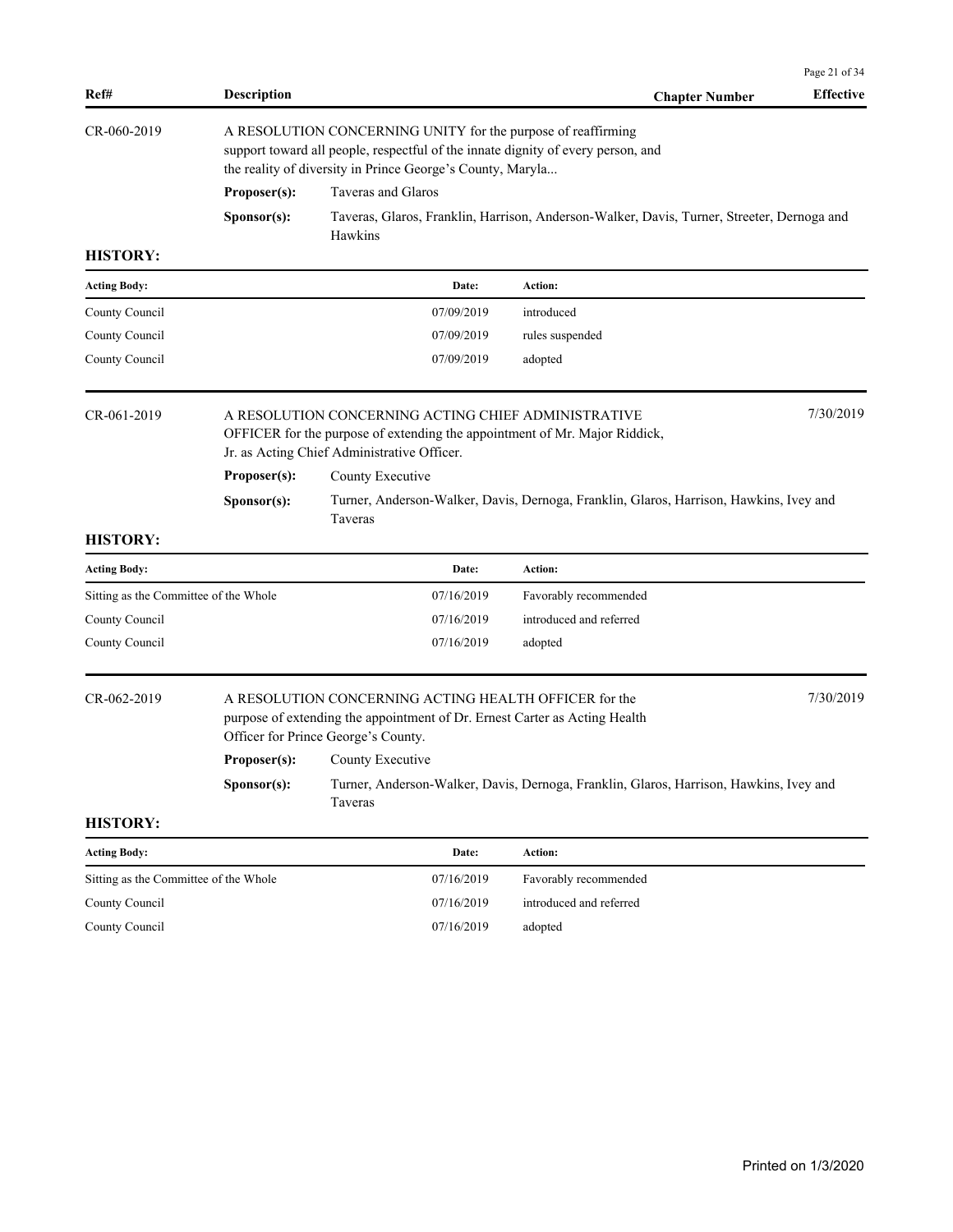|                   |                                                                                                                                                                                                                   |                                                                                                          |                       | Page 22 of 34    |
|-------------------|-------------------------------------------------------------------------------------------------------------------------------------------------------------------------------------------------------------------|----------------------------------------------------------------------------------------------------------|-----------------------|------------------|
| Ref#              | <b>Description</b>                                                                                                                                                                                                |                                                                                                          | <b>Chapter Number</b> | <b>Effective</b> |
| $CR - 063 - 2019$ | A RESOLUTION CONCERNING ACTING DIRECTOR OF HOUSING<br>AND COMMUNITY DEVELOPMENT for the purpose of extending the<br>appointment of Ms. Estella Alexander as Acting Director of Housing and<br>Community Developme |                                                                                                          | 7/30/2019             |                  |
|                   | Proposer(s):                                                                                                                                                                                                      | County Executive                                                                                         |                       |                  |
|                   | S <b>p</b> onsor(s):                                                                                                                                                                                              | Turner, Anderson-Walker, Davis, Dernoga, Franklin, Glaros, Harrison, Hawkins, Ivey and<br><b>Taveras</b> |                       |                  |

| <b>Acting Body:</b>                   | Date:      | Action:                 |
|---------------------------------------|------------|-------------------------|
| Sitting as the Committee of the Whole | 07/16/2019 | Favorably recommended   |
| County Council                        | 07/16/2019 | introduced and referred |
| County Council                        | 07/16/2019 | adopted                 |
|                                       |            |                         |

| $CR - 064 - 2019$ | A RESOLUTION CONCERNING THE 2018 WATER AND SEWER PLAN | 10/29/2019                                                                   |  |
|-------------------|-------------------------------------------------------|------------------------------------------------------------------------------|--|
|                   |                                                       | for the purpose of adopting the 2018 Water and Sewer Plan and the 2018 Water |  |
|                   |                                                       | and Sewer Category Maps, revising the fee schedule for administerin          |  |
|                   | Proposer(s):                                          | County Executive                                                             |  |

| S <b>p</b> onsor(s): | Turner, Davis, Glaros, Harrison and Taveras |
|----------------------|---------------------------------------------|
|----------------------|---------------------------------------------|

# **HISTORY:**

| <b>Acting Body:</b>                                                 | Date:      | <b>Action:</b>                        |
|---------------------------------------------------------------------|------------|---------------------------------------|
| County Council                                                      | 07/16/2019 | introduced and referred               |
| County Council                                                      | 09/10/2019 | public hearing held                   |
| Transportation, Infrastructure, Energy and Environment<br>Committee | 09/12/2019 | Discussion held                       |
| Transportation, Infrastructure, Energy and Environment<br>Committee | 09/26/2019 | Favorably recommended with amendments |
| County Council                                                      | 10/08/2019 | new draft substituted                 |
| County Council                                                      | 10/08/2019 | amended $(1)$                         |
| County Council                                                      | 10/08/2019 | adopted                               |
| County Executive                                                    | 10/29/2019 | signed                                |

| CR-065-2019 | A RESOLUTION CONCERNING FOOD TRUCK HUB OPERATIONS AT<br>MARYLAND NATIONAL CAPITAL PARK AND PLANNING      |                                                                              |  |  |
|-------------|----------------------------------------------------------------------------------------------------------|------------------------------------------------------------------------------|--|--|
|             | COMMISSION FACILITIES for the purpose of allowing for the operation of<br>food trucks throughout all Mar |                                                                              |  |  |
|             | Proposer(s):                                                                                             | Ivey and Glaros                                                              |  |  |
|             | S <b>p</b> onsor(s):                                                                                     | Ivey, Glaros, Anderson-Walker, Davis, Turner, Harrison, Streeter and Hawkins |  |  |

| <b>Acting Body:</b>                                | Date:      | Action:                               |
|----------------------------------------------------|------------|---------------------------------------|
| County Council                                     | 07/23/2019 | introduced and referred               |
| Health, Human Services and Public Safety Committee | 09/18/2019 | Favorably recommended with amendments |
| County Council                                     | 10/08/2019 | new draft substituted                 |
| County Council                                     | 10/08/2019 | adopted                               |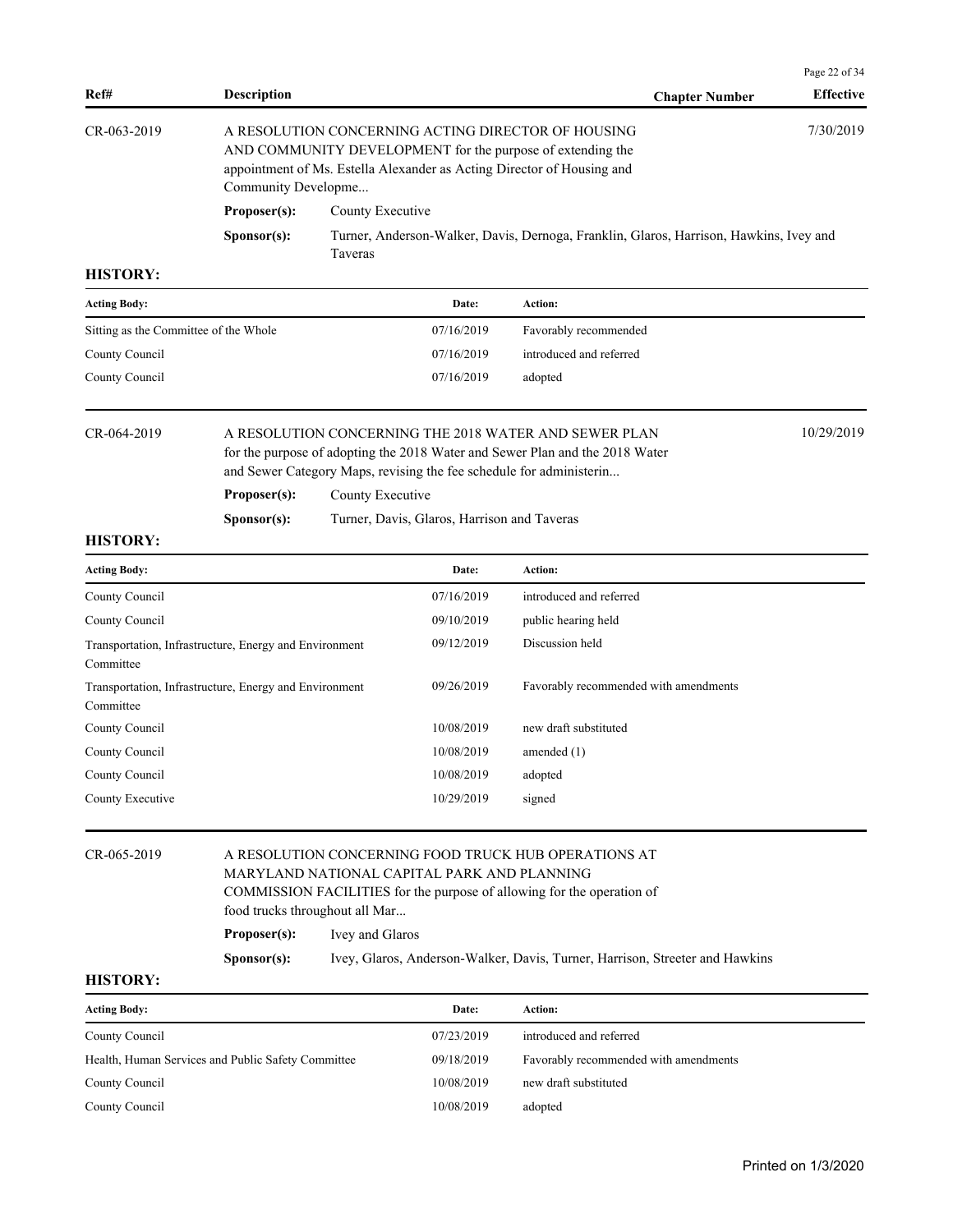| CR-066-2019                                        | in the                                                                                                                                                                                                                                                                                                                     | A RESOLUTION CONCERNING REDUCTION OF THE FEE FOR THE<br>MOBILE UNIT FOOD SERVICE FACILITY IN THE TABLE OF FEES for<br>the purpose of reducing the fee for the Mobile Unit Food Service Facility found |                                                              |                                                                                                                                                                                                                  |  |
|----------------------------------------------------|----------------------------------------------------------------------------------------------------------------------------------------------------------------------------------------------------------------------------------------------------------------------------------------------------------------------------|-------------------------------------------------------------------------------------------------------------------------------------------------------------------------------------------------------|--------------------------------------------------------------|------------------------------------------------------------------------------------------------------------------------------------------------------------------------------------------------------------------|--|
|                                                    | Proposer(s):                                                                                                                                                                                                                                                                                                               | Ivey and Glaros                                                                                                                                                                                       |                                                              |                                                                                                                                                                                                                  |  |
|                                                    | Sponsor(s):                                                                                                                                                                                                                                                                                                                |                                                                                                                                                                                                       |                                                              | Ivey, Glaros, Harrison, Turner, Streeter, Taveras, Dernoga and Hawkins                                                                                                                                           |  |
| <b>HISTORY:</b>                                    |                                                                                                                                                                                                                                                                                                                            |                                                                                                                                                                                                       |                                                              |                                                                                                                                                                                                                  |  |
| <b>Acting Body:</b>                                |                                                                                                                                                                                                                                                                                                                            |                                                                                                                                                                                                       | Date:                                                        | Action:                                                                                                                                                                                                          |  |
| County Council                                     |                                                                                                                                                                                                                                                                                                                            |                                                                                                                                                                                                       | 07/23/2019                                                   | introduced and referred                                                                                                                                                                                          |  |
| Health, Human Services and Public Safety Committee |                                                                                                                                                                                                                                                                                                                            |                                                                                                                                                                                                       | 09/18/2019                                                   | Favorably recommended                                                                                                                                                                                            |  |
| County Council                                     |                                                                                                                                                                                                                                                                                                                            |                                                                                                                                                                                                       | 10/08/2019                                                   | public hearing held                                                                                                                                                                                              |  |
| County Council                                     |                                                                                                                                                                                                                                                                                                                            |                                                                                                                                                                                                       | 10/08/2019                                                   | adopted                                                                                                                                                                                                          |  |
| CR-067-2019                                        | A RESOLUTION CONCERNING FOOD TRUCK HEALTHY OPTIONS<br>CERTIFICATION PROGRAM for the purpose of encouraging the<br>implementation of a Food Truck Healthy Options Certification Program.<br>Proposer(s):<br>Ivey and Glaros<br>Ivey, Glaros, Harrison, Anderson-Walker, Davis, Streeter, Dernoga and Taveras<br>Sponsor(s): |                                                                                                                                                                                                       |                                                              |                                                                                                                                                                                                                  |  |
| <b>HISTORY:</b>                                    |                                                                                                                                                                                                                                                                                                                            |                                                                                                                                                                                                       |                                                              |                                                                                                                                                                                                                  |  |
| <b>Acting Body:</b>                                |                                                                                                                                                                                                                                                                                                                            |                                                                                                                                                                                                       | Date:                                                        | Action:                                                                                                                                                                                                          |  |
| County Council                                     |                                                                                                                                                                                                                                                                                                                            |                                                                                                                                                                                                       | 07/23/2019                                                   | introduced and referred                                                                                                                                                                                          |  |
| Health, Human Services and Public Safety Committee |                                                                                                                                                                                                                                                                                                                            |                                                                                                                                                                                                       | 09/18/2019                                                   | Favorably recommended                                                                                                                                                                                            |  |
| County Council                                     |                                                                                                                                                                                                                                                                                                                            |                                                                                                                                                                                                       | 10/08/2019                                                   | adopted                                                                                                                                                                                                          |  |
| CR-068-2019                                        | Proposer(s):<br>Sponsor(s):                                                                                                                                                                                                                                                                                                | Harrison                                                                                                                                                                                              | the creation of a Food Truck Hub in Downtown Upper Marlboro. | A RESOLUTION CONCERNING THE CREATION OF A FOOD TRUCK<br>HUB IN DOWNTOWN UPPER MARLBORO for the purpose of authorizing<br>Harrison, Ivey, Turner, Streeter, Glaros, Taveras, Anderson-Walker, Hawkins and Dernoga |  |
| <b>HISTORY:</b>                                    |                                                                                                                                                                                                                                                                                                                            |                                                                                                                                                                                                       |                                                              |                                                                                                                                                                                                                  |  |
| <b>Acting Body:</b>                                |                                                                                                                                                                                                                                                                                                                            |                                                                                                                                                                                                       | Date:                                                        | Action:                                                                                                                                                                                                          |  |
| County Council                                     |                                                                                                                                                                                                                                                                                                                            |                                                                                                                                                                                                       | 07/23/2019                                                   | introduced and referred                                                                                                                                                                                          |  |
| Health, Human Services and Public Safety Committee |                                                                                                                                                                                                                                                                                                                            |                                                                                                                                                                                                       | 09/18/2019                                                   | Favorably recommended                                                                                                                                                                                            |  |
| County Council                                     |                                                                                                                                                                                                                                                                                                                            |                                                                                                                                                                                                       | 10/08/2019                                                   | public hearing held                                                                                                                                                                                              |  |
| County Council                                     |                                                                                                                                                                                                                                                                                                                            |                                                                                                                                                                                                       | 10/08/2019                                                   | adopted                                                                                                                                                                                                          |  |
|                                                    |                                                                                                                                                                                                                                                                                                                            |                                                                                                                                                                                                       |                                                              |                                                                                                                                                                                                                  |  |
|                                                    |                                                                                                                                                                                                                                                                                                                            |                                                                                                                                                                                                       |                                                              |                                                                                                                                                                                                                  |  |
|                                                    |                                                                                                                                                                                                                                                                                                                            |                                                                                                                                                                                                       |                                                              |                                                                                                                                                                                                                  |  |
|                                                    |                                                                                                                                                                                                                                                                                                                            |                                                                                                                                                                                                       |                                                              |                                                                                                                                                                                                                  |  |
|                                                    |                                                                                                                                                                                                                                                                                                                            |                                                                                                                                                                                                       |                                                              |                                                                                                                                                                                                                  |  |
|                                                    |                                                                                                                                                                                                                                                                                                                            |                                                                                                                                                                                                       |                                                              |                                                                                                                                                                                                                  |  |

Page 23 of 34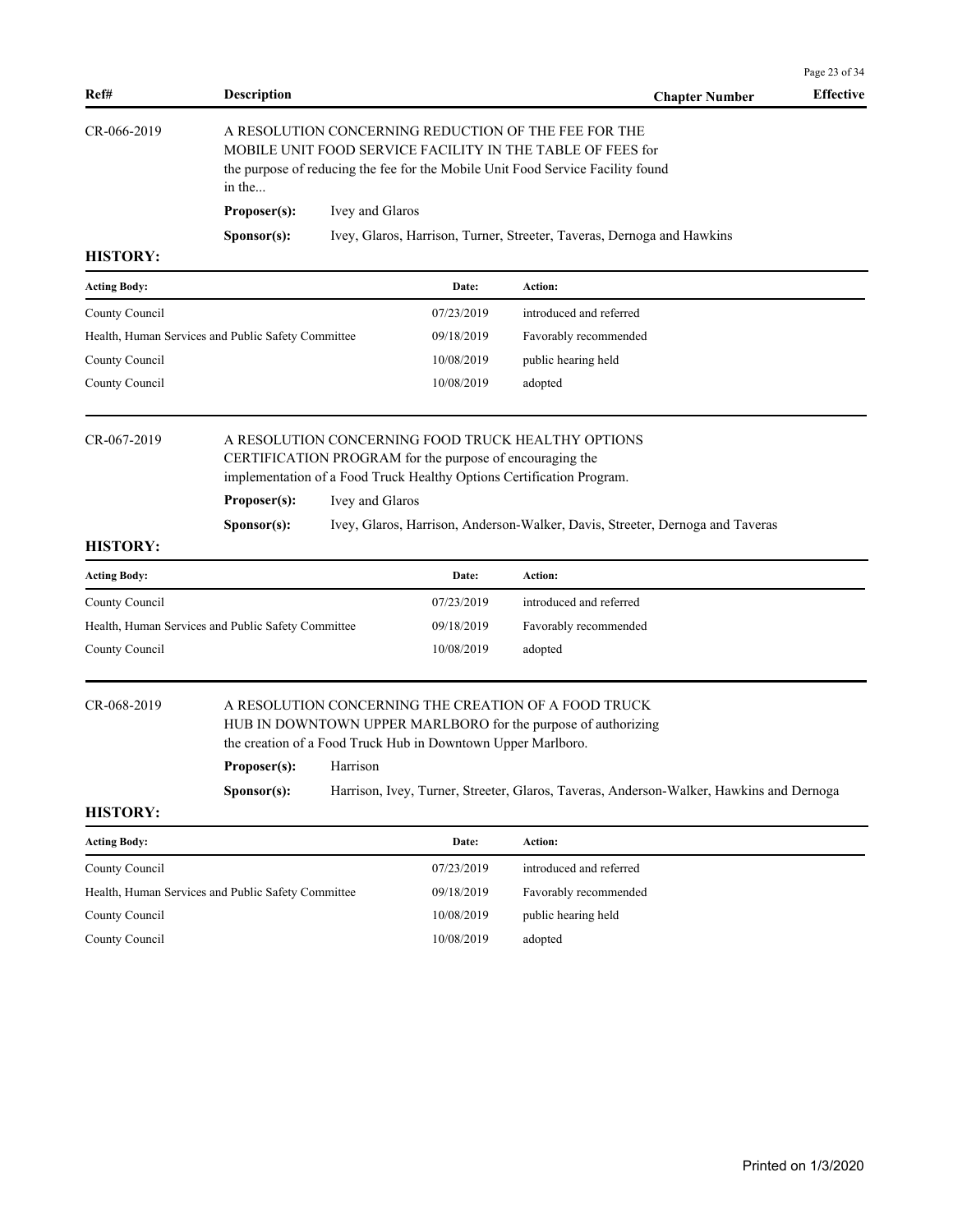|                     |                                                                                                                                                                                                                                              |                                                                                                                                                                                                                |                                     |                                                                     | Page 24 of 34    |  |  |
|---------------------|----------------------------------------------------------------------------------------------------------------------------------------------------------------------------------------------------------------------------------------------|----------------------------------------------------------------------------------------------------------------------------------------------------------------------------------------------------------------|-------------------------------------|---------------------------------------------------------------------|------------------|--|--|
| Ref#                | <b>Description</b>                                                                                                                                                                                                                           |                                                                                                                                                                                                                |                                     | <b>Chapter Number</b>                                               | <b>Effective</b> |  |  |
| CR-069-2019         |                                                                                                                                                                                                                                              | A RESOLUTION CONCERNING BOARDS AND COMMISSIONS for the<br>purpose of establishing the County's policy and procedures for advertising and<br>soliciting vacancies on boards and commissions, requiring a listin |                                     |                                                                     |                  |  |  |
|                     | Proposer(s):                                                                                                                                                                                                                                 | Glaros                                                                                                                                                                                                         |                                     |                                                                     |                  |  |  |
|                     | Sponsor(s):                                                                                                                                                                                                                                  |                                                                                                                                                                                                                |                                     | Glaros, Ivey, Taveras, Harrison, Dernoga and Hawkins                |                  |  |  |
| <b>HISTORY:</b>     |                                                                                                                                                                                                                                              |                                                                                                                                                                                                                |                                     |                                                                     |                  |  |  |
| Acting Body:        |                                                                                                                                                                                                                                              |                                                                                                                                                                                                                | Date:                               | Action:                                                             |                  |  |  |
| County Council      |                                                                                                                                                                                                                                              |                                                                                                                                                                                                                | 07/23/2019                          | introduced and referred                                             |                  |  |  |
|                     | Government Operations and Fiscal Policy Committee                                                                                                                                                                                            |                                                                                                                                                                                                                | 09/12/2019                          | Held in Committee                                                   |                  |  |  |
| CR-070-2019         | A RESOLUTION CONCERNING THE APPROVAL OF AN<br>APPLICATION TO PRESERVE PROPERTY PURSUANT TO THE<br>MARYLAND AGRICULTURAL LAND PRESERVATION FOUNDATION<br>PROGRAM for the purpose of recommending that the Maryland<br>M-NCPPC<br>Proposer(s): |                                                                                                                                                                                                                |                                     |                                                                     |                  |  |  |
|                     | Sponsor(s):                                                                                                                                                                                                                                  |                                                                                                                                                                                                                |                                     | Turner, Ivey, Harrison, Davis, Glaros, Hawkins, Taveras and Dernoga |                  |  |  |
| <b>HISTORY:</b>     |                                                                                                                                                                                                                                              |                                                                                                                                                                                                                |                                     |                                                                     |                  |  |  |
| Acting Body:        |                                                                                                                                                                                                                                              |                                                                                                                                                                                                                | Date:                               | Action:                                                             |                  |  |  |
| County Council      |                                                                                                                                                                                                                                              |                                                                                                                                                                                                                | 07/23/2019                          | introduced and referred                                             |                  |  |  |
| Committee           | Transportation, Infrastructure, Energy and Environment                                                                                                                                                                                       |                                                                                                                                                                                                                | 09/12/2019                          | Favorably recommended                                               |                  |  |  |
| County Council      |                                                                                                                                                                                                                                              |                                                                                                                                                                                                                | 09/24/2019                          | public hearing held                                                 |                  |  |  |
| County Council      |                                                                                                                                                                                                                                              |                                                                                                                                                                                                                | 09/24/2019                          | adopted                                                             |                  |  |  |
| County Executive    |                                                                                                                                                                                                                                              |                                                                                                                                                                                                                | 10/09/2019                          | signed                                                              |                  |  |  |
| CR-071-2019         | A RESOLUTION CONCERNING COUNTY REAL PROPERTY for<br>declaring certain parcels of County-owned real property as surplus and<br>approving the County Executive's plan for disposal of such parcels.<br>Proposer(s):<br>County Executive        |                                                                                                                                                                                                                |                                     |                                                                     |                  |  |  |
|                     | Sponsor(s):                                                                                                                                                                                                                                  |                                                                                                                                                                                                                | Turner, Glaros, Taveras and Hawkins |                                                                     |                  |  |  |
| <b>HISTORY:</b>     |                                                                                                                                                                                                                                              |                                                                                                                                                                                                                |                                     |                                                                     |                  |  |  |
| <b>Acting Body:</b> |                                                                                                                                                                                                                                              |                                                                                                                                                                                                                | Date:                               | Action:                                                             |                  |  |  |
| County Council      |                                                                                                                                                                                                                                              |                                                                                                                                                                                                                | 07/23/2019                          | introduced and referred                                             |                  |  |  |
|                     | Government Operations and Fiscal Policy Committee                                                                                                                                                                                            |                                                                                                                                                                                                                | 09/12/2019                          | Favorably recommended with amendments                               |                  |  |  |
| County Council      |                                                                                                                                                                                                                                              |                                                                                                                                                                                                                | 10/08/2019                          | public hearing held                                                 |                  |  |  |

County Council 10/08/2019 new draft substituted

County Council 10/08/2019 adopted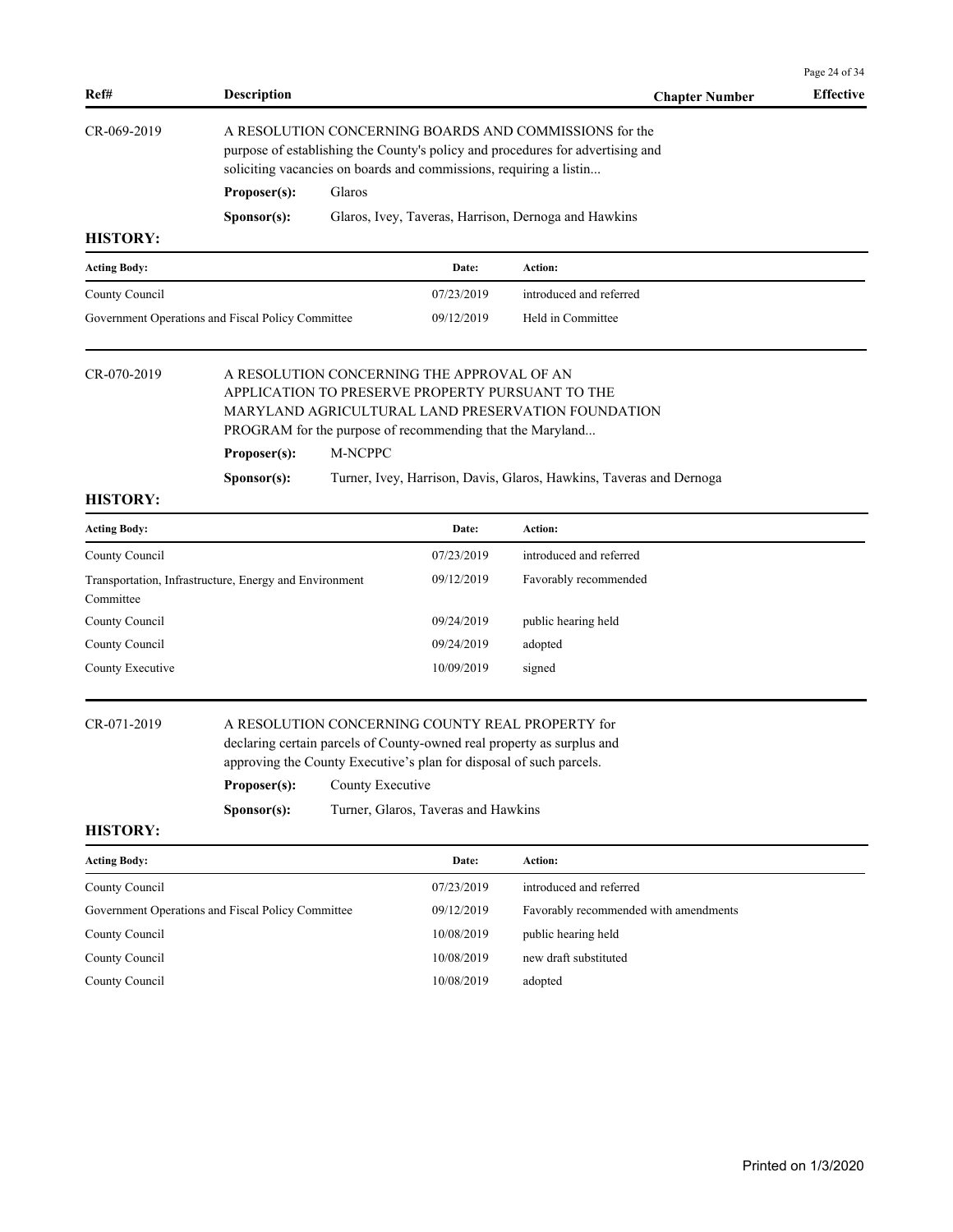| Ref#                                                                                                                                                                                                                                                              | <b>Description</b>                                                                                                                                                                                                                                                                                                                             |                                                                                                                                                                                                     | <b>Chapter Number</b>                                                    | Page 25 of 34<br><b>Effective</b> |  |  |  |  |
|-------------------------------------------------------------------------------------------------------------------------------------------------------------------------------------------------------------------------------------------------------------------|------------------------------------------------------------------------------------------------------------------------------------------------------------------------------------------------------------------------------------------------------------------------------------------------------------------------------------------------|-----------------------------------------------------------------------------------------------------------------------------------------------------------------------------------------------------|--------------------------------------------------------------------------|-----------------------------------|--|--|--|--|
| CR-072-2019                                                                                                                                                                                                                                                       | Maryland-N                                                                                                                                                                                                                                                                                                                                     | A RESOLUTION CONCERNING THE 2010 HISTORIC SITES AND<br>DISTRICTS PLAN for Prince George's County - Minor Amendment for the<br>purpose of directing the Prince George's County Planning Board of the |                                                                          |                                   |  |  |  |  |
|                                                                                                                                                                                                                                                                   | Proposer(s):                                                                                                                                                                                                                                                                                                                                   | Harrison and Davis                                                                                                                                                                                  |                                                                          |                                   |  |  |  |  |
|                                                                                                                                                                                                                                                                   | Sponsor(s):                                                                                                                                                                                                                                                                                                                                    |                                                                                                                                                                                                     | Harrison, Davis, Turner, Glaros, Taveras, Hawkins, Franklin and Streeter |                                   |  |  |  |  |
| <b>HISTORY:</b>                                                                                                                                                                                                                                                   |                                                                                                                                                                                                                                                                                                                                                |                                                                                                                                                                                                     |                                                                          |                                   |  |  |  |  |
| Acting Body:                                                                                                                                                                                                                                                      |                                                                                                                                                                                                                                                                                                                                                | Date:                                                                                                                                                                                               | Action:                                                                  |                                   |  |  |  |  |
| County Council                                                                                                                                                                                                                                                    |                                                                                                                                                                                                                                                                                                                                                | 07/23/2019                                                                                                                                                                                          | introduced                                                               |                                   |  |  |  |  |
| County Council                                                                                                                                                                                                                                                    |                                                                                                                                                                                                                                                                                                                                                | 07/23/2019                                                                                                                                                                                          | amended $(1)$                                                            |                                   |  |  |  |  |
| County Council                                                                                                                                                                                                                                                    |                                                                                                                                                                                                                                                                                                                                                | 07/23/2019                                                                                                                                                                                          | rules suspended                                                          |                                   |  |  |  |  |
| County Council                                                                                                                                                                                                                                                    |                                                                                                                                                                                                                                                                                                                                                | 07/23/2019                                                                                                                                                                                          | adopted                                                                  |                                   |  |  |  |  |
| CR-073-2019<br>A RESOLUTION CONCERNING FOOD TRUCK OPERATIONS IN<br>INCORPORATED MUNICIPALITIES for the purpose of delegating<br>authority to incorporated municipalities to regulate food trucks within their<br>jurisdiction.<br>Proposer(s):<br>Ivey and Glaros |                                                                                                                                                                                                                                                                                                                                                |                                                                                                                                                                                                     |                                                                          |                                   |  |  |  |  |
|                                                                                                                                                                                                                                                                   | Sponsor(s):                                                                                                                                                                                                                                                                                                                                    |                                                                                                                                                                                                     | Ivey, Glaros, Turner, Streeter, Anderson-Walker, Dernoga and Franklin    |                                   |  |  |  |  |
| <b>HISTORY:</b>                                                                                                                                                                                                                                                   |                                                                                                                                                                                                                                                                                                                                                |                                                                                                                                                                                                     |                                                                          |                                   |  |  |  |  |
| <b>Acting Body:</b>                                                                                                                                                                                                                                               |                                                                                                                                                                                                                                                                                                                                                | Date:                                                                                                                                                                                               | Action:                                                                  |                                   |  |  |  |  |
| County Council                                                                                                                                                                                                                                                    |                                                                                                                                                                                                                                                                                                                                                | 09/10/2019                                                                                                                                                                                          | introduced and referred                                                  |                                   |  |  |  |  |
|                                                                                                                                                                                                                                                                   | Health, Human Services and Public Safety Committee                                                                                                                                                                                                                                                                                             | 09/18/2019                                                                                                                                                                                          | Favorably recommended with amendments                                    |                                   |  |  |  |  |
| County Council                                                                                                                                                                                                                                                    |                                                                                                                                                                                                                                                                                                                                                | 10/08/2019                                                                                                                                                                                          | public hearing held                                                      |                                   |  |  |  |  |
| County Council                                                                                                                                                                                                                                                    |                                                                                                                                                                                                                                                                                                                                                | 10/08/2019                                                                                                                                                                                          | new draft substituted                                                    |                                   |  |  |  |  |
| County Council                                                                                                                                                                                                                                                    |                                                                                                                                                                                                                                                                                                                                                | 10/08/2019                                                                                                                                                                                          | adopted                                                                  |                                   |  |  |  |  |
| CR-074-2019                                                                                                                                                                                                                                                       | A RESOLUTION CONCERNING CAR FREE DAYS for the purpose of<br>expressing the County Council's support for declaring Saturday, September 21,<br>2019, Sunday, September 22, 2019 and Monday, September 23, 2019 a<br>Glaros and Turner<br>Proposer(s):<br>Glaros, Turner, Streeter, Taveras, Franklin, Dernoga, Harrison and Davis<br>Sponsor(s): |                                                                                                                                                                                                     |                                                                          |                                   |  |  |  |  |
| <b>HISTORY:</b>                                                                                                                                                                                                                                                   |                                                                                                                                                                                                                                                                                                                                                |                                                                                                                                                                                                     |                                                                          |                                   |  |  |  |  |
| <b>Acting Body:</b>                                                                                                                                                                                                                                               |                                                                                                                                                                                                                                                                                                                                                | Date:                                                                                                                                                                                               | Action:                                                                  |                                   |  |  |  |  |
| County Council                                                                                                                                                                                                                                                    |                                                                                                                                                                                                                                                                                                                                                | 09/10/2019                                                                                                                                                                                          | introduced                                                               |                                   |  |  |  |  |
| County Council                                                                                                                                                                                                                                                    |                                                                                                                                                                                                                                                                                                                                                | 09/10/2019                                                                                                                                                                                          | rules suspended                                                          |                                   |  |  |  |  |
| County Council                                                                                                                                                                                                                                                    |                                                                                                                                                                                                                                                                                                                                                | 09/10/2019                                                                                                                                                                                          | adopted                                                                  |                                   |  |  |  |  |
|                                                                                                                                                                                                                                                                   |                                                                                                                                                                                                                                                                                                                                                |                                                                                                                                                                                                     |                                                                          |                                   |  |  |  |  |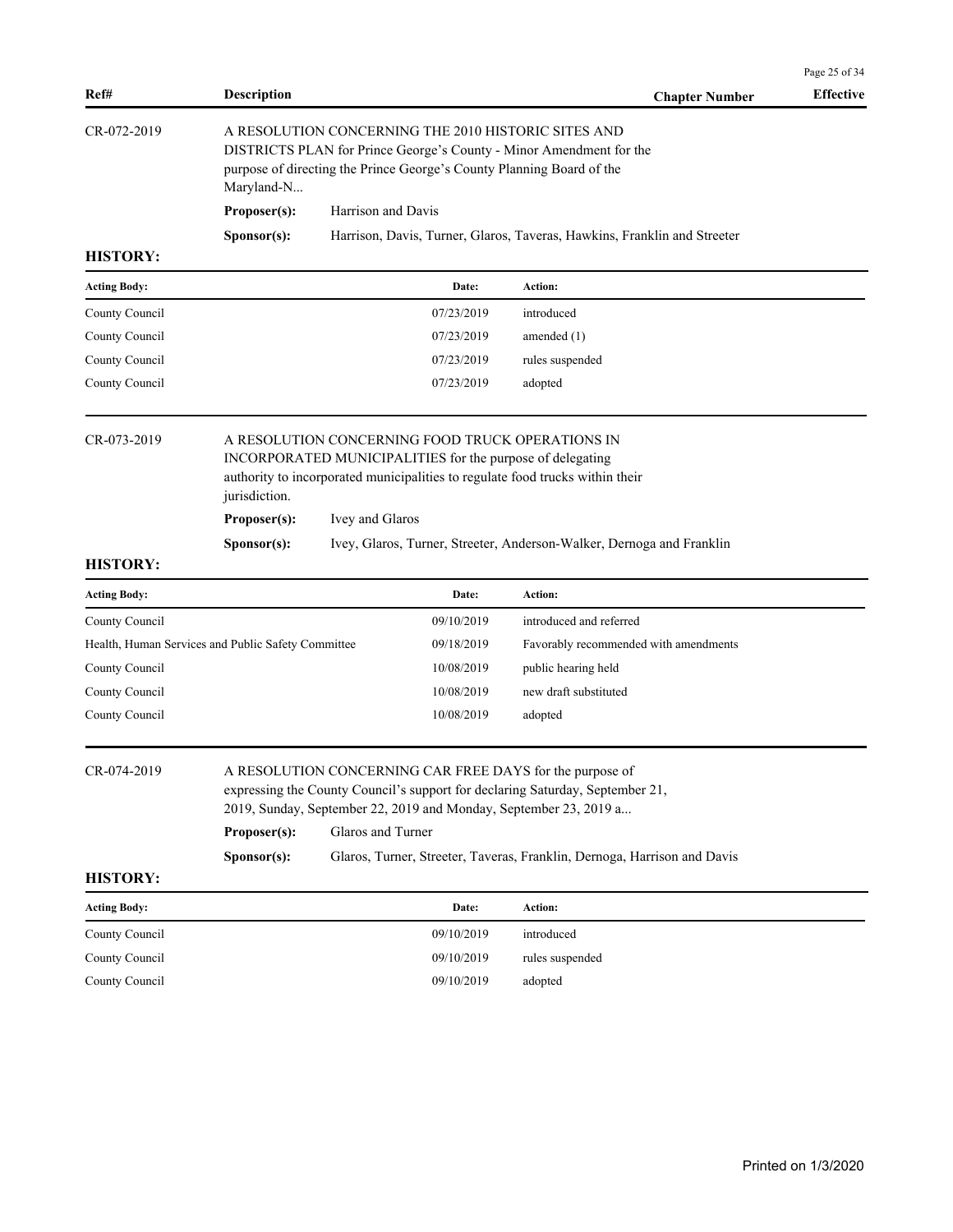| <b>Description</b>   | <b>Chapter Number</b>                                | <b>Effective</b>                                                                                                                                                                                        |
|----------------------|------------------------------------------------------|---------------------------------------------------------------------------------------------------------------------------------------------------------------------------------------------------------|
| and Se               |                                                      | 12/19/2019                                                                                                                                                                                              |
| Proposer(s):         | County Executive                                     |                                                                                                                                                                                                         |
| S <b>p</b> onsor(s): | Turner, Davis, Streeter, Glaros, Taveras and Hawkins |                                                                                                                                                                                                         |
|                      |                                                      | A RESOLUTION CONCERNING THE 2008 WATER AND SEWER PLAN<br>(AUGUST 2019 CYCLE OF AMENDMENTS) for the purpose of changing<br>the water and sewer category designations of properties within the 2008 Water |

| <b>Acting Body:</b>                                                 | Date:      | Action:                               |
|---------------------------------------------------------------------|------------|---------------------------------------|
| County Council                                                      | 09/17/2019 | introduced and referred               |
| County Council                                                      | 10/29/2019 | public hearing held                   |
| Transportation, Infrastructure, Energy and Environment<br>Committee | 11/14/2019 | Favorably recommended with amendments |
| County Council                                                      | 11/19/2019 | new draft substituted                 |
| County Council                                                      | 11/19/2019 | adopted                               |

**HISTORY:**

# CR-076-2019 A RESOLUTION CONCERNING APPROVAL OF A CERTAIN REFUNDING PLAN OF THE WASHINGTON SUBURBAN SANITARY COMMISSION FOR THE ISSUANCE OF REFUNDING BONDS for the purpose of approving the Refunding Plan of the...

**Proposer(s):** Washington Suburban Sanitary Commission

**Sponsor(s):** Turner, Davis, Anderson-Walker, Harrison, Streeter, Franklin, Glaros, Taveras and Hawkins

| <b>Acting Body:</b>                                                 | Date:      | Action:                 |
|---------------------------------------------------------------------|------------|-------------------------|
| County Council                                                      | 09/17/2019 | introduced and referred |
| Transportation, Infrastructure, Energy and Environment<br>Committee | 09/26/2019 | Favorably recommended   |
| County Council                                                      | 10/01/2019 | adopted                 |
| County Executive                                                    | 10/16/2019 | signed                  |

| CR-077-2019 | A RESOLUTION CONCERNING LOCAL IMPACT GRANT FUNDS                      | 11/5/2019 |  |  |  |  |
|-------------|-----------------------------------------------------------------------|-----------|--|--|--|--|
|             | MULTIYEAR PLAN for the purpose of transmitting the Local Impact Grant |           |  |  |  |  |
|             | Funds Multiyear Plan to the County Council for review and approval.   |           |  |  |  |  |
|             | Proposer(s):<br>County Executive                                      |           |  |  |  |  |

**Sponsor(s):** Turner, Anderson-Walker, Streeter, Glaros, Taveras, Harrison, Davis, Hawkins and Franklin

**HISTORY:**

| <b>Acting Body:</b>                   | Date:      | Action:                 |
|---------------------------------------|------------|-------------------------|
| County Council                        | 09/24/2019 | introduced and referred |
| Sitting as the Committee of the Whole | 10/08/2019 | Favorably recommended   |
| County Council                        | 11/05/2019 | public hearing held     |
| County Council                        | 11/05/2019 | adopted                 |

Page 26 of 34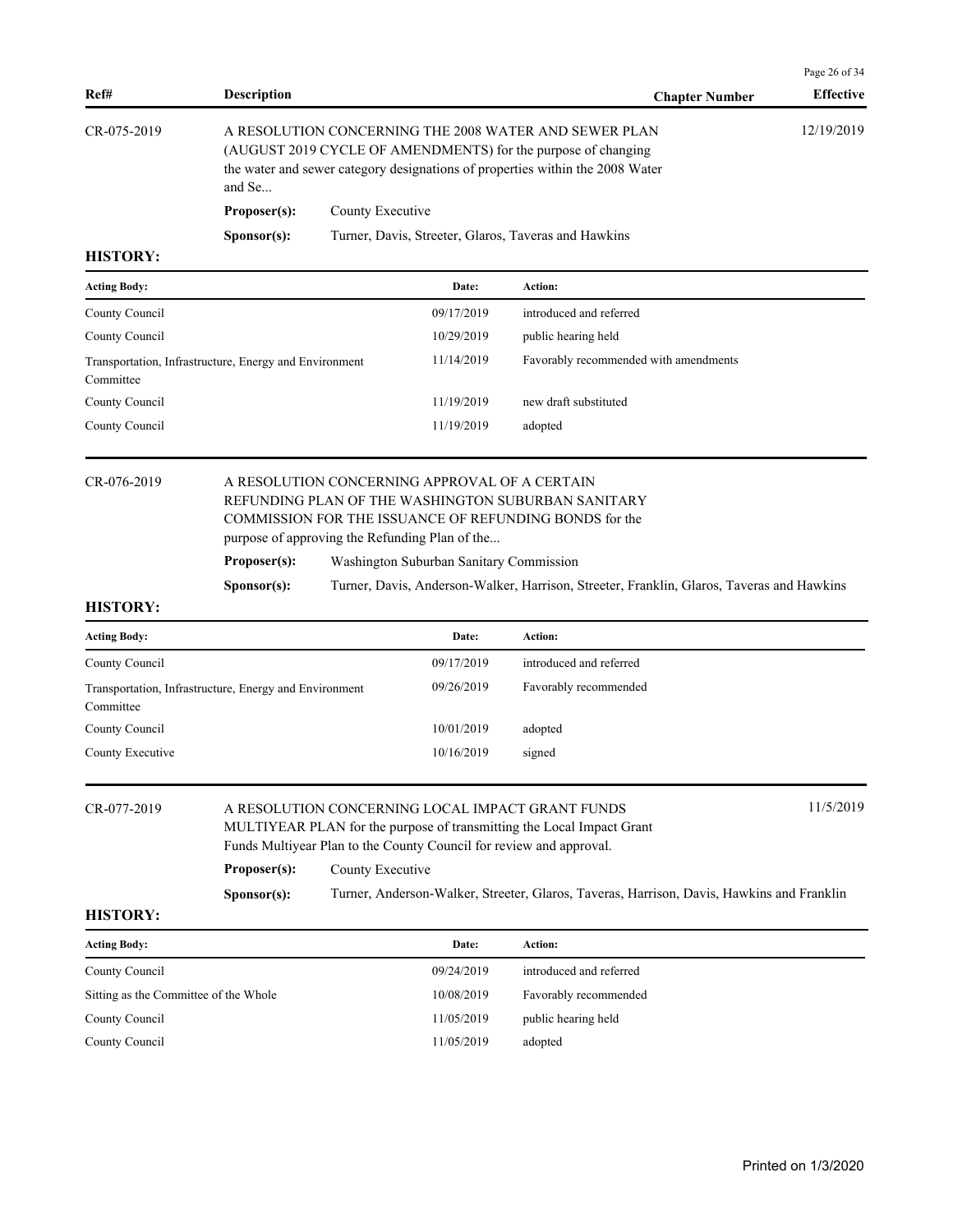| Ref#                                              | <b>Description</b>                                                                                                                                                                                                |                                                                                                                                                                                                                                 |  | <b>Chapter Number</b>                                                             | Page 27 of 34<br><b>Effective</b> |  |  |
|---------------------------------------------------|-------------------------------------------------------------------------------------------------------------------------------------------------------------------------------------------------------------------|---------------------------------------------------------------------------------------------------------------------------------------------------------------------------------------------------------------------------------|--|-----------------------------------------------------------------------------------|-----------------------------------|--|--|
| CR-078-2019                                       | A RESOLUTION CONCERNING THE 2004 GATEWAY ARTS DISTRICT<br>FOR PRINCE GEORGE'S COUNTY D-D-O ZONE MINOR<br>AMENDMENT for the purpose of approving a minor amendment to the<br>Gateway Arts District D-D-O (Developm |                                                                                                                                                                                                                                 |  |                                                                                   |                                   |  |  |
|                                                   | Proposer(s):                                                                                                                                                                                                      | Taveras                                                                                                                                                                                                                         |  |                                                                                   |                                   |  |  |
|                                                   | Sponsor(s):                                                                                                                                                                                                       |                                                                                                                                                                                                                                 |  | Taveras, Davis, Anderson-Walker, Harrison, Franklin, Streeter, Glaros and Hawkins |                                   |  |  |
| <b>HISTORY:</b>                                   |                                                                                                                                                                                                                   |                                                                                                                                                                                                                                 |  |                                                                                   |                                   |  |  |
| <b>Acting Body:</b>                               |                                                                                                                                                                                                                   | Date:                                                                                                                                                                                                                           |  | Action:                                                                           |                                   |  |  |
| County Council                                    |                                                                                                                                                                                                                   | 09/24/2019                                                                                                                                                                                                                      |  | introduced                                                                        |                                   |  |  |
| County Council                                    |                                                                                                                                                                                                                   | 09/24/2019                                                                                                                                                                                                                      |  | rules suspended                                                                   |                                   |  |  |
| County Council                                    |                                                                                                                                                                                                                   | 09/24/2019                                                                                                                                                                                                                      |  | adopted                                                                           |                                   |  |  |
| CR-079-2019                                       | proposed by GD CP Me                                                                                                                                                                                              | A RESOLUTION CONCERNING REVITALIZATION TAX CREDIT -<br>COLLEGE PARK METRO APARTMENTS for the purpose of approving<br>College Park Metro Apartments multifamily and commercial development                                       |  |                                                                                   |                                   |  |  |
|                                                   | Proposer(s):                                                                                                                                                                                                      | Glaros                                                                                                                                                                                                                          |  |                                                                                   |                                   |  |  |
|                                                   | Sponsor(s):                                                                                                                                                                                                       |                                                                                                                                                                                                                                 |  | Glaros, Turner, Franklin, Davis, Taveras, Hawkins and Harrison                    |                                   |  |  |
| <b>HISTORY:</b>                                   |                                                                                                                                                                                                                   |                                                                                                                                                                                                                                 |  |                                                                                   |                                   |  |  |
| <b>Acting Body:</b>                               |                                                                                                                                                                                                                   | Date:                                                                                                                                                                                                                           |  | Action:                                                                           |                                   |  |  |
| County Council                                    |                                                                                                                                                                                                                   | 09/24/2019                                                                                                                                                                                                                      |  | introduced and referred                                                           |                                   |  |  |
| Government Operations and Fiscal Policy Committee |                                                                                                                                                                                                                   | 10/07/2019                                                                                                                                                                                                                      |  | Favorably recommended                                                             |                                   |  |  |
| County Council                                    |                                                                                                                                                                                                                   | 10/22/2019                                                                                                                                                                                                                      |  | adopted                                                                           |                                   |  |  |
| CR-080-2019                                       | Ph<br>Proposer(s):                                                                                                                                                                                                | A RESOLUTION CONCERNING ADEQUATE PUBLIC SAFETY<br>FACILITIES SURCHARGE for the purpose of approving a partial waiver of<br>the adequate public safety facilities surcharge for all residential units within<br>County Executive |  |                                                                                   |                                   |  |  |
|                                                   | Sponsor(s):                                                                                                                                                                                                       |                                                                                                                                                                                                                                 |  | Turner, Harrison, Franklin, Streeter, Ivey, Taveras, Davis and Anderson-Walker    |                                   |  |  |
| <b>HISTORY:</b>                                   |                                                                                                                                                                                                                   |                                                                                                                                                                                                                                 |  |                                                                                   |                                   |  |  |
| <b>Acting Body:</b>                               |                                                                                                                                                                                                                   | Date:                                                                                                                                                                                                                           |  | Action:                                                                           |                                   |  |  |
| County Council                                    |                                                                                                                                                                                                                   | 10/01/2019                                                                                                                                                                                                                      |  | introduced                                                                        |                                   |  |  |
| Government Operations and Fiscal Policy Committee |                                                                                                                                                                                                                   | 10/07/2019                                                                                                                                                                                                                      |  | Favorably recommended                                                             |                                   |  |  |
| County Council                                    |                                                                                                                                                                                                                   | 10/22/2019                                                                                                                                                                                                                      |  | adopted                                                                           |                                   |  |  |
|                                                   |                                                                                                                                                                                                                   |                                                                                                                                                                                                                                 |  |                                                                                   |                                   |  |  |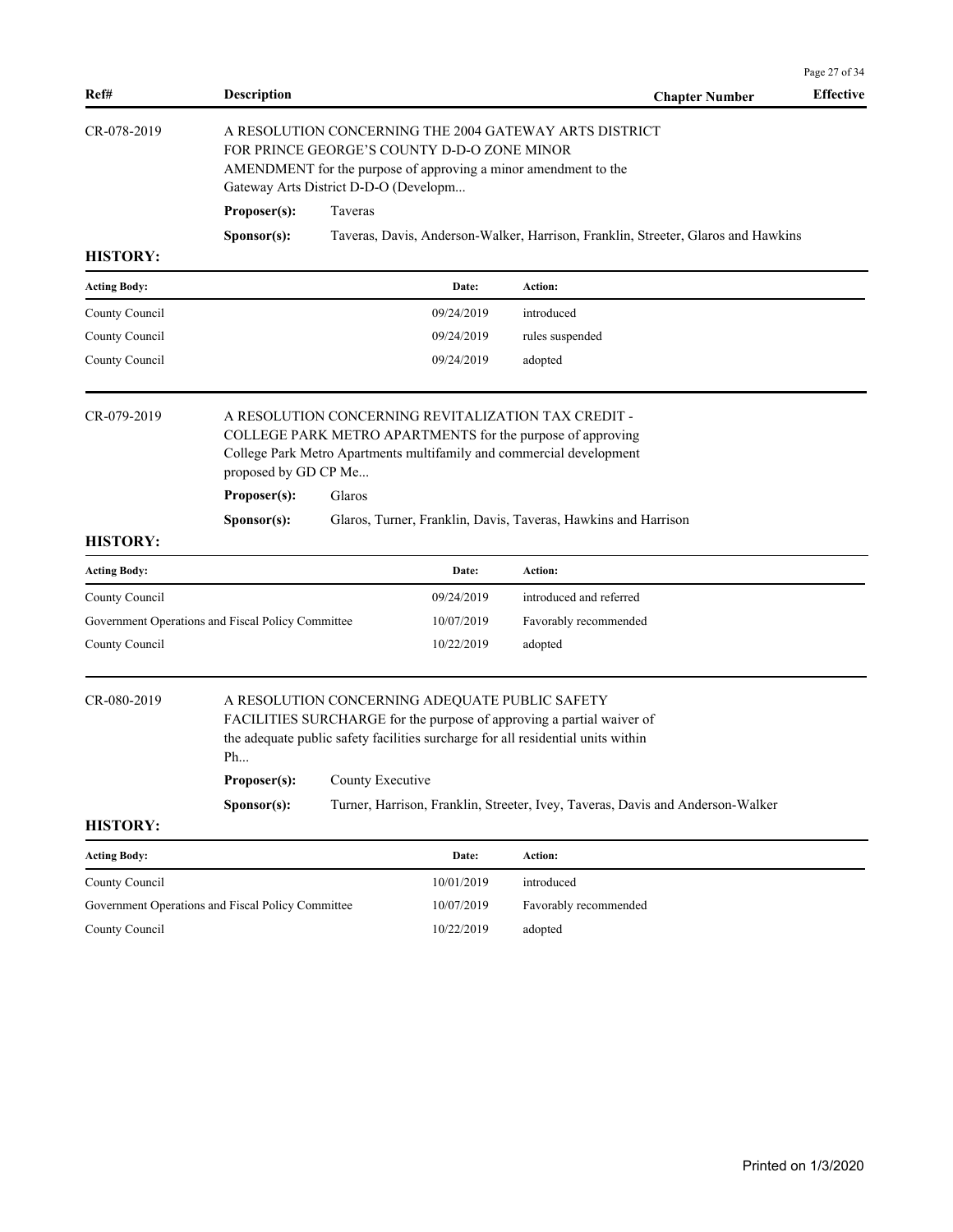| Ref#                                                 | <b>Description</b>                                                                                                                                                                                               |                                                                                                    |            | <b>Chapter Number</b>                                                                                                                                                                                                  | Page 28 of 34<br><b>Effective</b> |  |  |  |  |
|------------------------------------------------------|------------------------------------------------------------------------------------------------------------------------------------------------------------------------------------------------------------------|----------------------------------------------------------------------------------------------------|------------|------------------------------------------------------------------------------------------------------------------------------------------------------------------------------------------------------------------------|-----------------------------------|--|--|--|--|
| CR-081-2019                                          | A RESOLUTION CONCERNING THE PRINCE GEORGE'S COUNTY<br>RESPONSIBLE LEGACY TASK FORCE for the purpose of establishing the<br>Prince George's County Responsible Legacy Task Force in order to review all<br>County |                                                                                                    |            |                                                                                                                                                                                                                        |                                   |  |  |  |  |
|                                                      | Proposer(s):                                                                                                                                                                                                     | Taveras, Franklin and Glaros                                                                       |            |                                                                                                                                                                                                                        |                                   |  |  |  |  |
|                                                      | Sponsor(s):                                                                                                                                                                                                      | Taveras, Franklin, Glaros, Ivey, Harrison, Anderson-Walker, Davis, Turner, Streeter and<br>Hawkins |            |                                                                                                                                                                                                                        |                                   |  |  |  |  |
| <b>HISTORY:</b>                                      |                                                                                                                                                                                                                  |                                                                                                    |            |                                                                                                                                                                                                                        |                                   |  |  |  |  |
| <b>Acting Body:</b>                                  |                                                                                                                                                                                                                  |                                                                                                    | Date:      | Action:                                                                                                                                                                                                                |                                   |  |  |  |  |
| County Council                                       |                                                                                                                                                                                                                  |                                                                                                    | 10/01/2019 | introduced and referred                                                                                                                                                                                                |                                   |  |  |  |  |
| Government Operations and Fiscal Policy Committee    |                                                                                                                                                                                                                  |                                                                                                    | 10/07/2019 | Favorably recommended with amendments                                                                                                                                                                                  |                                   |  |  |  |  |
| County Council                                       |                                                                                                                                                                                                                  |                                                                                                    | 10/22/2019 | new draft substituted                                                                                                                                                                                                  |                                   |  |  |  |  |
| County Council                                       |                                                                                                                                                                                                                  |                                                                                                    | 10/22/2019 | adopted                                                                                                                                                                                                                |                                   |  |  |  |  |
| <b>HISTORY:</b>                                      | Annual Action Plan for<br>Proposer(s):<br>Sponsor(s):                                                                                                                                                            | County Executive<br>Hawkins                                                                        |            | PLAN FOR HOUSING AND COMMUNITY DEVELOPMENT for the<br>purpose of amending the Prince George's County Fiscal Year ("FY") 2020<br>Turner, Glaros, Ivey, Harrison, Anderson-Walker, Davis, Streeter, Dernoga, Taveras and |                                   |  |  |  |  |
| <b>Acting Body:</b>                                  |                                                                                                                                                                                                                  |                                                                                                    | Date:      | Action:                                                                                                                                                                                                                |                                   |  |  |  |  |
| County Council                                       |                                                                                                                                                                                                                  |                                                                                                    | 10/01/2019 | introduced and referred                                                                                                                                                                                                |                                   |  |  |  |  |
| County Council                                       |                                                                                                                                                                                                                  |                                                                                                    | 10/29/2019 | public hearing held                                                                                                                                                                                                    |                                   |  |  |  |  |
| Planning, Housing and Economic Development Committee |                                                                                                                                                                                                                  |                                                                                                    | 11/07/2019 | Favorably recommended                                                                                                                                                                                                  |                                   |  |  |  |  |
| County Council                                       |                                                                                                                                                                                                                  |                                                                                                    | 11/19/2019 | adopted                                                                                                                                                                                                                |                                   |  |  |  |  |
| CR-083-2019                                          | A RESOLUTION CONCERNING FISCAL YEAR 2020 ANNUAL ACTION<br>PLAN FOR HOUSING AND COMMUNITY DEVELOPMENT for the<br>purpose of amending the Prince George's County Fiscal Year ("FY") 2020<br>Annual Action Plan for |                                                                                                    |            |                                                                                                                                                                                                                        |                                   |  |  |  |  |
|                                                      | Proposer(s):                                                                                                                                                                                                     | County Executive                                                                                   |            |                                                                                                                                                                                                                        |                                   |  |  |  |  |
|                                                      | Sponsor(s):                                                                                                                                                                                                      | Turner, Glaros, Ivey, Harrison, Anderson-Walker, Davis, Streeter, Dernoga, Taveras and<br>Hawkins  |            |                                                                                                                                                                                                                        |                                   |  |  |  |  |

| <b>Acting Body:</b>                                  | Date:      | Action:                 |
|------------------------------------------------------|------------|-------------------------|
| County Council                                       | 10/01/2019 | introduced and referred |
| County Council                                       | 10/29/2019 | public hearing held     |
| Planning, Housing and Economic Development Committee | 11/07/2019 | Favorably recommended   |
| County Council                                       | 11/19/2019 | adopted                 |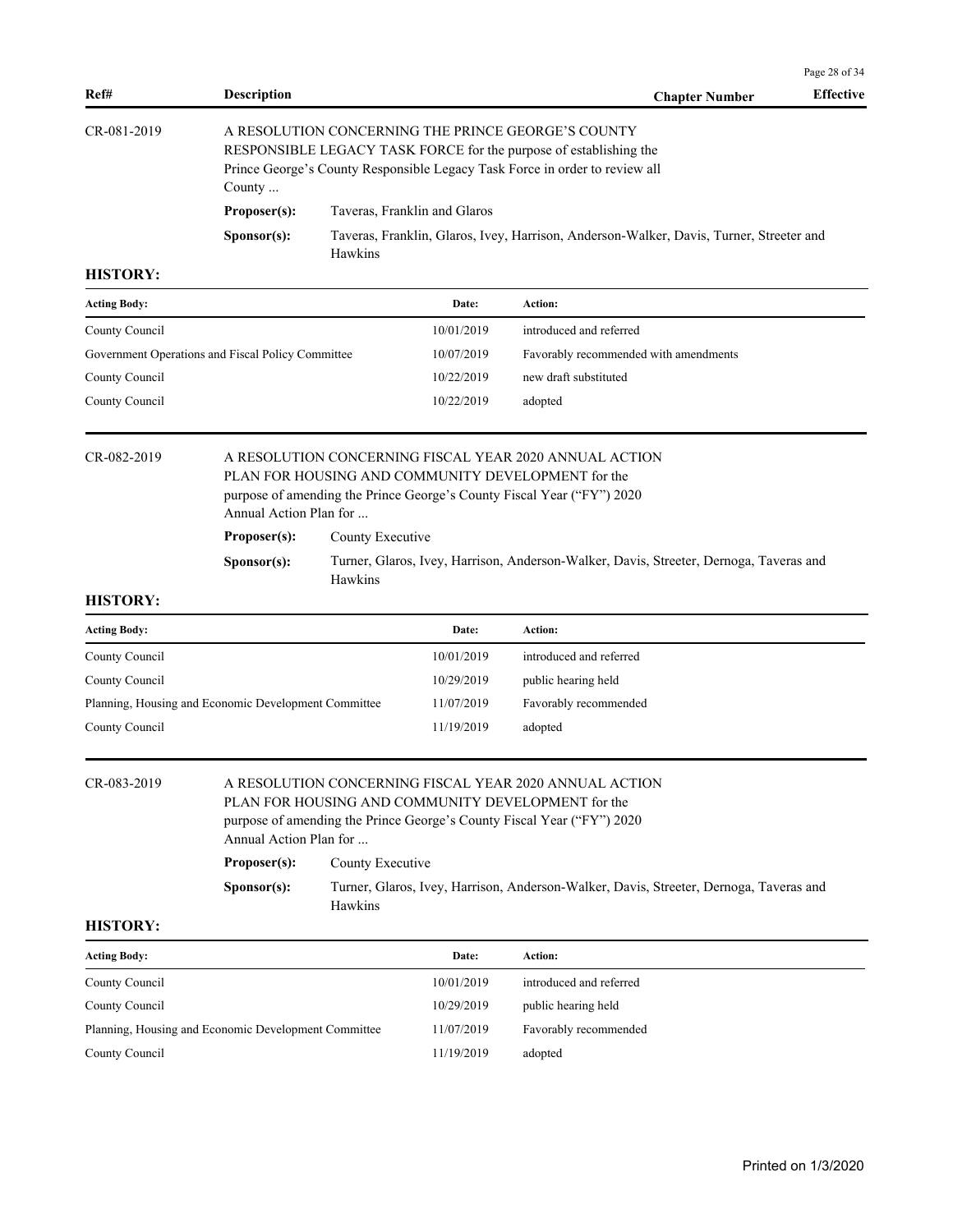| Ref#                | <b>Description</b>                                                                                                                                                                                                |                                                                                                                                                                                                |            | <b>Chapter Number</b>                                                                                                                    | Page 29 of 34<br><b>Effective</b> |  |  |  |
|---------------------|-------------------------------------------------------------------------------------------------------------------------------------------------------------------------------------------------------------------|------------------------------------------------------------------------------------------------------------------------------------------------------------------------------------------------|------------|------------------------------------------------------------------------------------------------------------------------------------------|-----------------------------------|--|--|--|
| CR-084-2019         |                                                                                                                                                                                                                   | A RESOLUTION CONCERNING THE ENACTMENT OF A CERTAIN<br>ORDINANCE BY THE CITY OF BOWIE for the purpose of approving the<br>enactment of Ordinance O-5-19, concerning municipal zoning authority. |            |                                                                                                                                          |                                   |  |  |  |
|                     | Proposer(s):                                                                                                                                                                                                      | Turner                                                                                                                                                                                         |            |                                                                                                                                          |                                   |  |  |  |
|                     | Sponsor(s):                                                                                                                                                                                                       | Turner                                                                                                                                                                                         |            |                                                                                                                                          |                                   |  |  |  |
| <b>HISTORY:</b>     |                                                                                                                                                                                                                   |                                                                                                                                                                                                |            |                                                                                                                                          |                                   |  |  |  |
| Acting Body:        |                                                                                                                                                                                                                   |                                                                                                                                                                                                | Date:      | Action:                                                                                                                                  |                                   |  |  |  |
| County Council      |                                                                                                                                                                                                                   |                                                                                                                                                                                                | 10/01/2019 | introduced                                                                                                                               |                                   |  |  |  |
| County Council      |                                                                                                                                                                                                                   |                                                                                                                                                                                                | 10/01/2019 | rules suspended                                                                                                                          |                                   |  |  |  |
| County Council      |                                                                                                                                                                                                                   |                                                                                                                                                                                                | 10/01/2019 | adopted                                                                                                                                  |                                   |  |  |  |
| CR-085-2019         | A RESOLUTION CONCERNING MARYLAND-NATIONAL CAPITAL<br>PARK AND PLANNING COMMISSION - LEASE AGREEMENTS for the<br>purpose of approving, by legislative action of the District Council in accordance<br>with State 1 |                                                                                                                                                                                                |            |                                                                                                                                          |                                   |  |  |  |
|                     | Proposer(s):                                                                                                                                                                                                      | M-NCPPC                                                                                                                                                                                        |            |                                                                                                                                          |                                   |  |  |  |
| <b>HISTORY:</b>     |                                                                                                                                                                                                                   |                                                                                                                                                                                                |            |                                                                                                                                          |                                   |  |  |  |
| <b>Acting Body:</b> |                                                                                                                                                                                                                   |                                                                                                                                                                                                | Date:      | Action:                                                                                                                                  |                                   |  |  |  |
| County Council      |                                                                                                                                                                                                                   |                                                                                                                                                                                                | 10/01/2019 | introduced                                                                                                                               |                                   |  |  |  |
| County Council      |                                                                                                                                                                                                                   |                                                                                                                                                                                                | 10/01/2019 | rules suspended                                                                                                                          |                                   |  |  |  |
| County Council      |                                                                                                                                                                                                                   |                                                                                                                                                                                                | 10/01/2019 | adopted                                                                                                                                  |                                   |  |  |  |
| CR-086-2019         | the Department of Corrections                                                                                                                                                                                     | A RESOLUTION CONCERNING SUPPLEMENTARY                                                                                                                                                          |            | APPROPRIATIONS OF FEDERAL, STATE AND OTHER FUNDS for the<br>purpose of appropriating funding from grants in the amount of \$5,513,041 to | 11/5/2019                         |  |  |  |
|                     | Proposer(s):                                                                                                                                                                                                      | County Executive                                                                                                                                                                               |            |                                                                                                                                          |                                   |  |  |  |
|                     | Sponsor(s):                                                                                                                                                                                                       |                                                                                                                                                                                                |            | Turner, Franklin, Harrison, Davis, Streeter, Taveras and Dernoga                                                                         |                                   |  |  |  |
| <b>HISTORY:</b>     |                                                                                                                                                                                                                   |                                                                                                                                                                                                |            |                                                                                                                                          |                                   |  |  |  |
| <b>Acting Body:</b> |                                                                                                                                                                                                                   |                                                                                                                                                                                                | Date:      | <b>Action:</b>                                                                                                                           |                                   |  |  |  |
| County Council      |                                                                                                                                                                                                                   |                                                                                                                                                                                                | 10/08/2019 | introduced and referred                                                                                                                  |                                   |  |  |  |
|                     | Government Operations and Fiscal Policy Committee                                                                                                                                                                 |                                                                                                                                                                                                | 10/24/2019 | Favorably recommended with amendments                                                                                                    |                                   |  |  |  |
| County Council      |                                                                                                                                                                                                                   |                                                                                                                                                                                                | 11/05/2019 | new draft substituted                                                                                                                    |                                   |  |  |  |
| County Council      |                                                                                                                                                                                                                   |                                                                                                                                                                                                | 11/05/2019 | adopted                                                                                                                                  |                                   |  |  |  |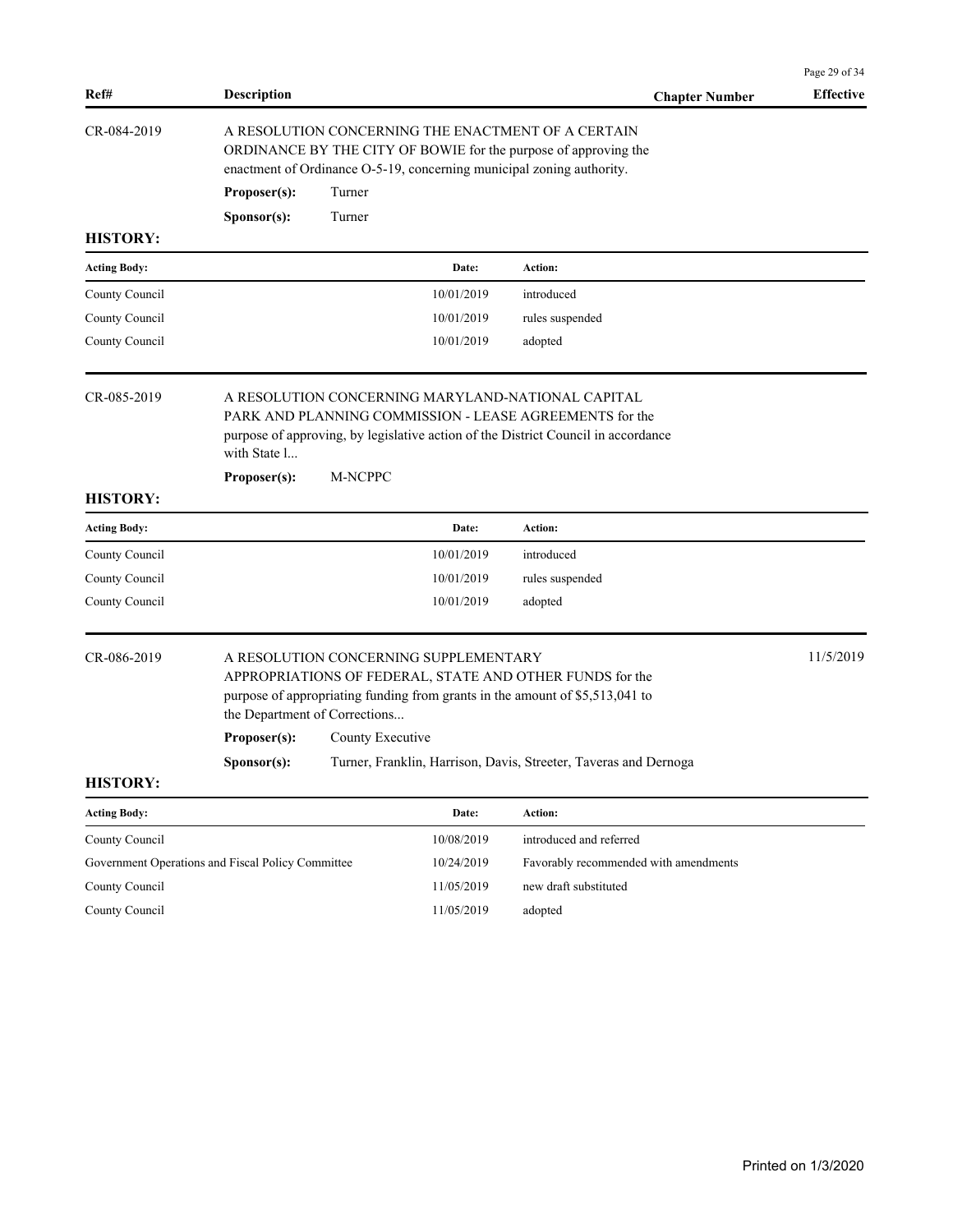| Ref#                                              | <b>Description</b>                                                                                                                                                                                             |                                                                                                                                                                                                                   |            | <b>Chapter Number</b>                                                         | <b>Effective</b> |  |  |
|---------------------------------------------------|----------------------------------------------------------------------------------------------------------------------------------------------------------------------------------------------------------------|-------------------------------------------------------------------------------------------------------------------------------------------------------------------------------------------------------------------|------------|-------------------------------------------------------------------------------|------------------|--|--|
| CR-087-2019                                       | A RESOLUTION CONCERNING REVITALIZATION TAX CREDIT -<br>STUDIO 3807 AND ARTISAN 4100 for the purpose of approving Studio<br>3807 and Artisan 4100 multifamily and commercial developments proposed by<br>Landex |                                                                                                                                                                                                                   |            |                                                                               |                  |  |  |
|                                                   | Proposer(s):                                                                                                                                                                                                   | Taveras                                                                                                                                                                                                           |            |                                                                               |                  |  |  |
|                                                   | S <b>p</b> onsor(s):                                                                                                                                                                                           |                                                                                                                                                                                                                   |            | Taveras, Turner, Ivey, Harrison, Anderson-Walker, Davis, Hawkins and Streeter |                  |  |  |
| <b>HISTORY:</b>                                   |                                                                                                                                                                                                                |                                                                                                                                                                                                                   |            |                                                                               |                  |  |  |
| <b>Acting Body:</b>                               |                                                                                                                                                                                                                |                                                                                                                                                                                                                   | Date:      | Action:                                                                       |                  |  |  |
| County Council                                    |                                                                                                                                                                                                                |                                                                                                                                                                                                                   | 10/08/2019 | introduced and referred                                                       |                  |  |  |
| Government Operations and Fiscal Policy Committee |                                                                                                                                                                                                                |                                                                                                                                                                                                                   | 10/24/2019 | Favorably recommended                                                         |                  |  |  |
| County Council                                    |                                                                                                                                                                                                                |                                                                                                                                                                                                                   | 11/05/2019 | adopted                                                                       |                  |  |  |
| CR-088-2019                                       |                                                                                                                                                                                                                | A RESOLUTION CONCERNING REVITALIZATION TAX CREDIT -<br>ARMORY APARTMENTS for the purpose of approving the Armory<br>Apartments' multifamily and commercial development proposed by Urban<br>Investment Partners ( |            |                                                                               |                  |  |  |
|                                                   | Proposer(s):                                                                                                                                                                                                   | County Executive                                                                                                                                                                                                  |            |                                                                               |                  |  |  |
|                                                   | Sponsor(s):                                                                                                                                                                                                    | Turner, Franklin, Harrison, Anderson-Walker, Davis, Streeter, Taveras and Hawkins                                                                                                                                 |            |                                                                               |                  |  |  |
| <b>HISTORY:</b>                                   |                                                                                                                                                                                                                |                                                                                                                                                                                                                   |            |                                                                               |                  |  |  |
| <b>Acting Body:</b>                               |                                                                                                                                                                                                                |                                                                                                                                                                                                                   | Date:      | Action:                                                                       |                  |  |  |
| County Council                                    |                                                                                                                                                                                                                |                                                                                                                                                                                                                   | 10/08/2019 | introduced and referred                                                       |                  |  |  |
| Government Operations and Fiscal Policy Committee |                                                                                                                                                                                                                |                                                                                                                                                                                                                   | 10/24/2019 | Favorably recommended                                                         |                  |  |  |
| County Council                                    |                                                                                                                                                                                                                |                                                                                                                                                                                                                   | 11/05/2019 | adopted                                                                       |                  |  |  |
| CR-089-2019                                       | Month.                                                                                                                                                                                                         | A RESOLUTION CONCERNING NATIONAL DISABILITY<br>EMPLOYMENT AWARENESS MONTH for the purpose of recognizing,<br>supporting, and celebrating National Disability Employment Awareness                                 |            |                                                                               |                  |  |  |
|                                                   | Proposer(s):<br>County Executive                                                                                                                                                                               |                                                                                                                                                                                                                   |            |                                                                               |                  |  |  |
| <b>HISTORY:</b>                                   | Sponsor(s):                                                                                                                                                                                                    |                                                                                                                                                                                                                   |            | Harrison, Davis, Streeter, Glaros, Dernoga, Hawkins, Anderson-Walker and Ivey |                  |  |  |
| <b>Acting Body:</b>                               |                                                                                                                                                                                                                |                                                                                                                                                                                                                   | Date:      | Action:                                                                       |                  |  |  |
| County Council                                    |                                                                                                                                                                                                                |                                                                                                                                                                                                                   | 10/15/2019 | introduced                                                                    |                  |  |  |
| County Council                                    |                                                                                                                                                                                                                |                                                                                                                                                                                                                   | 10/15/2019 | rules suspended                                                               |                  |  |  |
| County Council                                    |                                                                                                                                                                                                                |                                                                                                                                                                                                                   | 10/15/2019 | adopted                                                                       |                  |  |  |
|                                                   |                                                                                                                                                                                                                |                                                                                                                                                                                                                   |            |                                                                               |                  |  |  |
|                                                   |                                                                                                                                                                                                                |                                                                                                                                                                                                                   |            |                                                                               |                  |  |  |
|                                                   |                                                                                                                                                                                                                |                                                                                                                                                                                                                   |            |                                                                               |                  |  |  |

Page 30 of 34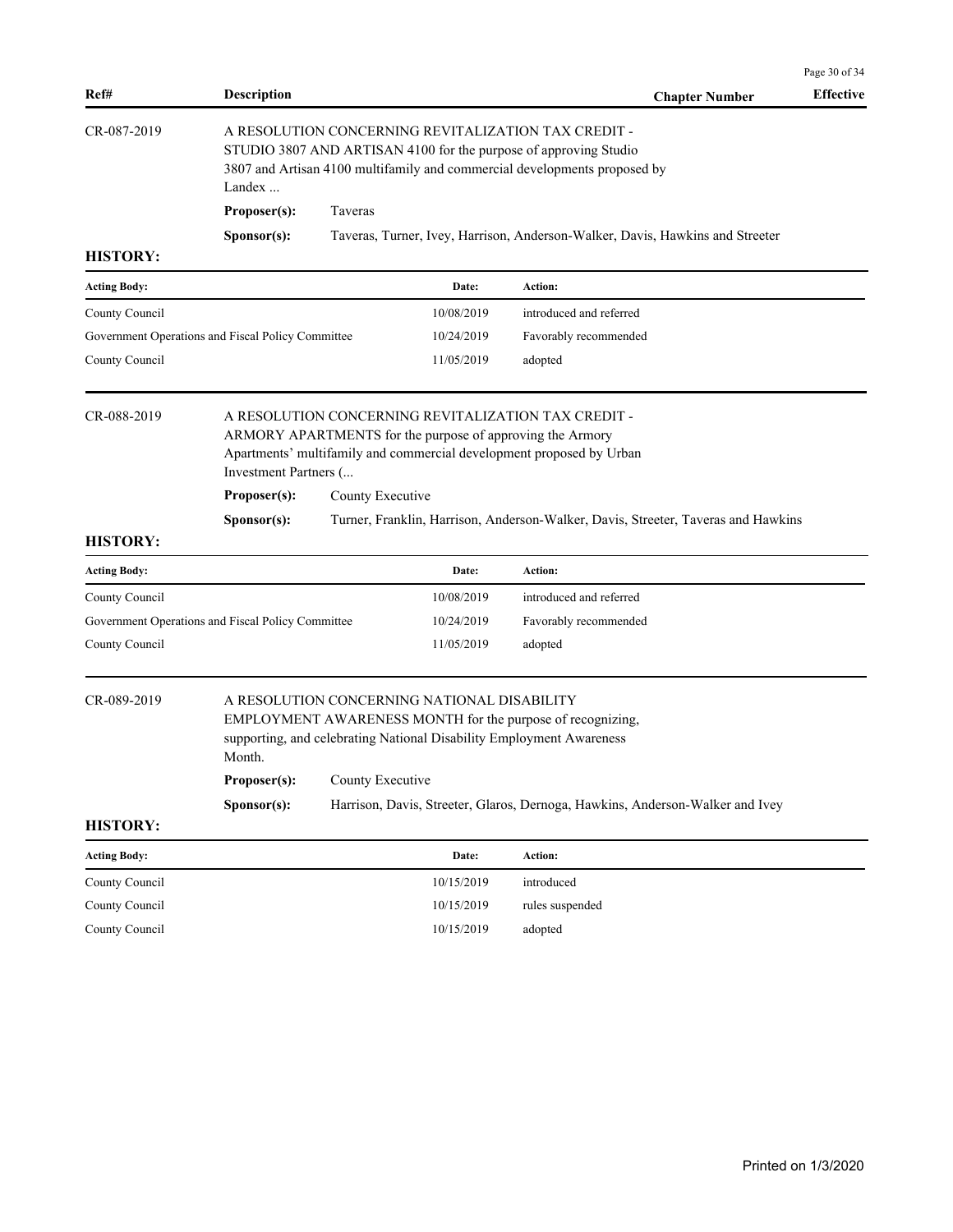|                                       |                                                                                                                                                                                                                                                                                                                                                                      |                  |                                                                                       | Page 31 of 34    |
|---------------------------------------|----------------------------------------------------------------------------------------------------------------------------------------------------------------------------------------------------------------------------------------------------------------------------------------------------------------------------------------------------------------------|------------------|---------------------------------------------------------------------------------------|------------------|
| Ref#                                  | <b>Description</b>                                                                                                                                                                                                                                                                                                                                                   |                  | <b>Chapter Number</b>                                                                 | <b>Effective</b> |
| CR-090-2019                           | A RESOLUTION CONCERNING MARYLAND-NATIONAL CAPITAL<br>PARK AND PLANNING COMMISSION - PRINCE GEORGE'S COUNTY<br>MEMBERS - APPOINTMENT AND GEOGRAPHIC BALANCE for the<br>purpose of addressing the geographic dist                                                                                                                                                      |                  |                                                                                       |                  |
|                                       | Proposer(s):                                                                                                                                                                                                                                                                                                                                                         | County Executive |                                                                                       |                  |
|                                       | Sponsor(s):                                                                                                                                                                                                                                                                                                                                                          |                  | Turner, Ivey, Harrison, Anderson-Walker, Davis, Streeter, Glaros, Taveras and Hawkins |                  |
| <b>HISTORY:</b>                       |                                                                                                                                                                                                                                                                                                                                                                      |                  |                                                                                       |                  |
| <b>Acting Body:</b>                   |                                                                                                                                                                                                                                                                                                                                                                      | Date:            | Action:                                                                               |                  |
| County Council                        |                                                                                                                                                                                                                                                                                                                                                                      | 10/15/2019       | introduced                                                                            |                  |
| County Council                        |                                                                                                                                                                                                                                                                                                                                                                      | 10/15/2019       | rules suspended                                                                       |                  |
| County Council                        |                                                                                                                                                                                                                                                                                                                                                                      | 10/15/2019       | adopted                                                                               |                  |
| CR-091-2019                           | A RESOLUTION CONCERNING MARYLAND-NATIONAL CAPITAL<br>PARK AND PLANNING COMMISSION - PRINCE GEORGE'S COUNTY<br>MEMBERS - APPOINTMENT AND GEOGRAPHIC BALANCE for the<br>purpose of addressing the geographic dist<br>Proposer(s):<br>County Executive<br>Turner, Harrison, Anderson-Walker, Ivey, Davis, Streeter, Taveras and Hawkins<br>Sponsor(s):                  |                  |                                                                                       |                  |
| <b>HISTORY:</b>                       |                                                                                                                                                                                                                                                                                                                                                                      |                  |                                                                                       |                  |
| <b>Acting Body:</b>                   |                                                                                                                                                                                                                                                                                                                                                                      | Date:            | Action:                                                                               |                  |
| County Council                        |                                                                                                                                                                                                                                                                                                                                                                      | 10/15/2019       | introduced                                                                            |                  |
| County Council                        |                                                                                                                                                                                                                                                                                                                                                                      | 10/15/2019       | rules suspended                                                                       |                  |
| County Council                        |                                                                                                                                                                                                                                                                                                                                                                      | 10/15/2019       | adopted                                                                               |                  |
| CR-092-2019                           | 11/12/2019<br>A RESOLUTION CONCERNING PILOT AGREEMENT FOR THE<br>CARILLON PROJECT for the purpose of approving the terms and conditions<br>of a negotiated Payment in Lieu of Taxes ("PILOT") Agreement between<br>Prince Georg<br>Proposer(s):<br>County Executive<br>Turner, Harrison, Davis, Ivey, Streeter, Glaros, Taveras, Hawkins and Franklin<br>Sponsor(s): |                  |                                                                                       |                  |
| <b>HISTORY:</b>                       |                                                                                                                                                                                                                                                                                                                                                                      |                  |                                                                                       |                  |
| <b>Acting Body:</b>                   |                                                                                                                                                                                                                                                                                                                                                                      | Date:            | Action:                                                                               |                  |
| County Council                        |                                                                                                                                                                                                                                                                                                                                                                      | 10/29/2019       | introduced and referred                                                               |                  |
| Sitting as the Committee of the Whole |                                                                                                                                                                                                                                                                                                                                                                      | 11/05/2019       | Favorably recommended                                                                 |                  |
| County Council                        |                                                                                                                                                                                                                                                                                                                                                                      | 11/12/2019       | amended (1)                                                                           |                  |
| County Council                        |                                                                                                                                                                                                                                                                                                                                                                      | 11/12/2019       | adopted                                                                               |                  |
| County Executive                      |                                                                                                                                                                                                                                                                                                                                                                      | 12/18/2019       | signed                                                                                |                  |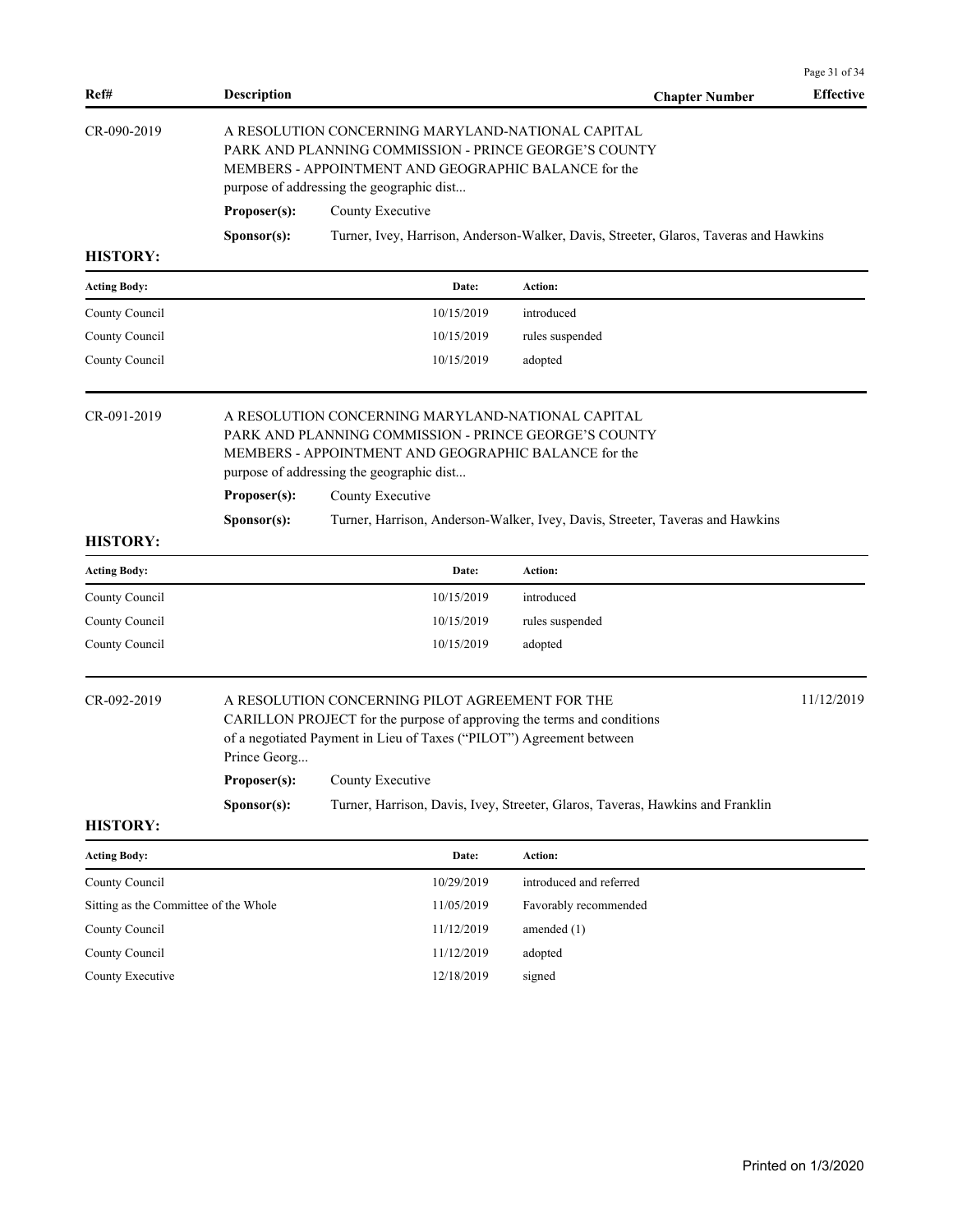|                                       |                                                                                                                                                                                                                                              |                                                                                                                                                                                                                   |                                                                                | Page 32 of 34    |  |
|---------------------------------------|----------------------------------------------------------------------------------------------------------------------------------------------------------------------------------------------------------------------------------------------|-------------------------------------------------------------------------------------------------------------------------------------------------------------------------------------------------------------------|--------------------------------------------------------------------------------|------------------|--|
| Ref#                                  | <b>Description</b>                                                                                                                                                                                                                           |                                                                                                                                                                                                                   | <b>Chapter Number</b>                                                          | <b>Effective</b> |  |
| CR-093-2019                           |                                                                                                                                                                                                                                              | A RESOLUTION CONCERNING SPENDING AFFORDABILITY LIMITS<br>FOR THE WASHINGTON SUBURBAN SANITARY COMMISSION for<br>the purpose of establishing spending control limits on the Fiscal Year 2021<br>Water and Sewer Op |                                                                                |                  |  |
|                                       | Proposer(s):                                                                                                                                                                                                                                 | Washington Suburban Sanitary Commission                                                                                                                                                                           |                                                                                |                  |  |
|                                       | Sponsor(s):                                                                                                                                                                                                                                  | Turner, Harrison, Davis, Streeter, Franklin and Ivey                                                                                                                                                              |                                                                                |                  |  |
| <b>HISTORY:</b>                       |                                                                                                                                                                                                                                              |                                                                                                                                                                                                                   |                                                                                |                  |  |
| <b>Acting Body:</b>                   |                                                                                                                                                                                                                                              | Date:                                                                                                                                                                                                             | Action:                                                                        |                  |  |
| County Council                        |                                                                                                                                                                                                                                              | 10/29/2019                                                                                                                                                                                                        | introduced                                                                     |                  |  |
| County Council                        |                                                                                                                                                                                                                                              | 10/29/2019                                                                                                                                                                                                        | rules suspended                                                                |                  |  |
| County Council                        |                                                                                                                                                                                                                                              | 10/29/2019                                                                                                                                                                                                        | adopted                                                                        |                  |  |
| CR-094-2019                           | A RESOLUTION CONCERNING THE FREEDOM FROM DOMESTIC<br>VIOLENCE AS A FUNDAMENTAL HUMAN RIGHT for the purpose of<br>recognizing domestic violence as a human rights concern and declaring that the<br>freedom from d<br>Proposer(s):<br>Taveras |                                                                                                                                                                                                                   |                                                                                |                  |  |
|                                       | Sponsor(s):                                                                                                                                                                                                                                  |                                                                                                                                                                                                                   | Taveras, Turner, Franklin, Ivey, Harrison, Davis, Streeter, Dernoga and Glaros |                  |  |
| <b>HISTORY:</b>                       |                                                                                                                                                                                                                                              |                                                                                                                                                                                                                   |                                                                                |                  |  |
| <b>Acting Body:</b>                   |                                                                                                                                                                                                                                              | Date:                                                                                                                                                                                                             | Action:                                                                        |                  |  |
| County Council                        |                                                                                                                                                                                                                                              | 10/29/2019                                                                                                                                                                                                        | introduced                                                                     |                  |  |
| County Council                        |                                                                                                                                                                                                                                              | 10/29/2019                                                                                                                                                                                                        | rules suspended                                                                |                  |  |
| County Council                        |                                                                                                                                                                                                                                              | 10/29/2019                                                                                                                                                                                                        | adopted                                                                        |                  |  |
| CR-095-2019                           | A RESOLUTION CONCERNING NEIGHBORHOOD BUSINESS<br>DEVELOPMENT PROGRAM for the purpose of expressing the support of<br>financing for the Maryland Department of Housing and Community<br>Development's Neighborhood                            |                                                                                                                                                                                                                   |                                                                                |                  |  |
|                                       | Proposer(s):                                                                                                                                                                                                                                 | Davis                                                                                                                                                                                                             |                                                                                |                  |  |
|                                       | Sponsor(s):                                                                                                                                                                                                                                  | Davis, Turner, Streeter, Glaros, Franklin and Harrison                                                                                                                                                            |                                                                                |                  |  |
| <b>HISTORY:</b>                       |                                                                                                                                                                                                                                              |                                                                                                                                                                                                                   |                                                                                |                  |  |
| <b>Acting Body:</b>                   |                                                                                                                                                                                                                                              | Date:                                                                                                                                                                                                             | Action:                                                                        |                  |  |
| Sitting as the Committee of the Whole |                                                                                                                                                                                                                                              | 11/05/2019                                                                                                                                                                                                        | Favorably recommended                                                          |                  |  |
| County Council                        |                                                                                                                                                                                                                                              | 11/05/2019                                                                                                                                                                                                        | introduced and referred                                                        |                  |  |
| County Council                        |                                                                                                                                                                                                                                              | 11/12/2019                                                                                                                                                                                                        | adopted                                                                        |                  |  |
| County Executive                      |                                                                                                                                                                                                                                              | 11/18/2019                                                                                                                                                                                                        | signed                                                                         |                  |  |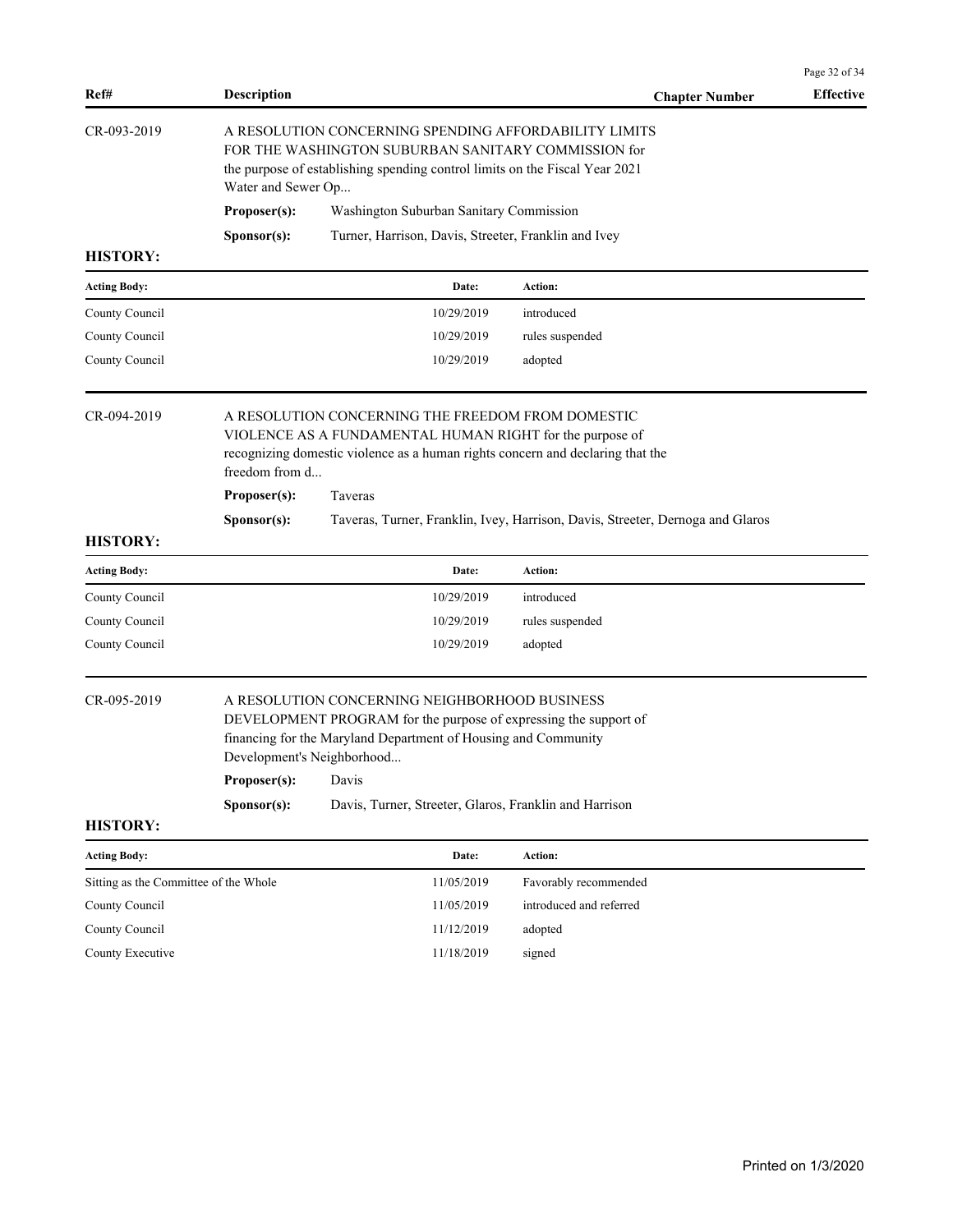| Ref#                | <b>Description</b>                                                                                                                                                                                              |                                                                                                                                                                                                                   | <b>Effective</b><br><b>Chapter Number</b>                                                    |  |  |
|---------------------|-----------------------------------------------------------------------------------------------------------------------------------------------------------------------------------------------------------------|-------------------------------------------------------------------------------------------------------------------------------------------------------------------------------------------------------------------|----------------------------------------------------------------------------------------------|--|--|
| CR-096-2019         | A RESOLUTION CONCERNING NATIONAL APPRENTICESHIP WEEK<br>for the purpose of recognizing, supporting, and celebrating National<br>Apprenticeship Week.                                                            |                                                                                                                                                                                                                   |                                                                                              |  |  |
|                     | Proposer(s):                                                                                                                                                                                                    | County Executive                                                                                                                                                                                                  |                                                                                              |  |  |
|                     | S <b>p</b> onsor(s):                                                                                                                                                                                            |                                                                                                                                                                                                                   | Turner, Franklin, Ivey, Anderson-Walker, Streeter, Glaros, Dernoga, Taveras and Hawkins      |  |  |
| <b>HISTORY:</b>     |                                                                                                                                                                                                                 |                                                                                                                                                                                                                   |                                                                                              |  |  |
| <b>Acting Body:</b> |                                                                                                                                                                                                                 | Date:                                                                                                                                                                                                             | Action:                                                                                      |  |  |
| County Council      |                                                                                                                                                                                                                 | 11/12/2019                                                                                                                                                                                                        | introduced                                                                                   |  |  |
| County Council      |                                                                                                                                                                                                                 | 11/12/2019                                                                                                                                                                                                        | rules suspended                                                                              |  |  |
| County Council      |                                                                                                                                                                                                                 | 11/12/2019                                                                                                                                                                                                        | adopted                                                                                      |  |  |
| CR-097-2019         | A RESOLUTION CONCERNING THE COMMUNITY REINVESTMENT<br>ACT for the purpose of expressing the County Council's support for the<br>Community Reinvestment Act, which encourages lending and investment in<br>low-a |                                                                                                                                                                                                                   |                                                                                              |  |  |
|                     | Proposer(s):                                                                                                                                                                                                    | Turner                                                                                                                                                                                                            |                                                                                              |  |  |
|                     | Sponsor(s):                                                                                                                                                                                                     |                                                                                                                                                                                                                   | Turner, Streeter, Anderson-Walker, Franklin, Glaros, Dernoga, Ivey, Taveras and Hawkins      |  |  |
| <b>HISTORY:</b>     |                                                                                                                                                                                                                 |                                                                                                                                                                                                                   |                                                                                              |  |  |
| <b>Acting Body:</b> |                                                                                                                                                                                                                 | Date:                                                                                                                                                                                                             | Action:                                                                                      |  |  |
| County Council      |                                                                                                                                                                                                                 | 11/12/2019                                                                                                                                                                                                        | introduced                                                                                   |  |  |
| County Council      |                                                                                                                                                                                                                 | 11/12/2019                                                                                                                                                                                                        | rules suspended                                                                              |  |  |
| County Council      |                                                                                                                                                                                                                 | 11/12/2019                                                                                                                                                                                                        | adopted                                                                                      |  |  |
| CR-098-2019         |                                                                                                                                                                                                                 | A RESOLUTION CONCERNING THE 2010 HISTORIC SITES AND<br>DISTRICTS PLAN FOR PRINCE GEORGE'S COUNTY for the purpose of<br>approving a minor amendment to the 2010 Prince George's County Historic<br>Sites and Distr |                                                                                              |  |  |
|                     | Proposer(s):                                                                                                                                                                                                    | Harrison and Davis                                                                                                                                                                                                |                                                                                              |  |  |
|                     | S <b>p</b> onsor(s):                                                                                                                                                                                            | and Dernoga                                                                                                                                                                                                       | Harrison, Davis, Turner, Franklin, Anderson-Walker, Streeter, Taveras, Hawkins, Glaros, Ivey |  |  |
| <b>HISTORY:</b>     |                                                                                                                                                                                                                 |                                                                                                                                                                                                                   |                                                                                              |  |  |
| <b>Acting Body:</b> |                                                                                                                                                                                                                 | Date:                                                                                                                                                                                                             | <b>Action:</b>                                                                               |  |  |
| County Council      |                                                                                                                                                                                                                 | 11/19/2019                                                                                                                                                                                                        | introduced                                                                                   |  |  |

County Council 11/19/2019 rules suspended County Council 11/19/2019 adopted

Page 33 of 34